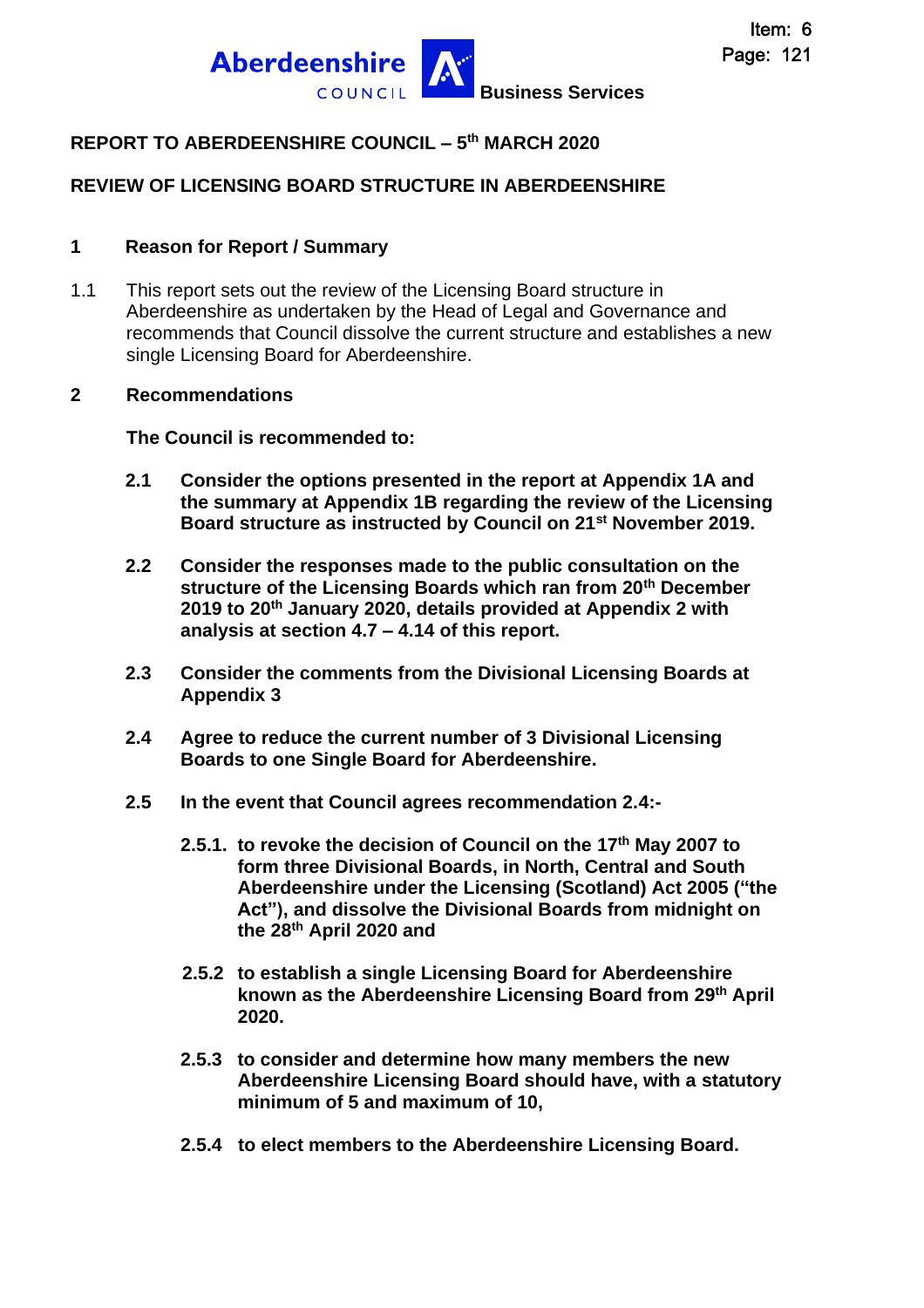- **2.5.5 to agree the first date of meeting as 29th April 2020 in Woodhill House. The Licensing Board will then discuss and agree their schedule of meetings at that meeting.**
- **2.5.6 to appoint the Head of Legal and Governance as Clerk to the Licensing Board and to allow her to delegate these functions to Depute Clerks.**

### **3 Purpose and Decision Making Route**

- 3.1 In accordance with the timeline agreed on the 21<sup>st</sup> November, all three Divisional Boards were consulted prior to public consultation. The public consultation was conducted between the 20<sup>th</sup> December 2019 and the 20<sup>th</sup> January 2020. Given that the consultation was carried out over the festive period, all current licence holders (over 600) were written to in order for them to be made aware of the consultation. The responses to the public consultation can be found at Appendix 2 of this report. This report combines all information previously presented to the Licensing Boards, analyses the information and consultation responses received and recommends a single Licensing Board is established for Aberdeenshire.
- 3.2 The views of the South and Central Boards following the public consultation are included in this report at Appendix 3 however the North Board met after the publication of this report and so the views of the North Board will be updated verbally.

#### **4 Discussion**

#### Legislative provisions and current structure

- 4.1 The Licensing (Scotland) Act 2005 ("the Act") sets out the requirements for Licensing Boards. Each Council area must have a minimum of one licensing Board for their area and there is provision for divisional licensing boards. There are currently three Divisional Licensing Boards performing the statutory licensing function in North, Central and South Aberdeenshire. The three Licensing Boards were first established in 2007 to perform the Council's obligations under the Licensing (Scotland) Act 2005 ("the Act") in relation to liquor licensing, and the Gambling Act 2005. The three Boards follow the areas of the old District Council boundaries.
- 4.2 Aberdeenshire is one of only three local authorities in Scotland which has more than one divisional licensing board (the others being Dumfries and Galloway and South Lanarkshire each having 4 Licensing Boards). Highland Council reduced in the 1990s from six to four, then ultimately to one.
- 4.3 The legislation provides that the Council can review the structure of Licensing Boards in their area. Should the Council wish to restructure, the original decision to divide must be revoked and a decision to establish a new structure must be made. Where this is the case, each of the divisional Licensing Boards is dissolved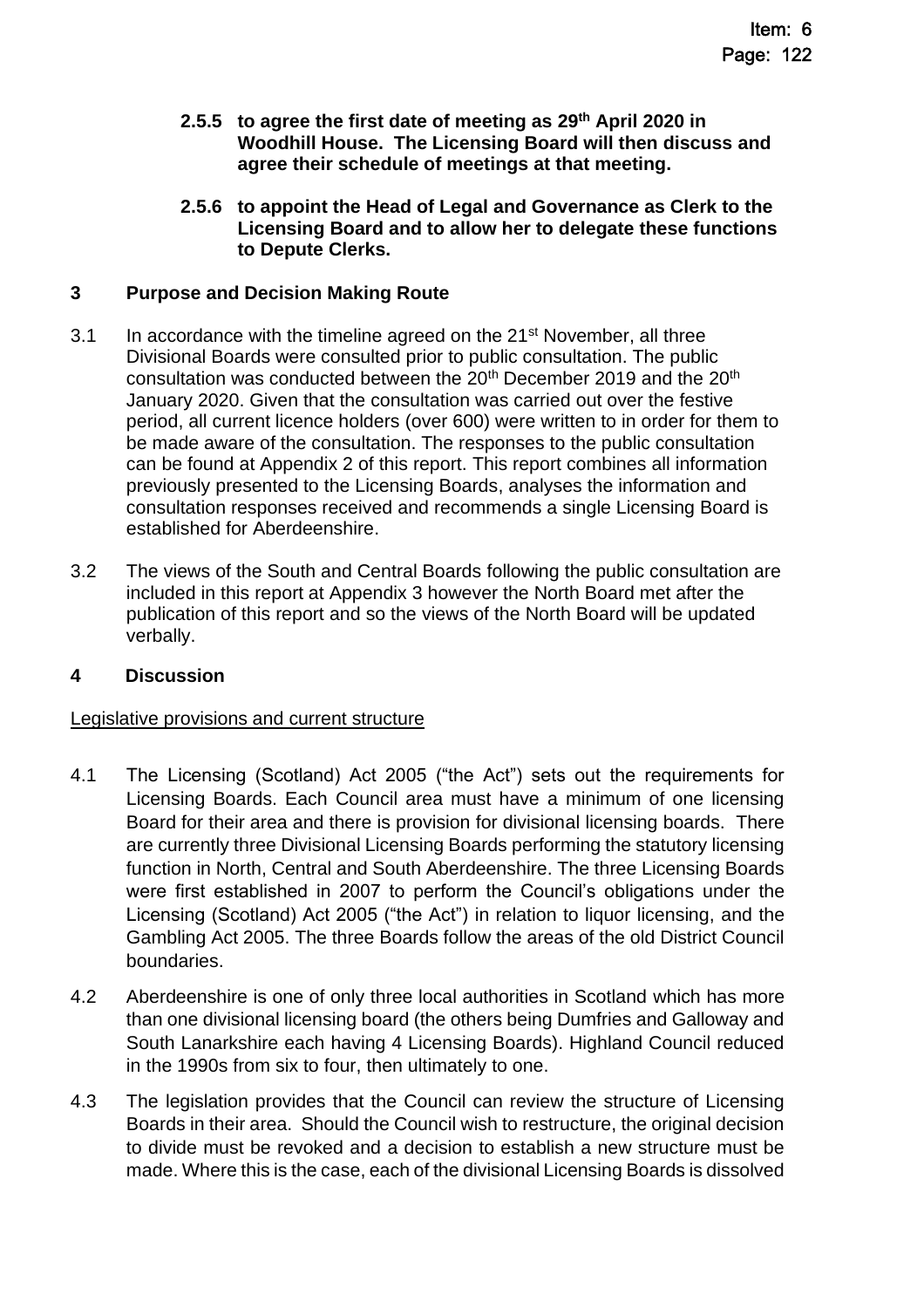and all licences granted by divisional boards still have effect under the new arrangements. For context, there are currently 659 premises licences granted across Aberdeenshire.

| <b>Board Area</b> | <b>Number of Premises</b> |
|-------------------|---------------------------|
| <b>North</b>      | 236                       |
| Central           | 218                       |
| South             | 205                       |
| Total             | 659                       |

4.4 The Boards also administer in the region of 1,400 occasional licences per year and have issued 2,136 personal licences. The majority of these applications are dealt with under delegated powers and only a small percentage require a hearing by a Board where there are objections or adverse representations. The volume of business dealt with by each Board is detailed in Appendix 1 during the discussion of options.

#### Improvements to Date

4.5 The Boards have, since 2017, updated the format of the agendas to streamline and focus on the applications requiring a decision rather than using agendas to provide information for noting. Information is now provided to Board members by email on a quarterly basis. This has resulted in smaller, easier to navigate agendas and has reduced printing/paper/postage costs. The Scheme of Delegation for the Boards has been updated and business has been dealt with efficiently. There have been a number of technological advances such as the introduction of a new back office system which includes public access ensuring greater openness and transparency. Work is currently being undertaken with the ICT service to develop online forms to enable applicants to apply online which will be a significant improvement in terms of efficiency of the licensing administration team.

#### Options Analysis

4.6 Appendix 1A of this report details the options considered as part of the review. The review focused on the reduction from three Divisional Boards to a singular Board for Aberdeenshire. Data relating to the volume of business heard by each Board, length of agendas, time spent both preparing for and at Board Meetings, frequency of meetings, physical resources including printing, paper, room bookings etc has been gathered and examined. Appendix 1B provides a summary of the benefits of moving to a singular Licensing Board.

#### Analysis of Public Consultation

4.7 This section of the report will analyse the themes arising from the 35 responses given to the questions posed in the survey. The full responses along with a statistical analysis can be found in Appendix 2 to this report.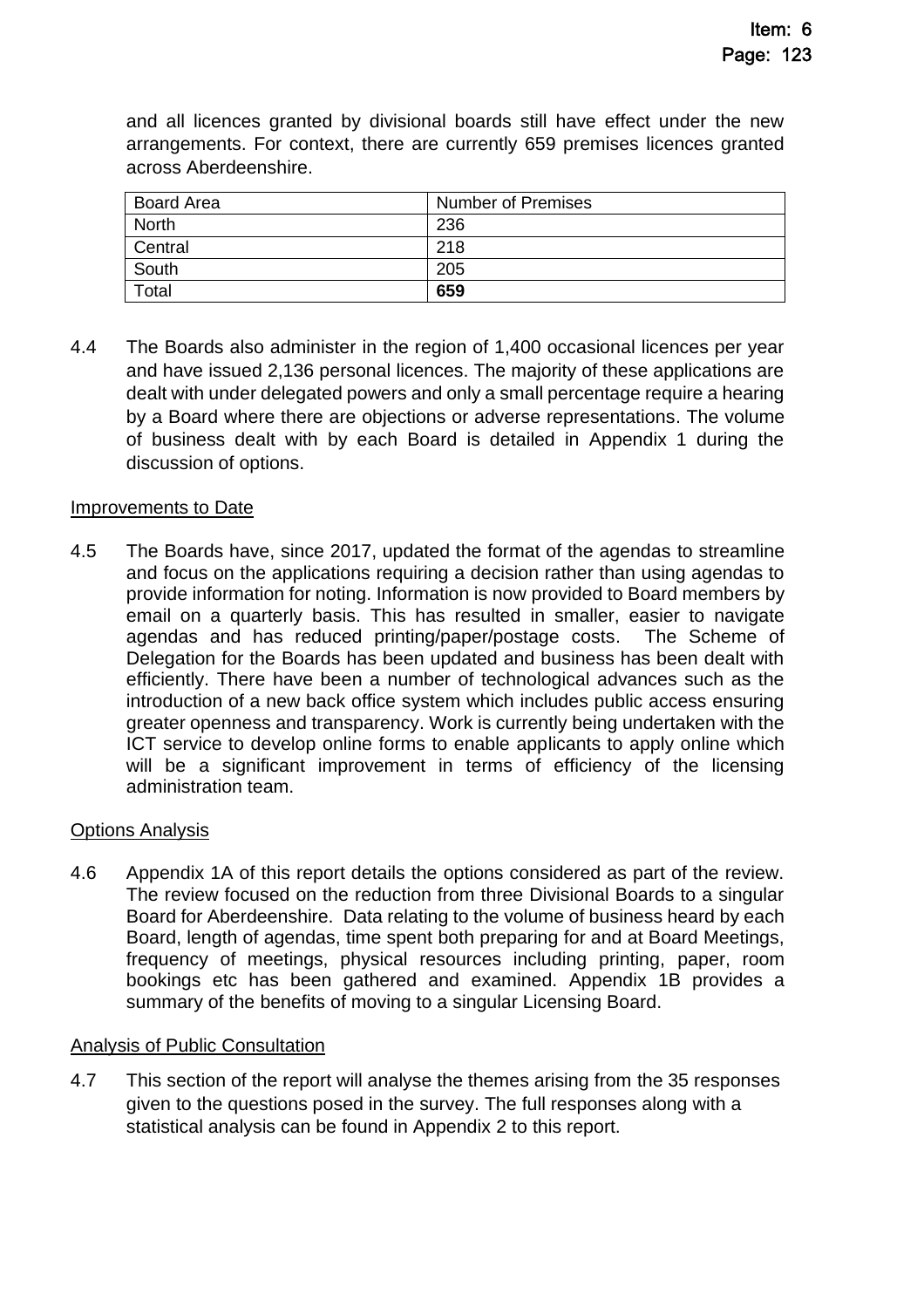4.8 The first question asked whether the respondent thought that there are any positives about reducing the number of Boards to one. 77.78% responded yes. 22.22% responded no. There were 28 comments on this question.

The positives themes arising from the comments on reducing the number of Boards include:-

- Reduction will lead to a pragmatic, simplified and streamlined approach
- There will be less bureaucracy and greater alignment with all areas following the same guidelines.
- Consistency of approach across Aberdeenshire in applying policies and procedures will be much improved.
- Consistency in decision making between Licensing Boards
- A reduction could lead to lower costs and less travel
- A reduction will mean that there is more efficiency
- That it will be easier from the public point of view to deal with only one Board
- Cutting down the number of councilors required on Boards thus reducing expenses
- Representing the ethos of One Aberdeenshire
- That the reduction will mean a better use of resources

The concerns raised in the responses to this question include:-

- Local Boards are familiar with the area and that moving to one Board would dilute the local knowledge.
- Concerns that unless staff remains the same there will be added pressures.
- 4.9 Whilst acknowledging that some have concerns, the vast majority of those responding are supportive of a move to a single Licensing Board for the reasons given above.
- 4.10 The second question asked whether there were any concerns about moving to one Board. 33.33% said yes. 66.67% said no. 19 comments were received on this question.

The concerns raised include:-

- That there should be no reduction in service as currently the service is first rate
- That there would be an inability to respond to questions in a timeous manner.
- A perception that the staff number would reduce
- Lack of local knowledge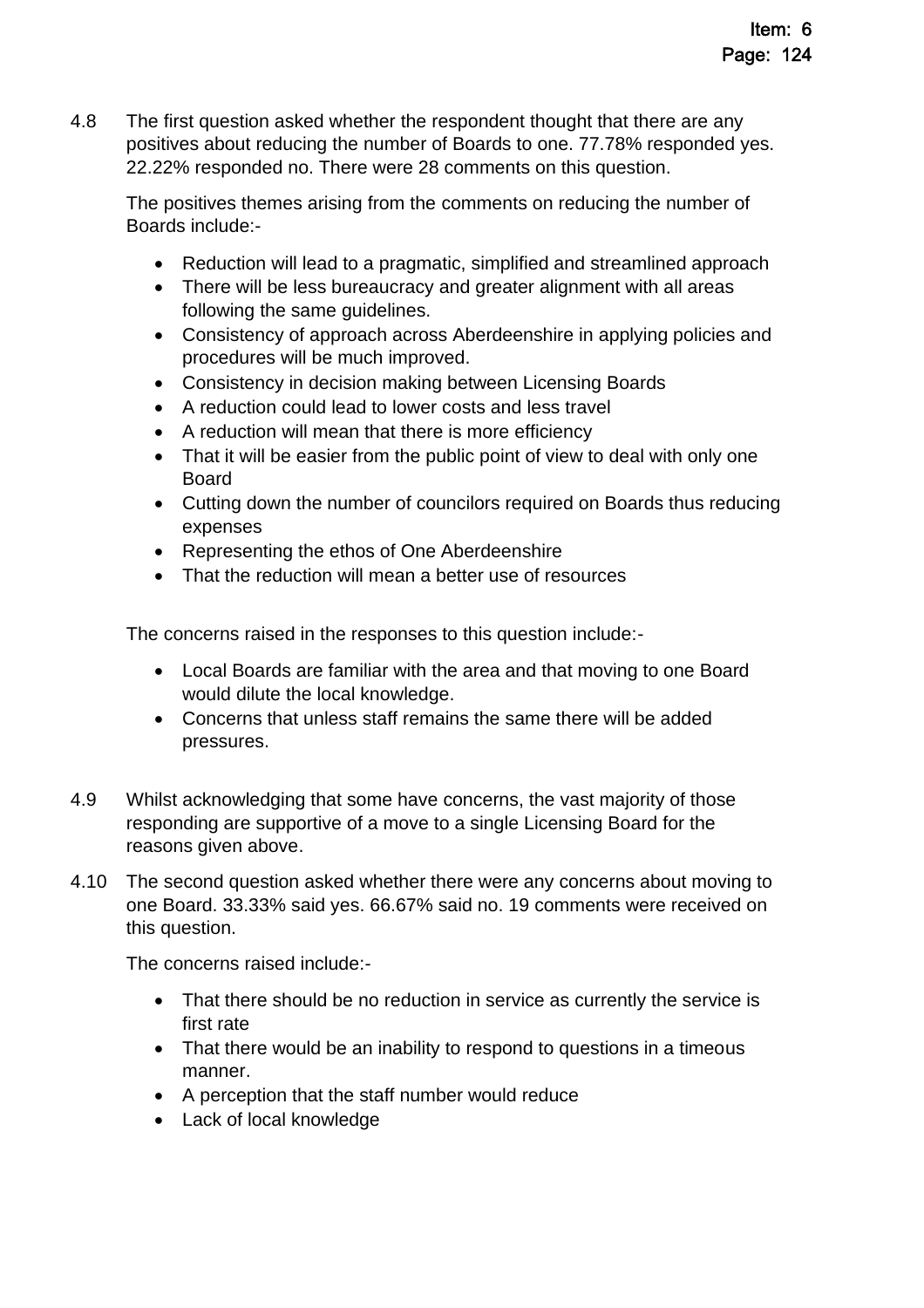Comments included:-

- There is no justification for three Boards with different policies.
- The proposal to reduce to one Board makes sense
- Consistency is again mentioned.
- 4.11 It is pleasing to see that the service provided by the Licensing Team is rated highly and that there is a concern for the staff. There are no plans to reduce the staffing complement solely as a result of any reduction in the number of Boards. However, aligned with other administrative developments, particularly the implementation of Online applications, there will be an ability to review resources in the future. The licensing staff would be better able to respond to queries timeously and there should be an improvement in service rather than a deterioration.
- 4.12 The comments regarding local knowledge is worth exploring. Whilst local knowledge can form part of the factual background that is taken into account when they determine applications, they will always have the benefit of the detailed local knowledge of the Licensing Standards Officer. Further information can be sought from the Licensing Standards Officer or any partner agency such as Police Scotland where required. A Board can also carry out site visits should it be thought necessary. Local knowledge, whilst important, does not form part of the legal test requirements and decisions must not be based on local knowledge, but on the application of the legal test to the circumstances before the Board. The legal test is clearly laid out in each report requiring a quasi-judicial decision the Licensing Boards consider. In acknowledging the importance and the concerns of the respondents, it is proposed that there is at least 1 member from each area, meaning from each Area Committee, in Aberdeenshire on a single Board. Local knowledge is important in setting the Licensing Board's Policy Statement. The Policy was last agreed in November 2018 following a wide consultation process which included Area Committees. All members have an opportunity through that process to assist the Board with their local knowledge in determining their policies.
- 4.13 The next few questions looked to ascertain whether or not any of the respondents had attended a Licensing Board meeting in the last 3 years. 16.67% said that they had, leaving 83.33% who had not. Of those attending, 50% attended the North Board, 16.67% attended the Central, and 33.33% attended the South. The majority of those attending did so as an applicant.
- 4.14 Participants were asked whether they would be willing to attend and participate at Board meetings via video link or other remote means. 61.11% said that they would. Comments on this topic are mixed with positives including that this would be a logical extension of modernising the delivery of local democracy and that it would reduce the carbon footprint of individuals and minimize unnecessary travel to concerns over availability of connection in rural locations. Should a new Board encounter issues over attendance due to distance, remote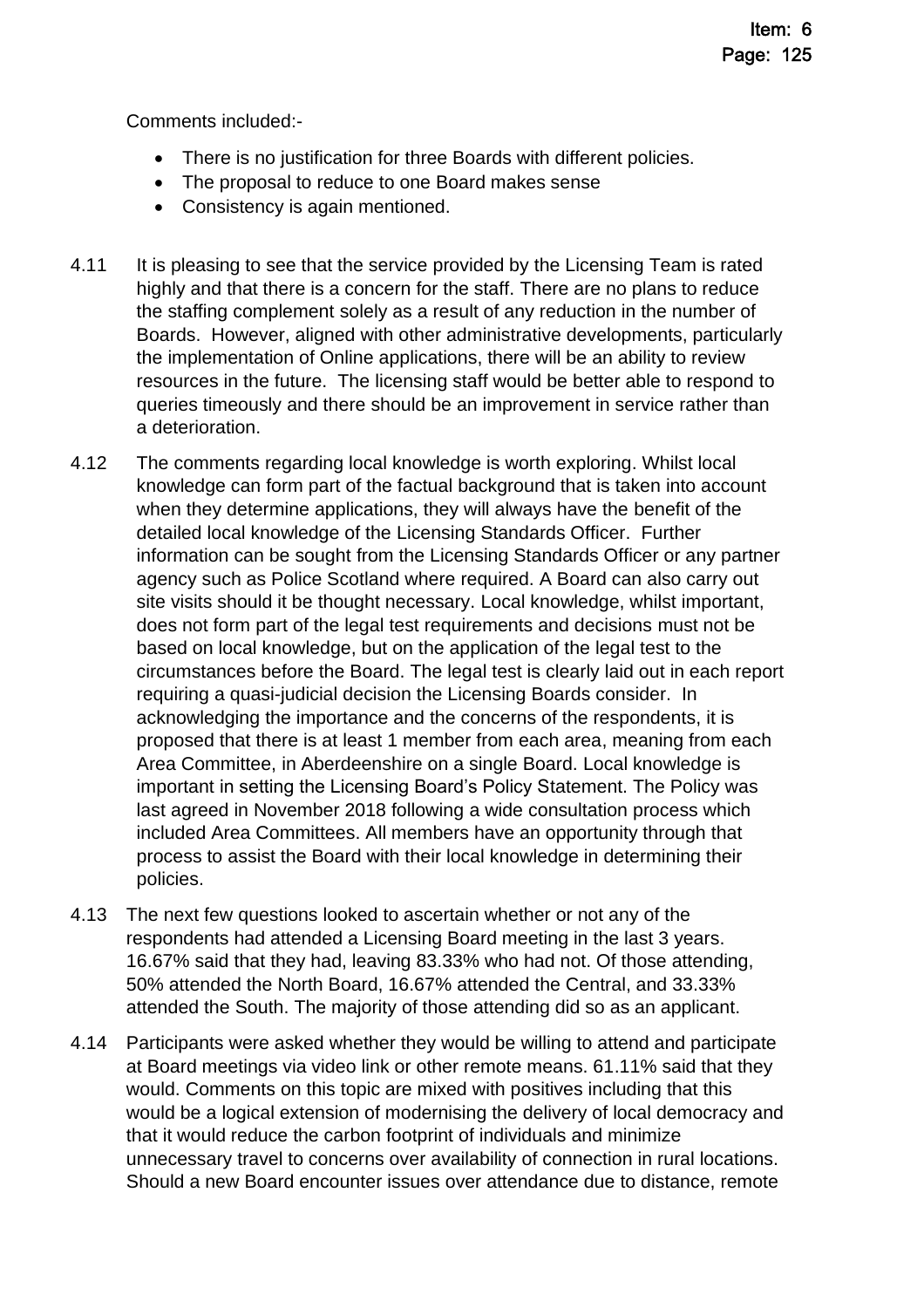participation can be investigated at that point. Participants were also asked whether they would use public transport to get to a meeting if this was possible. 55.56% said that they would whereas 38.89% said no.

4.15 The location of where a single Board should meet was the subject of the next few questions. 41.67% said that the Board should be at a fixed location, whereas 55.56% thought that it should rotate around various locations. Comments include that rotating is important given the geographic scale of Aberdeenshire, that a rotating board would be better to visit communities and meet local people and that it brings democracy to everyone. However other comments are that by rotating there could be additional costs and that Aberdeenshire "isn't that big" and it shouldn't make any difference where the meetings are held. Participants were asked for suggestions for where meetings could be held so that they are accessible across Aberdeenshire. Some suggestions were based on specific locations such as Aberdeen, Inverurie, anywhere that is easily accessible from the AWPR such as Stonehaven, Ellon or Banchory, Peterhead, with other suggestions being village halls, council building and hotels. Any single Board would be able to determine their own rota and location of meetings and to keep this under review. Given that a timetable of meetings and locations have been set for the current Board structure throughout 2020 it may be possible to use these dates and venues initially for a single Board rotating around Aberdeenshire. A list of potential dates and locations, for both fixed and rotating options, are presented at Appendix 4.

4.16 The last question was whether or not there should be local member representation on a new Board from all areas of Aberdeenshire. Overwhelmingly, 91.67% said yes, whilst 8.57% said no. Comments include:-

- That those on a single Board must be representative of the whole area currently covered by the 3 Boards.
- That representation from all areas gives direct knowledge of the premises in their areas.
- That it is democratic to have representation from all areas.
- Some have commented that one policy should fit all areas.
- 4.17 The statutory maximum number of Board Members is 10. Aberdeenshire has six administrative areas and an option for consideration is that at least one member from each Area Committee should be elected to a single Board, and the balance of four being apportioned by number of premises in the area. For example, there are marginally more premises in the North Board area and so a single Board could comprise of 1 additional member from both what is currently the Central and South Board area and 2 from the North Board area and that decision lies with Council. Currently, for information, the Buchan Area Committee only has one representative within the Licensing Board structure. There are other similar bodies across the Council where there is one body dealing with applications from all over Aberdeenshire, such as the Local Review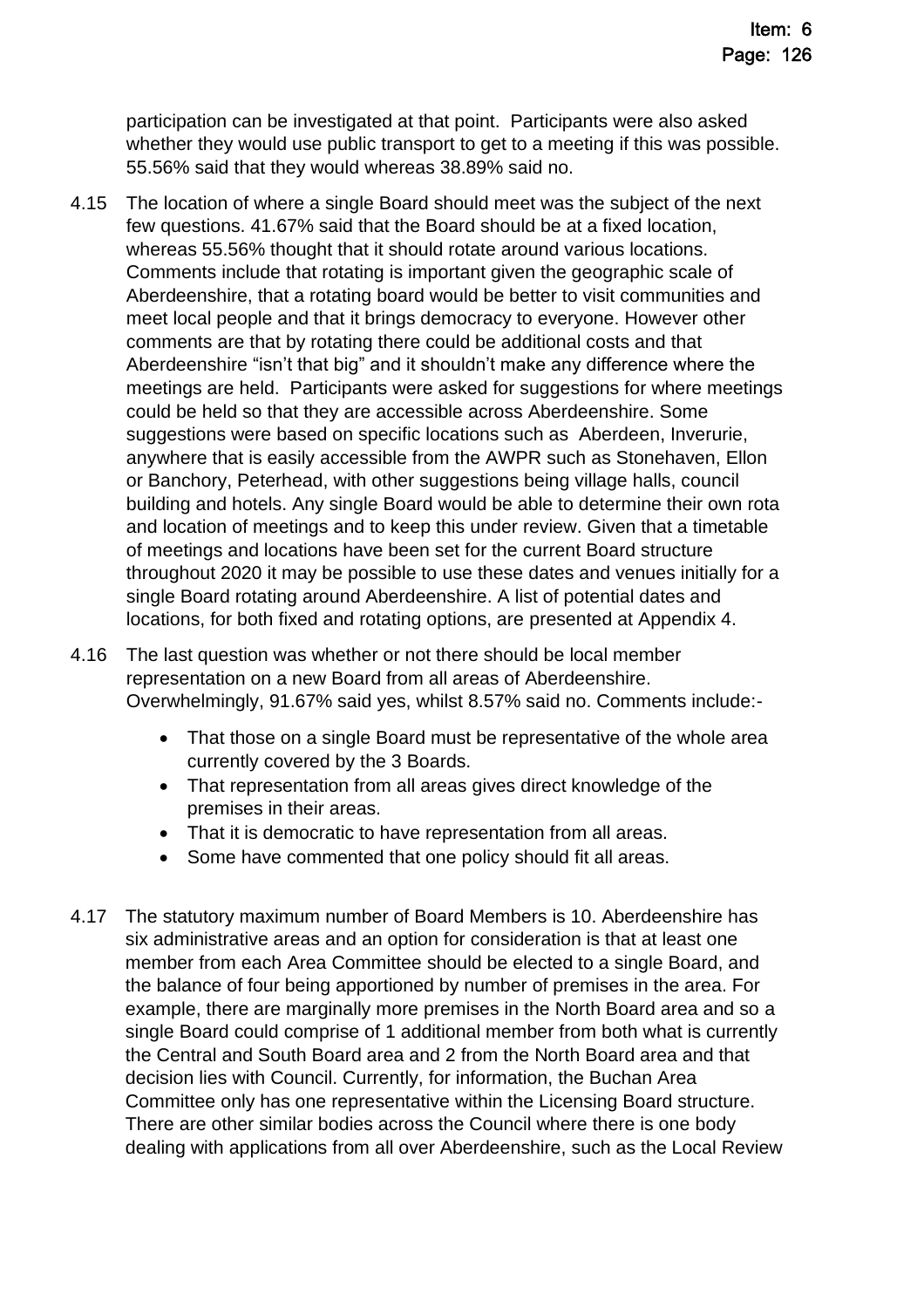Body, the Licensing Sub-Committee, the Community Empowerment Review Body and the Appeals Committee.

4.18 Overall, there is strong public support for the proposal to move to a single Licensing Board. The preference from the public is that any Licensing Board should rotate around Aberdeenshire and that there should be representation from all areas in Aberdeenshire.

#### 4.19 Recommendation

Following the review, the Head of Legal and Governance recommends that there are clear benefits in establishing a single Board for Aberdeenshire in terms of efficiencies, resources and sustainability and that the three current Boards should be dissolved and that a single Board should be established. It is recommended that 10 members are elected to a single Board, at least 1 from each Area Committee, 1 additional member from the current South Board area, 1 additional member from the Central Board area and 2 additional members from the North Board Area as determined by Council today. Any new Board will determine their schedule of meetings including frequency and location and will keep this under review. It is recommended that those members elected to the Boards have already passed their examination to enable them to sit on the Licensing Board.

### **5 Council Priorities, Implications and Risk**

- 5.1 The report helps deliver Council Priority 10 Having the right people, in the right place, doing the right thing, at the right time.
- 5.2 This report dovetails with the delivery of the LOIP Priority Changing Aberdeenshire's Relationship with Alcohol.
- 5.3 The table below shows whether risks and implications apply if the recommendation(s) is(are) agreed.

| <b>Subject</b>           | <b>Yes</b> | <b>No</b> | N/A |
|--------------------------|------------|-----------|-----|
| Financial                | X          |           |     |
| <b>Staffing</b>          |            | X         |     |
| <b>Equalities</b>        | x          |           |     |
| <b>Fairer Scotland</b>   | X          |           |     |
| Duty                     |            |           |     |
| <b>Town Centre First</b> |            | X         |     |
| Sustainability           | X          |           |     |
| Children and             |            | X         |     |
| Young People's           |            |           |     |
| <b>Rights and</b>        |            |           |     |
| Wellbeing                |            |           |     |

5.4 An equality impact assessment is attached to this report as Appendix 6.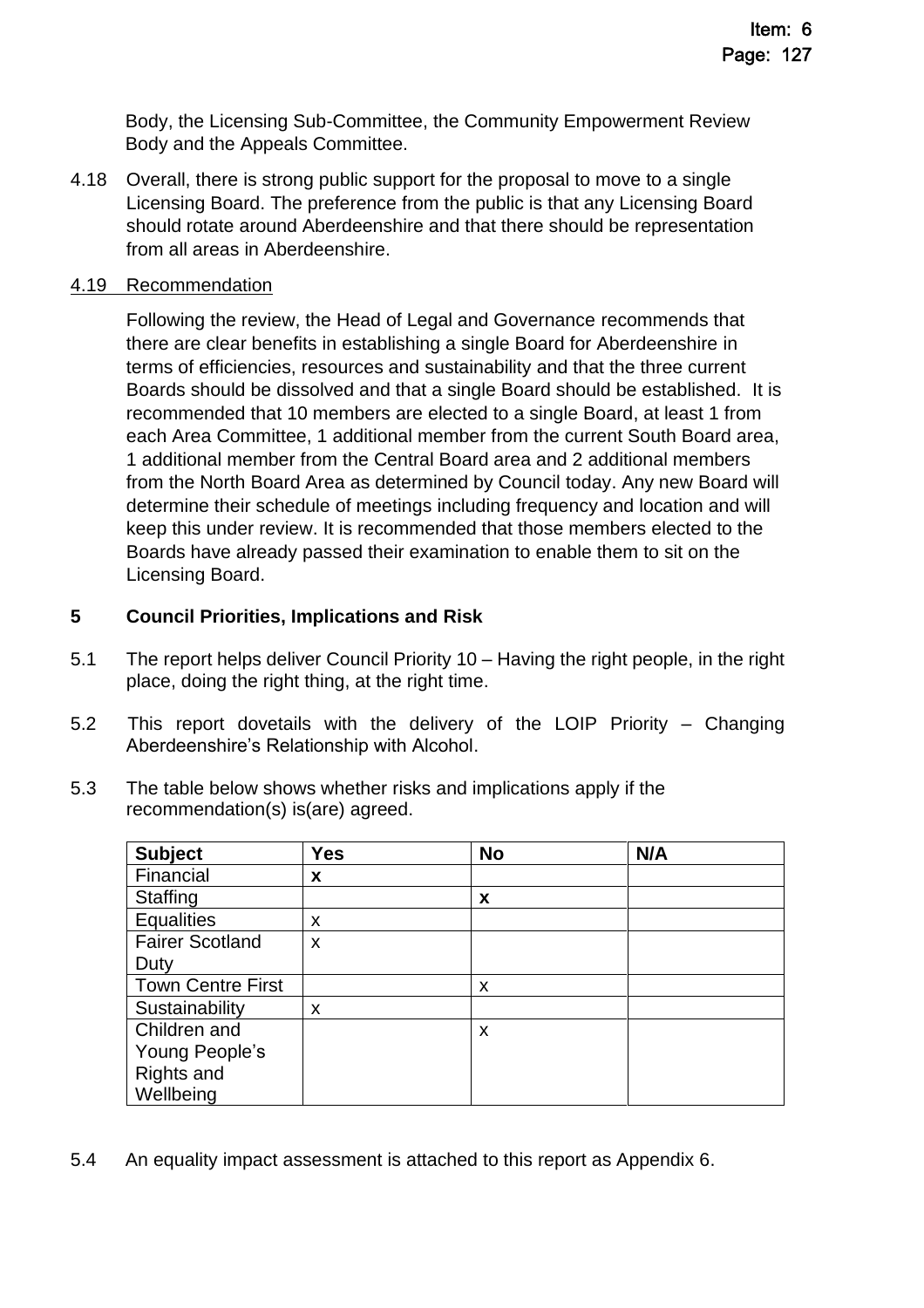- 5.5 The financial impacts of a reduction to a single Licensing Board are not substantial, however there will be some small scale savings as a result of a reduction. No Equality or Fairer Scotland Duty issues have been raised during consultation, however, should there be any implications should a new Board be established, arrangements will be reviewed accordingly. There are positive benefits of moving to a single Board in terms of sustainability as set out in this report.
- 5.6 The following Risk has been identified as relevant to this matter on a Corporate Level:
	- *ACORP004 – [Business and Organisational Change](https://www.aberdeenshire.gov.uk/media/23595/20181128-aberdeenshire-corporate-risks-update.pdf)*

### **6 Scheme of Governance**

- 6.1 The Head of Finance and Monitoring Officer within Business Services have been consulted in the preparation of this report and their comments are incorporated within the report and are satisfied that the report complies with the [Scheme of Governance](https://aberdeenshire.sharepoint.com/sites/Arcadia/services/Pages/Business%20Services/Legal%20and%20Governance/Governance/Scheme-of-Governance-.aspx) and relevant legislation.
- 6.2 The Council is able to consider and take a decision on this item in terms of Section A.2.2 of the [List of Committee Powers in Part 2A](http://publications.aberdeenshire.gov.uk/dataset/c8044f6f-e327-499f-bbc7-94ae9d699559/resource/8d829bb9-95e7-4c83-bc0b-63b76bcba159/download/list-of-committee-powers.pdf) of the Scheme of Governance as the report seeks to review the distribution of the licensing function in Aberdeenshire.

#### **Ritchie Johnson Director of Business Services**

Report prepared by Lauren Cowie, Principal Solicitor (Governance) Date February 2020

# **List of Appendices**

*Appendix 1A – [Options considered](#page-8-0)*

*Appendix 1B – [Summary of benefits](#page-17-0)*

- *Appendix 2 – [Response to public consultation](#page-19-0)*
- *Appendix 3 – [Views of Divisional Licensing Boards](#page-28-0)*
- *Appendix 4 – [Potential Dates and Venues](#page-29-0)*
- *Appendix 5 – [Comparison in other Areas of Scotland](#page-30-0)*

*Appendix 6 – [Equalities Impact Assessment](#page-32-0)*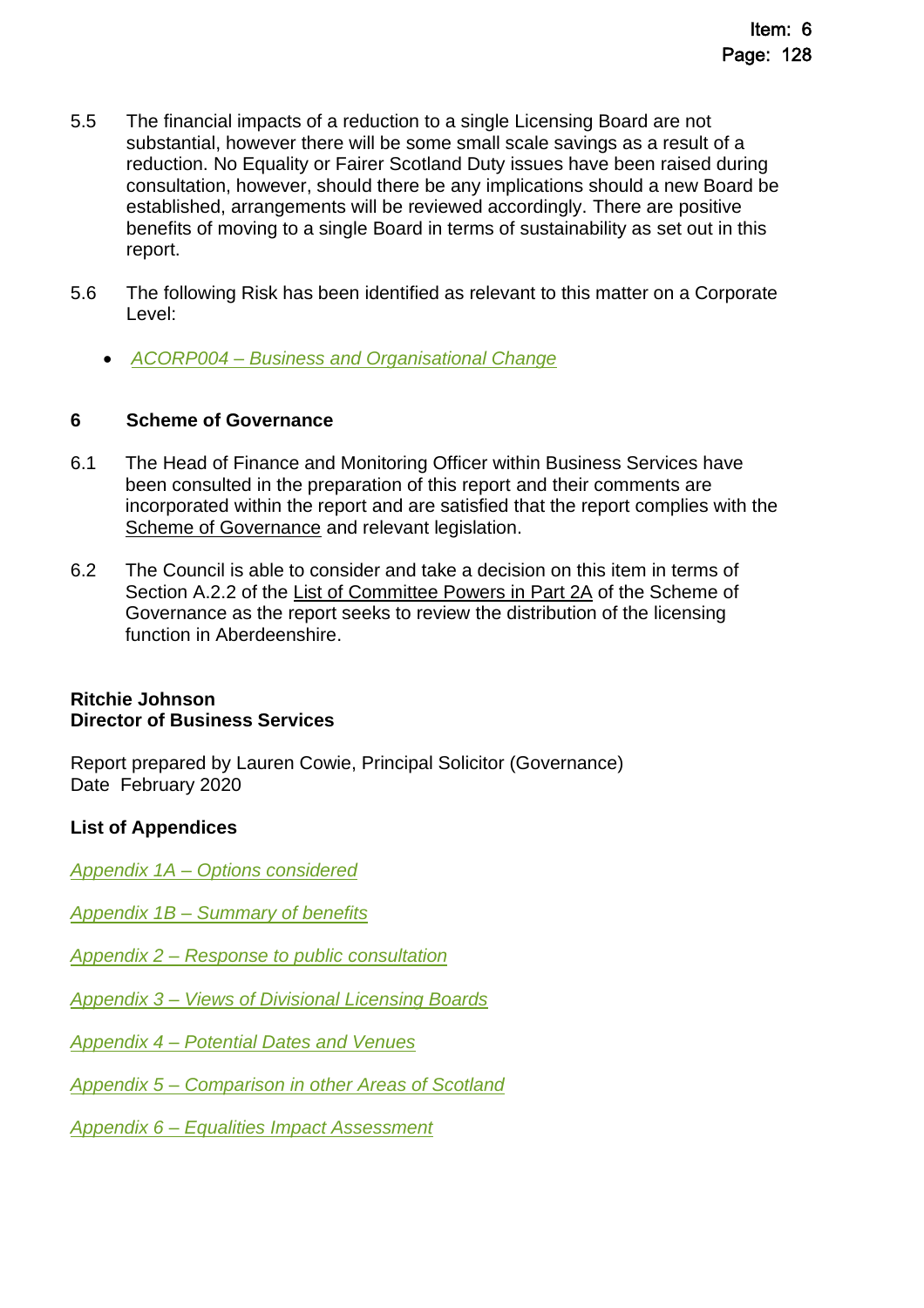# <span id="page-8-0"></span>Appendix 1A

There are 2 options that have been considered as part of the review.

- 1. Reduction from three Boards to a Single Board
- 2. Retain the status quo with three Divisional Boards.

Any efficiency achieved by a reduction to two Divisional Boards would be minimal and so it is more appropriate to consider a reduction to one Board.

# Option A - Establishing a Single Board

A1 One of the options is to dissolve the three existing Licensing Boards and establish a new single Licensing Board for the whole of the area that Aberdeenshire Council covers. This appendix details the potential impacts of establishing a single Board and examines the variables within the option. The consultation with the Boards and the public will influence and develop this option further.

# **Membership**

- A2. Schedule 1 of the Act sets out the provisions around membership for Licensing Boards. The minimum number of Board members is 5 and the maximum is 10 and members must be elected by the Council from their elected members. The current Divisional Boards all have 8 members. The quorum for a Licensing Board is half the membership with no less than 3. Case law has established that, in quasi-judicial proceedings, it is preferable to have at least 4 members in order that both a motion and amendment could be moved and seconded with the convenor having the casting vote.
- A3. In order to ensure that there is still an element of local knowledge regarding licensing applications and the formulation of policy, although this is not a statutory requirement nor a formal consideration in terms of the licensing objectives, it is proposed that any election to a single Board should ensure that there is at least 1 Board member from each administrative area, i.e. Banff and Buchan, Buchan, Formartine, Garioch, Marr and Kincardine and Mearns. It is proposed that should Council establish a single board that the membership of that Board should be 10 members.
- A4. Each member of a Licensing Board must formally sit a course and pass an examination to become accredited before being able to sit on any Board. Should there be a decision to move to one, officers recommend that elected members who are existing Board members be elected to a single Board for continuation of knowledge and skills as well as obtaining best value from the training already delivered. After the last election, the costs of training were £3,550. This included the trainer's travel costs. Each day cost £1,120 and two sessions were required due to the number of elected members who require to be trained and the restrictions on how many members can be trained at any one session. There were also additional costs for separate training for those appointed at a later date.

### **Practicalities**

**Anticipated Business at each Meeting**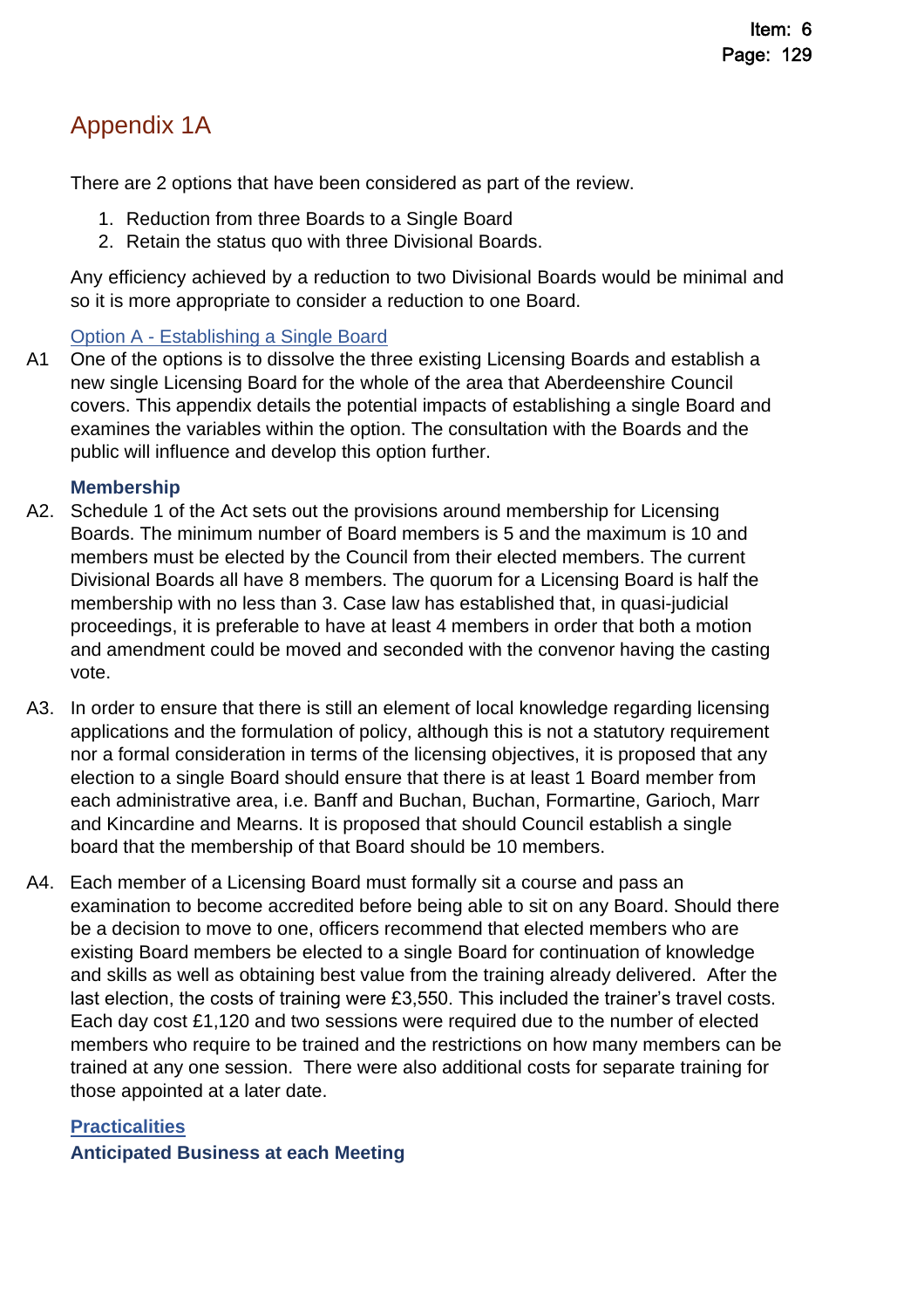A5. The number of liquor applications made by those seeking to sell alcohol in Aberdeenshire will not change due to restructuring and will still require to be processed and determined. Officers have analysed the business presented to the Boards since January 2017. During this time, 415 reports have been presented to the 3 Licensing Boards. Some of these reports will have been duplicated for all of the Licensing Boards to consider. The following table shows the type and how many reports have been presented to the Boards. By way of explanation, the "admin" reports mean the items relating to any declarations of interest, the public sector equality duty as well as the Minutes. The "determinations" columns refer to the number of reports that have been required for both contentious applications which require a hearing and the noncontentious. There are certain types of application, i.e. new premises and major variations, that must be determined by a Licensing Board and not able to be delegated and these form the non-contentious reports. There have also been reports relating to specific issues for individual Boards and policy reports which have been circulated to all Boards.

| <b>Board</b> | No. of  | Admin | <b>Determinations</b> |             | <b>Board</b>    | Policy  |
|--------------|---------|-------|-----------------------|-------------|-----------------|---------|
|              | Reports |       |                       |             | <b>Specific</b> | Related |
|              |         |       |                       |             |                 | (All    |
|              |         |       |                       |             |                 | Boards) |
|              |         |       | Contentious<br>Non-   |             |                 |         |
|              |         |       | (Hearings)            | Contentious |                 |         |
| <b>North</b> | 156     | 37    | 29                    | 31          | 21              | 38      |
| Central      | 138     | 34    | 28                    | 27          | 17              | 32      |
| South        | 121     | 35    | 16                    | 18          | 17              | 35      |
| Total        | 415     | 106   | 73                    | 76          | 55              | 105     |

A6. If the same business had been considered by one board, officers calculate that the number of reports that would have required consideration would have been 244 which is a reduction of 171 reports over the 3 years this is illustrated in the table below. This clearly demonstrates that overall there would be efficiencies in terms of both officer and member time spent both at and in preparation for Boards if the number of Boards is reduced to one. Figures shown in brackets denote a negative figure.

| <b>Board</b>      | No. of<br>Reports | Admin | Determinations                                              |    | <b>Board</b><br>Specific | Policy<br><b>Related (All</b><br>Boards) |
|-------------------|-------------------|-------|-------------------------------------------------------------|----|--------------------------|------------------------------------------|
|                   |                   |       | Contentious<br>Non-<br>Contentio<br>(Hearings)<br><b>us</b> |    |                          |                                          |
| Aberdeen<br>shire | 244               | 38    | 73                                                          | 76 | 21                       | 36                                       |
| Impact            | (171)             | (68)  | 0                                                           |    | (34)                     | (69)                                     |

It is recognised that some of the reports would require to be longer so that information for all areas are contained in the reports.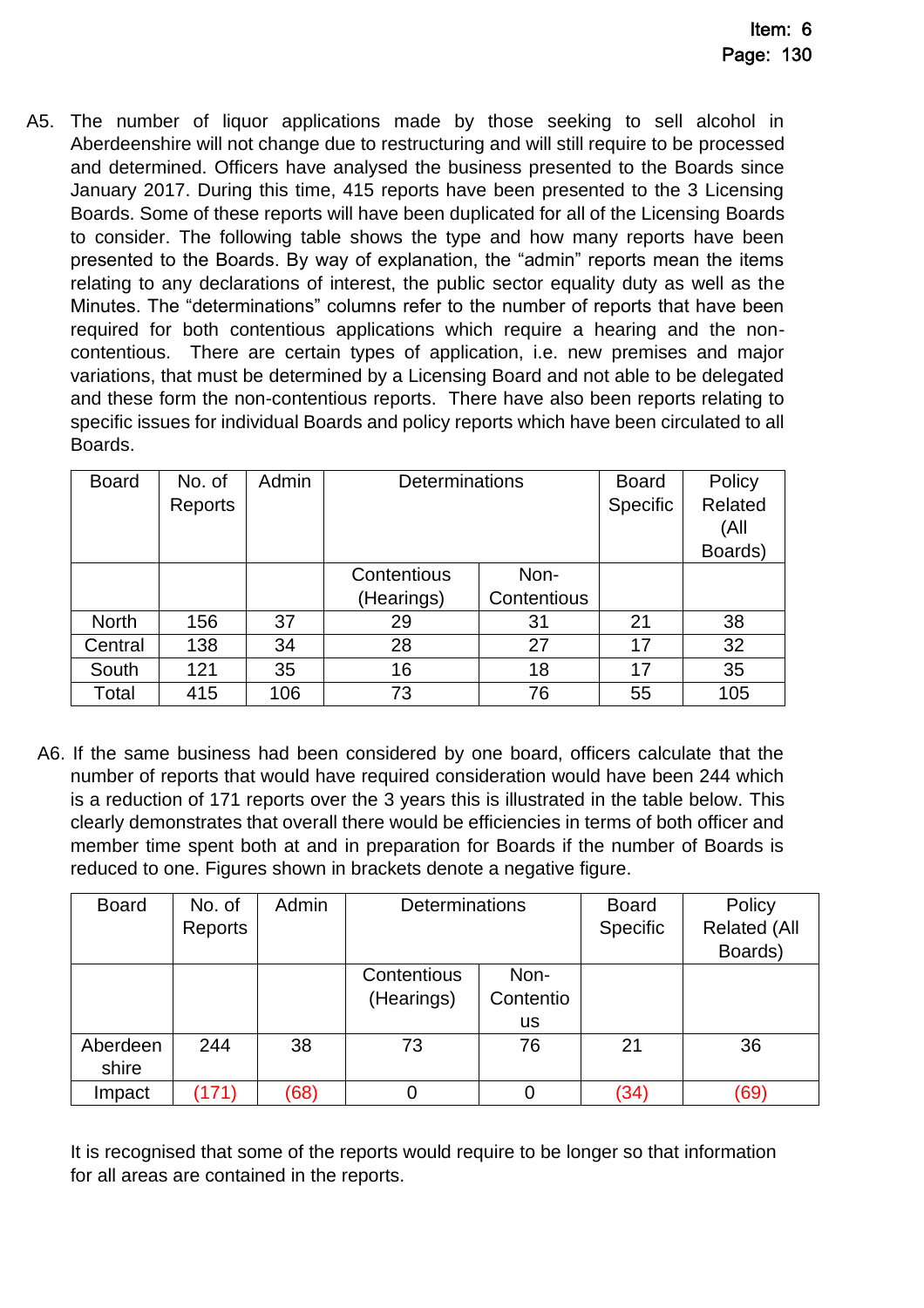A7. It is important to look at the pattern over 3 years to form a strategic overview of how the business of the Licensing Boards is dealt with. It is also important to consider what impact moving to one Licensing Board would have for each meeting cycle. Taking into account the business conducted as narrated in the table above, the average meeting of each Board contains the following reports:-

| <b>Board</b> | No. of<br>Reports | Admin          | Determinations |             | <b>Board</b><br>Specific | Policy<br>Related<br>(All<br>Boards) |
|--------------|-------------------|----------------|----------------|-------------|--------------------------|--------------------------------------|
|              |                   |                | Contentious    | Non-        |                          |                                      |
|              |                   |                | (Hearings)     | Contentious |                          |                                      |
| <b>North</b> | 9                 | 2              |                | 2           | 2                        | 2                                    |
| Central      | 10                | $\mathfrak{p}$ | $\overline{2}$ | 2           | 2                        | 2                                    |
| South        | 7                 | 2              |                |             |                          | 2                                    |
| Per          | 26                | 6              | 5<br>4         |             | 5                        | 6                                    |
| Cycle        |                   |                |                |             |                          |                                      |

A8. The impact that moving to one Licensing Board could therefore mean that the agenda could contain the following:-

| <b>Board</b>            | No. of<br>Reports | Admin         | Determinations            |                     | <b>Board</b><br>Specific | Policy<br>Related<br>(All<br>Boards) |
|-------------------------|-------------------|---------------|---------------------------|---------------------|--------------------------|--------------------------------------|
|                         |                   |               | Contentious<br>(Hearings) | Non-<br>Contentious |                          |                                      |
| Aberdeenshire           | 16                | $\mathcal{P}$ | 4                         | 5                   | 2                        | 3                                    |
| Comparison<br>Per Cycle | (11)              | (4)           | 0                         | 0                   | (3)                      | (3)                                  |

A9. It is clear that the number of determinations likely to be required at one combined Board would be higher than the number of determinations at individual Boards. The average would be 4 contentious hearings per cycle. Given that the meetings could take longer, officers have looked at the average length of meetings to give an indication as to the impact of longer agendas.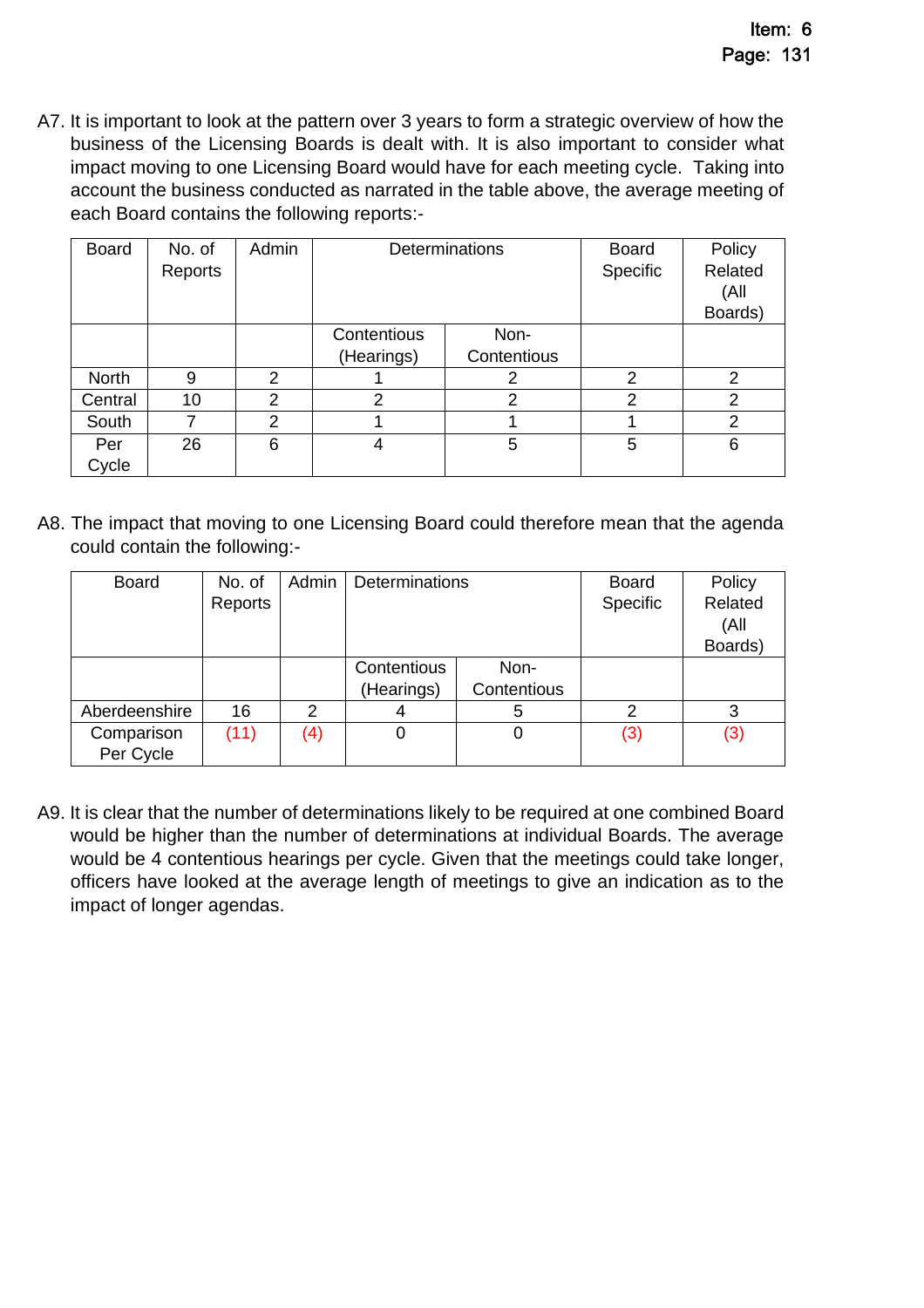A.10 The figures in the table below illustrate the average length of time spent physically at Board meetings. As members will appreciate, each application is dealt with on its own merits and some can be dealt with expediently whereas others require more consideration and evidence to be presented. The overall length of the meeting information is taken from time recording by officers attending the meetings. These figures are illustrative and should be read as being generous.

| <b>Board</b> | No. of<br>Reports | Admin          | Determinations |                | <b>Board</b><br>Specific | Policy<br>Related<br>(All<br>Boards) | Time          |
|--------------|-------------------|----------------|----------------|----------------|--------------------------|--------------------------------------|---------------|
|              |                   |                | Contentious    | Non-           |                          |                                      |               |
|              |                   |                | (Hearings)     | Contentious    |                          |                                      |               |
| <b>North</b> | $\mathsf 9$       | $\overline{2}$ |                | 2              | $\overline{2}$           | $\overline{2}$                       | 3.02<br>hours |
|              |                   | 6 mins<br>each | 1 hour<br>each | 15 mins each   | 20<br>mins<br>each       | 20 mins<br>each                      |               |
| Central      | 10                | $\overline{2}$ | $\overline{2}$ | $\overline{2}$ | $\overline{2}$           | 2                                    | 4.02<br>hours |
|              |                   | 6 mins<br>each | 1 hour<br>each | 15 mins each   | 20<br>mins<br>each       | 20 mins<br>each                      |               |
| South        | $\overline{7}$    | $\overline{2}$ | 1              | 1              | 1                        | $\overline{2}$                       | 2.44<br>hours |
|              |                   | 6 mins<br>each | 1 hour<br>each | 15 mins each   | 20<br>mins<br>each       | 20 mins<br>each                      |               |
| Per<br>Cycle | 26                | 6              | $\overline{4}$ | 5              | 5                        | 6                                    | 9.48<br>hours |
|              |                   | 6 mins<br>each | 1 hour<br>each | 15 mins each   | 20<br>mins<br>each       | 20 mins<br>each                      |               |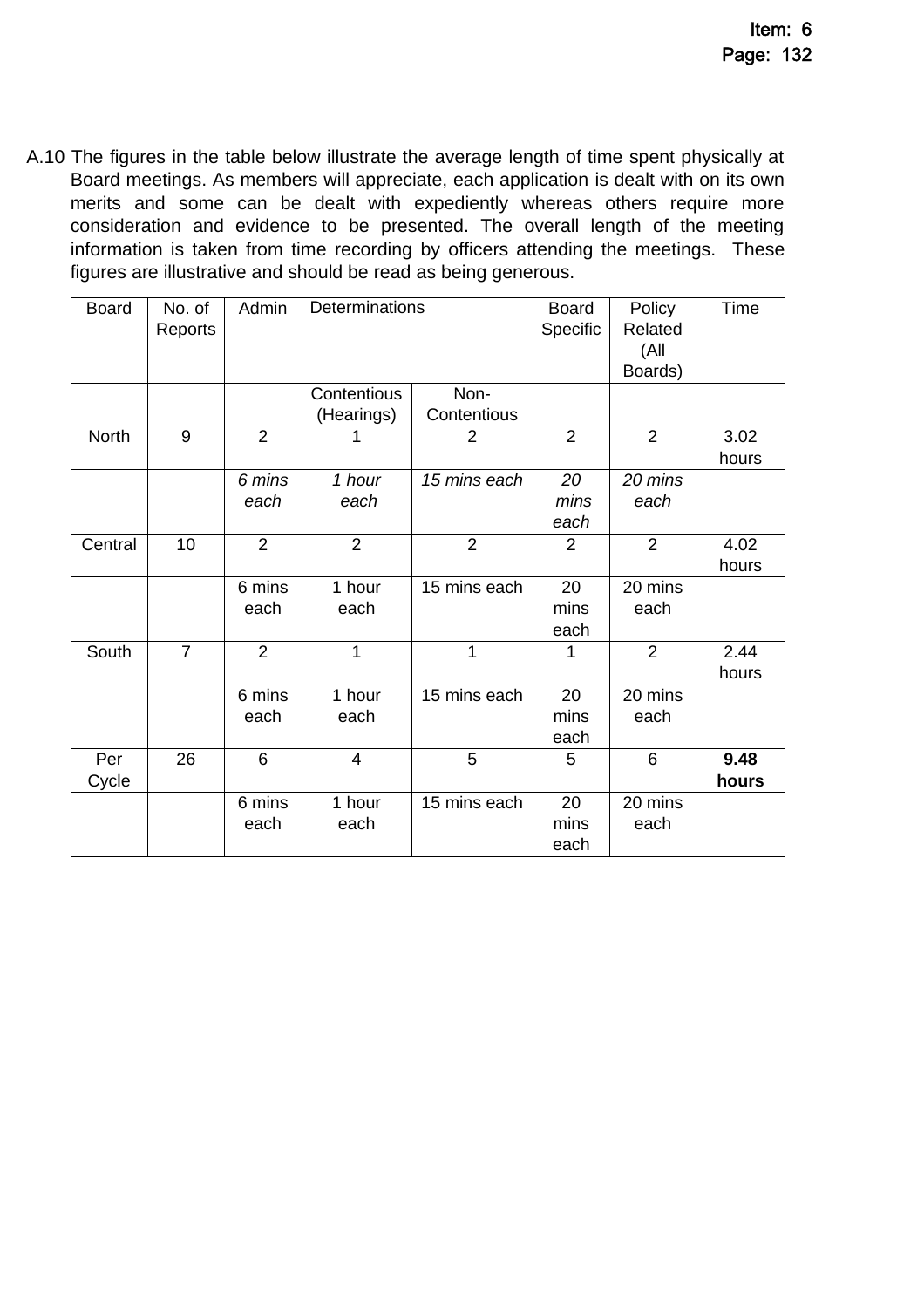A11. The table illustrates that the average cumulative length of meetings per cycle is almost 9.5 hours. If a single Board was to be established, the table below shows how long Boards could last.

| <b>Board</b>            | No. of<br>Reports | Admin               | Determinations                           |                         | <b>Board</b><br>Specific | Policy<br>Related<br>(All<br>Boards) | Time          |
|-------------------------|-------------------|---------------------|------------------------------------------|-------------------------|--------------------------|--------------------------------------|---------------|
|                         |                   |                     | Contenti<br><b>OUS</b><br>(Hearing<br>S) | Non-<br>Contenti<br>ous |                          |                                      |               |
| Aberdeenshire           | 15                | 2                   | 4                                        | 4                       | 2                        | 3                                    | 7.15<br>hours |
|                         |                   | 7.5<br>mins<br>each | 1 hour<br>each                           | 15 mins<br>each         | 27 mins<br>each          | 20 mins<br>each                      |               |
| Comparison<br>Per Cycle |                   |                     |                                          |                         |                          |                                      | (2.33)        |

- A.12 This figure factors in multipliers to ensure that additional length of papers is considered given that a single Board requires to consider information for all areas of Aberdeenshire rather one particular area. These figures err on the side of caution and it would not be anticipated that all Board meetings would be an all day meeting though they would almost certainly be longer than the current board meetings. However, strategically, there would still be a reduction per cycle of at least 2 hours spent at Licensing Board Meetings.
- A13. Based on a meeting cycle of 6 meetings per year, a reduction to one Board could amount to resource savings per year of:
	- Almost 14 hours, equivalent to almost 2 working days of time at Licensing Boards being released for use in other ways for members, officers and partners. 14 members would not need to prepare for, travel to, nor attend Boards which is a positive impact on already crowded schedules.
	- Almost 3 working days (21.33 hours) hours of members time (as a whole) based on the longest average meeting of 24 members attending a 4 hour meeting per cycle and 10 members attending a 7 hour meeting every cycle.
	- Almost 100 hours of officer time (as a whole) including the time spent by administration staff in the preparation of agendas could be focused more on processing applications to reduce waiting times for applicants.
- A14. The time savings are significant for members and the additional time would be put to good use by officers in terms of dealing with service delivery and focusing on licensing applicants as well as progressing policy matters. It would also create additional capacity in respect of the officer's other duties.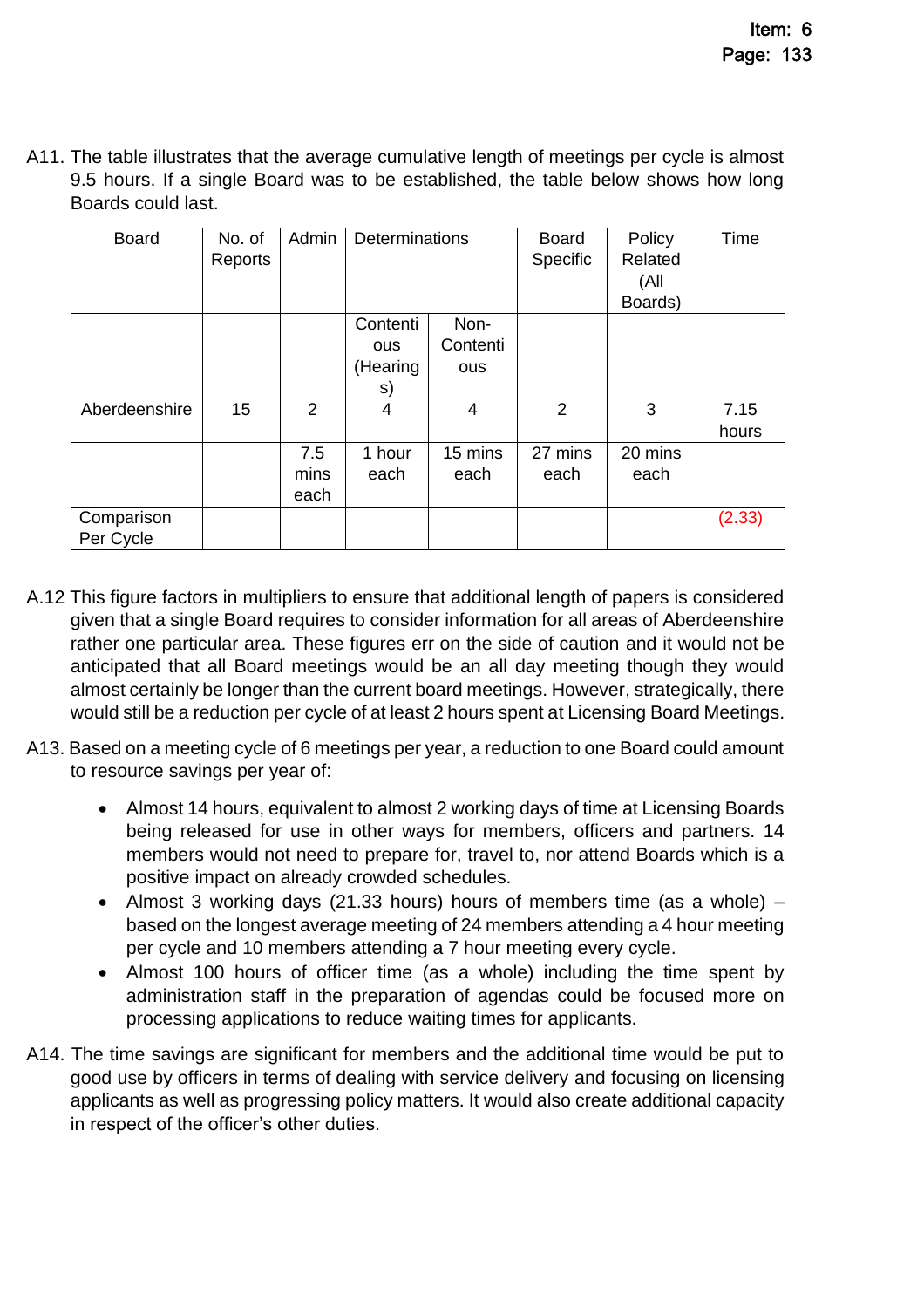#### **Frequency of Meetings**

A15. It is proposed that Board meetings continue to be every 8 weeks. Once the structure has been agreed by the Council, it would be up to any new Board to review their arrangements and it would be proposed that there is an opportunity to review the frequency of meetings when the Board determine their meeting dates for its second year of operation. There is the option for a Special Meeting if required, this is something that is currently an option, particularly for occasional licence hearings where the event is due to take place before the next scheduled meeting of the Board. Appendix 5 sets out the position across Scotland for information and comparison purposes. This shows that some other Boards have more cycles however most have less meetings overall.

#### **Impact on Physical Resources**

- A.16 A move to one Licensing Board would mean, in practical terms, that there would also be a reduction in the number of rooms required, a reduction of four (two per Board per cycle – which includes the room for a pre meeting), which has an impact on the general availability of resources for other purposes. There could also therefore be an impact in the reduction in the utilities required such as heat and electricity, with the corresponding impact on the Council's carbon footprint.
- A.17 Furthermore, officers would anticipate that the establishment of a single board would also lead to a reduction in the use of paper. Having calculated the average length of the reports outlined above and also the average business conducted at meetings it is estimated that the average amount of paper used per cycle is:

| <b>Board</b> | No. of<br>Reports | Admin          | Determinations |                | <b>Board</b><br>Specific | Policy<br>Related<br>(All<br>Boards) | Paper |
|--------------|-------------------|----------------|----------------|----------------|--------------------------|--------------------------------------|-------|
|              |                   |                | Contentious    | Non-           |                          |                                      |       |
|              |                   |                | (Hearings)     | Contentious    |                          |                                      |       |
| North        | 9                 | $\overline{2}$ |                | $\overline{2}$ | $\overline{2}$           | $\overline{2}$                       | 130   |
|              |                   |                |                |                |                          |                                      | pages |
|              |                   | $\overline{7}$ | 47 pages       | 9 pages        | 8 pages                  | 21 pages                             |       |
|              |                   | pages          | each           | each           | each                     |                                      |       |
| Central      | 10                | $\overline{2}$ | $\overline{2}$ | $\overline{2}$ | $\overline{2}$           | $\overline{2}$                       | 177   |
|              |                   |                |                |                |                          |                                      | pages |
|              |                   | $\overline{7}$ | 47 pages       | 9 pages        | 8 pages                  | 21 pages                             |       |
|              |                   | pages          | each           | each           | each                     |                                      |       |
| South        | $\overline{7}$    | $\overline{2}$ |                | 1              | 1                        | $\overline{2}$                       | 113   |
|              |                   |                |                |                |                          |                                      | pages |
|              |                   | $\overline{7}$ | 47 pages       | 9 pages        | 8 pages                  | 21 pages                             |       |
|              |                   | pages          | each           | each           | each                     |                                      |       |
| Per Cycle    |                   |                |                |                |                          |                                      | 420   |
|              |                   |                |                |                |                          |                                      | pages |
| Number       |                   |                |                |                |                          |                                      | 27    |
| of Copies    |                   |                |                |                |                          |                                      |       |
| Issued       |                   |                |                |                |                          |                                      |       |
| Total        |                   |                |                |                |                          |                                      | 3780  |
| Paper        |                   |                |                |                |                          |                                      | pages |
| Usage        |                   |                |                |                |                          |                                      |       |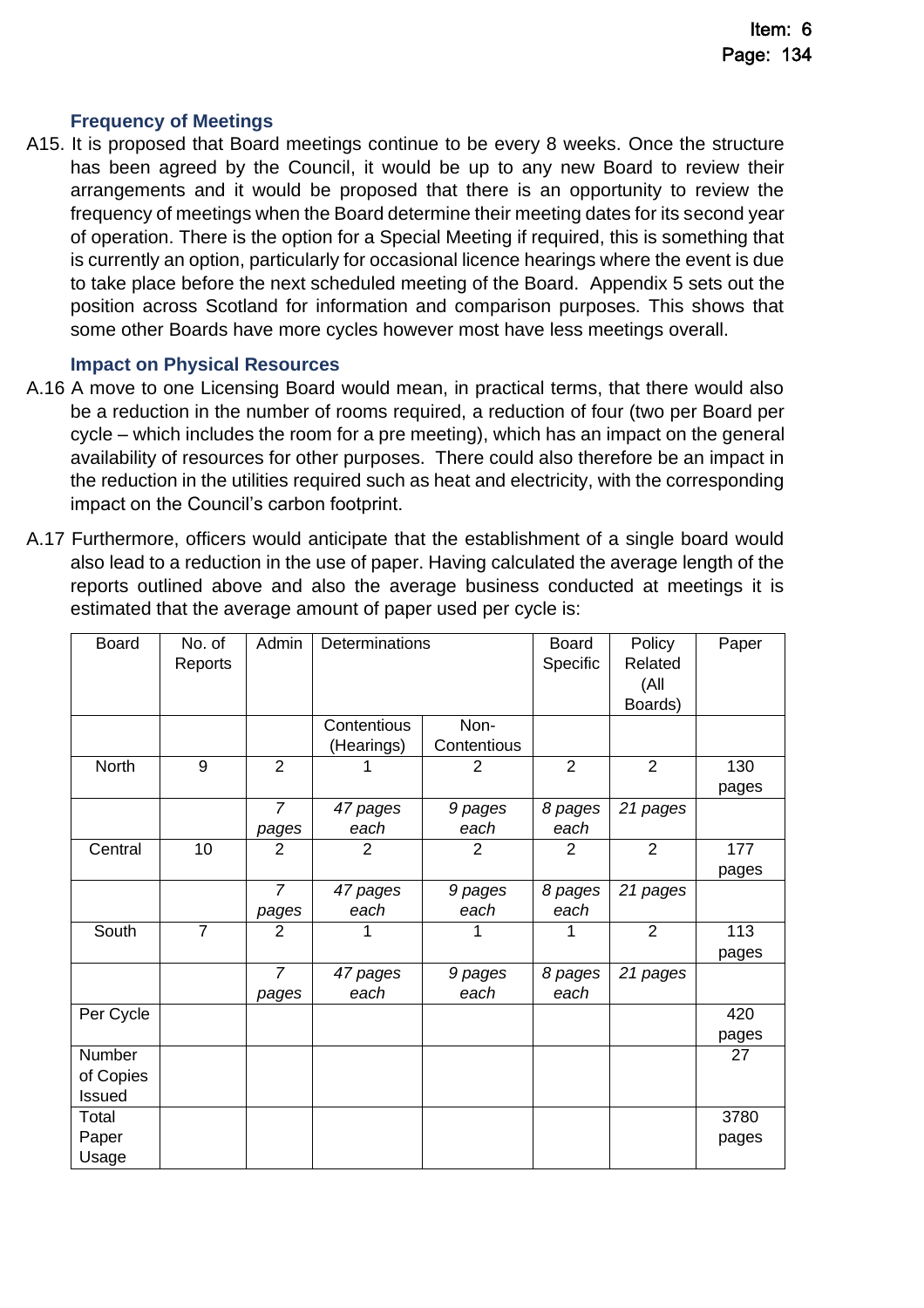| Board              | No. of<br>Reports | Admin      | Determinations |             | Board<br>Specific | Policy<br>Related (All<br>Boards) | Time       |
|--------------------|-------------------|------------|----------------|-------------|-------------------|-----------------------------------|------------|
|                    |                   |            | Contentious    | Non-        |                   |                                   |            |
|                    |                   |            | (Hearings)     | Contentious |                   |                                   |            |
| Aberdeenshi        | 15                | 2          | 4              | 4           | $\overline{2}$    | 3                                 | 318 pages  |
| re                 |                   |            |                |             |                   |                                   |            |
|                    |                   | 11 pages   | 47 pages       | 9 pages     | 10 pages          | 21 pages                          |            |
|                    |                   | (combined) | each           | each        | each              | each                              |            |
| Number of          |                   |            |                |             |                   |                                   | 11         |
| Copies             |                   |            |                |             |                   |                                   |            |
| Issued             |                   |            |                |             |                   |                                   |            |
| <b>Total Paper</b> |                   |            |                |             |                   |                                   | 3498 pages |
| Usage              |                   |            |                |             |                   |                                   |            |
| Comparison         |                   |            |                |             |                   |                                   | (282)      |

A18.It is estimated that reducing to one Board would lead to a reduction in the amount of paper that would be required per cycle.

Over the course of a year this would amount to 1,692 pages at an estimated cost of £152.28 which is a saving of 182kgCO2e. Each agenda costs on average £3 to post. Currently the costs of postage per cycle is £72, and annually this increases to £423. Allowing for additional weight of longer agendas, the cost would decrease to £240 in postage for a single board.

#### **Location of Meetings**

A.19 It is considered that the location where a single board would meet is important. It must be easily accessible for those who would be invited to attend as well as the public, members and officers. This was one of the areas of focus of the consultation. It is acknowledged that those attending the meetings, including applicants, consultees and members may have to travel a further distance. Officers are investigating the potential for use of a "hub and spoke" model whereby applicants and their agents could go to a more local office for them to use a surface hub to enable them to join the meeting remotely to reduce travel time and costs. A single Board can keep its arrangements under review and should there be any issue with applicants attending meetings due to location, arrangements for remote participation can be established. It is inevitable that the distance to travel for a Board hearing may increase depending on the starting point and where a Board would be. It is difficult to quantify the impact of this on members, officers, partners and applicants until there is a clearer picture as to where one Board would meet.

### **Licensing Forum**

A.20 The Act provides that the function of the forum is to keep under review the operation of the Act in the Forum's area and also the exercise by the Boards of their decisions. The Forum can also make recommendations to the Board as necessary. The Act is silent on the mechanics of how this can be achieved however it is proposed that it would be more straightforward for the Forum to have oversight of the operation of the Act over the whole of Aberdeenshire enabling them a more strategic input. Arranging the statutory joint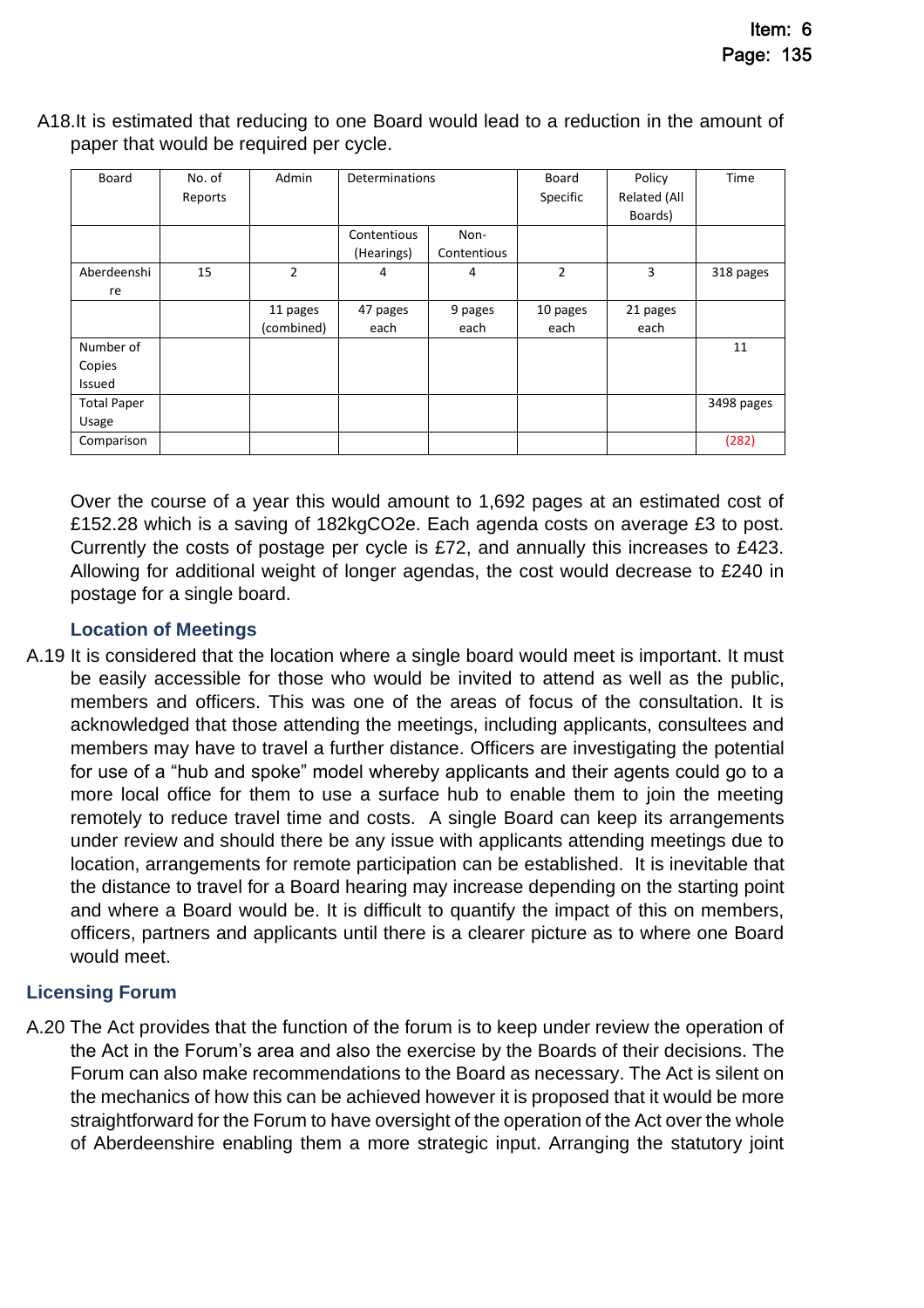meeting between the Board and the Forum, and ensuring that this is quorate, could be more simplistic should there be one Board.

# **Licensing Policy Statement and Scheme of Delegation**

A.21 Until November 2018 the three Divisional Boards maintained separate statements of Licensing policy however these were combined, whilst still ensuring that local circumstances are catered for, into one document and this has been welcomed by both the licensed trade and our statutory partners. If a new structure was agreed by Council, the existing policy document could be adopted to ensure consistency until such time as a review is required, either by statute or due to local issues. Likewise, the current Scheme of Delegation, which is already approved by each divisional licensing board, could be adopted by a single Board. There are other important documents such as the Publication Scheme that could be adopted by a single Board.

### **Impact on Decision Making**

- A.22 It is also important to note that the requirements of the Act is to provide a licensing service for the whole of Aberdeenshire. There is a benefit in consistency of approach to certain matters, particularly fees to ensure that all applicants are charged the same price for the same service across Aberdeenshire. It is appropriate that, at the moment, officers present information to the Divisional Boards on matters such as fees or on consultation responses however there is potential that all of the Boards come to different and contradictory decisions. In order to address this, officers have sought a delegation so that if there are contradictory decisions that officers can liaise with the convenor to make a final determination. Officers have often had to ask for extensions to consultations so that all Boards could be consulted before submission.
- A23. There is a comparison to be made to the Local Review Body which deals with planning application reviews for the whole of Aberdeenshire. The Local Review Body reviewed its structure in 2015 and concluded that one Local Review Body was the most efficient and effective mechanism to deal with applications for all of Aberdeenshire. There is an opportunity to increase consistency of decision making in quasi-judicial matters across Aberdeenshire by reducing to one Board as all decisions affecting alcohol licensing will be dealt with by the same members.

### **Impact on Partners**

A.24 It is important to recognise the impact of the structure of how alcohol licensing is dealt with on our partner organisations, such as Police Scotland and NHS Grampian. Police Scotland in particular, who attend each Board, are keen to support a move to one Board as this will have a direct impact on their resources.

#### **Licensing Matters Event**

A.25 There are no foreseeable impacts on the Licensing Matters Event from reducing to a single Board.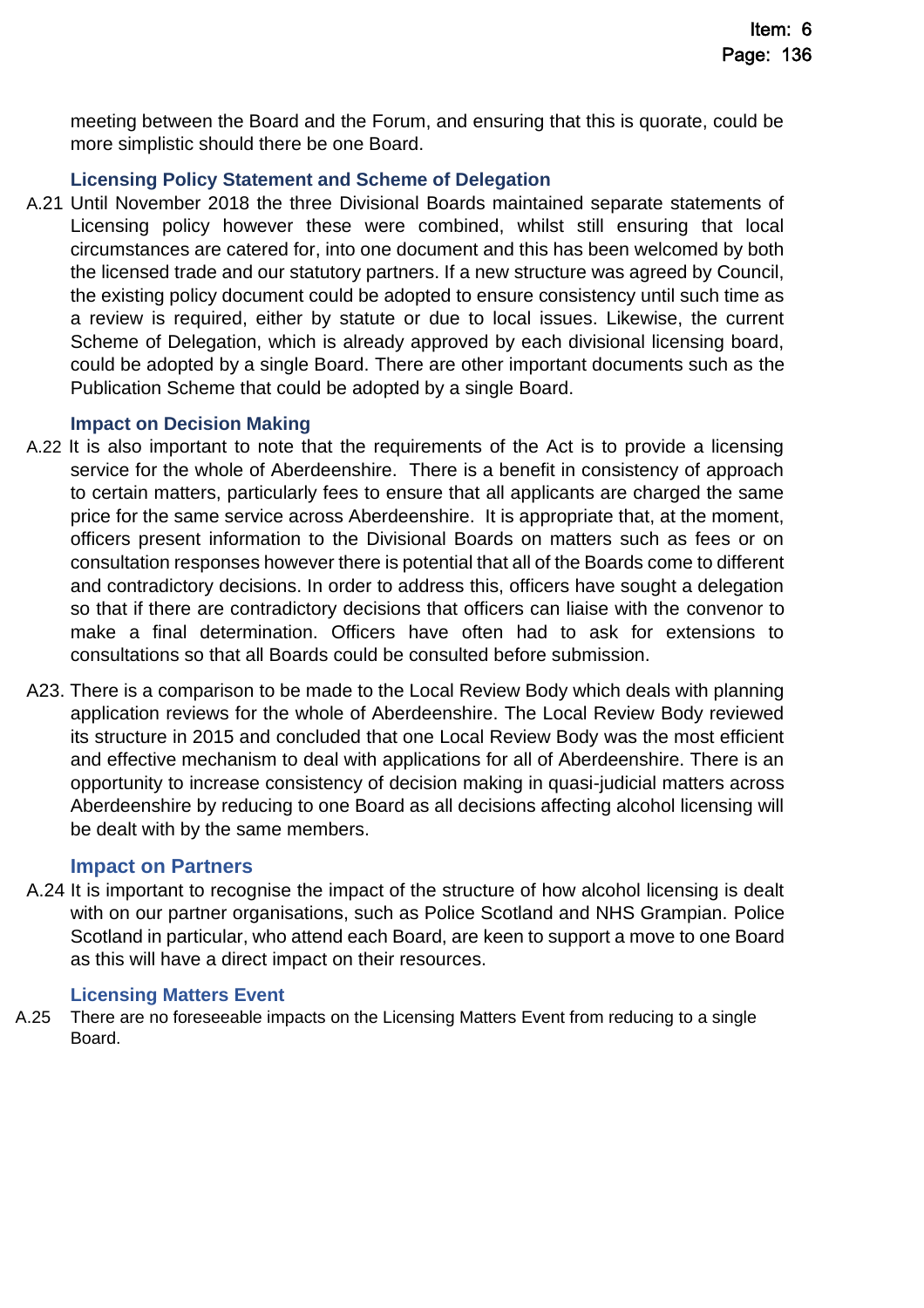# Option B – Retention of Three Board Structure

- B1. Option B is to retain the three Divisional Licensing Board structure. Less detail is given in this option as this structure is well known to members.
- B2. This option would mean that the Council would agree that Aberdeenshire is best served by Divisional Boards in the North, Central and South areas. Each would continue with 8 members, meaning 24 members involved in alcohol licensing across Aberdeenshire. The Boards would continue to meet within their areas on an 8 weekly cycle in accordance with dates agreed by the Boards.
- B3. The review of the structure of the Boards in 2012 also involved a public consultation and reasons given for retaining a 3 Board structure at that time was that there was a perception of good local knowledge, the capacity to identify and address local issues and good working relationships with the trade. This was evidenced by the North Board initially instigating an annual meeting with the trade in the North area. The Central Board then initiated the Licensing Matters Event. This Event now caters to all applicants across Aberdeenshire.
- B4. The three Board structure allows for those attending to attend locally. However this may not always be the case as agents can travel from the Central belt. The current locations in which the Boards meet are Peterhead, Inverurie and Stonehaven. Due to renovations in Stonehaven other locations have been used recently including Banchory and Portlethen. It is difficult to quantify the distances that must be travelled to get to the current Board locations given the geographic spread of Aberdeenshire and the differential starting points of those travelling.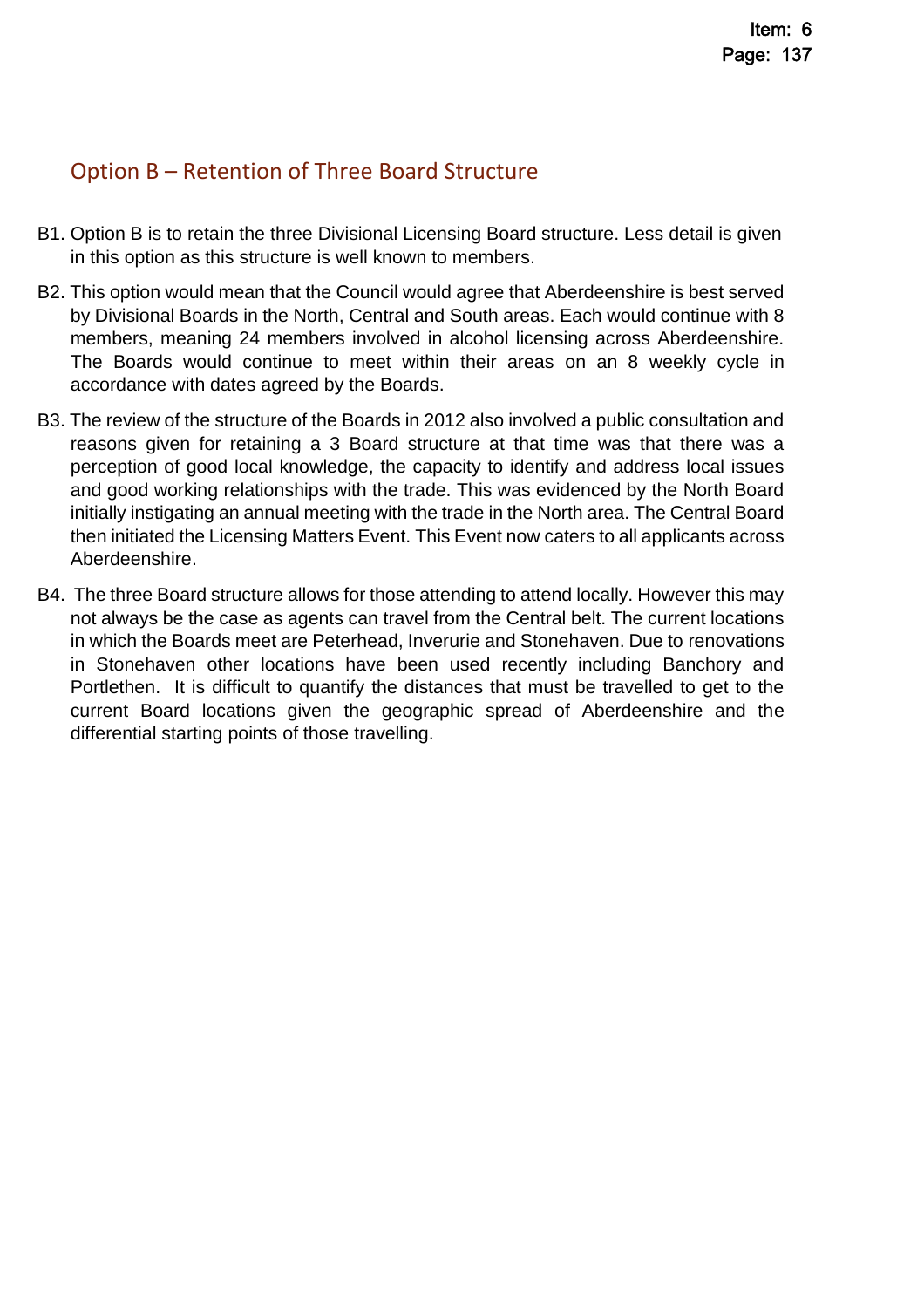| np<br><b>Consideration</b>                                                   | $381111181$ , $911$ $32211194$ $1111$ $3321$<br><b>Current Structure</b>  | <b>Single Board</b>                                 | <b>Impact of Moving to</b>                                                                                                                                                                                                          |
|------------------------------------------------------------------------------|---------------------------------------------------------------------------|-----------------------------------------------------|-------------------------------------------------------------------------------------------------------------------------------------------------------------------------------------------------------------------------------------|
|                                                                              | (combined)                                                                |                                                     | <b>One Board</b>                                                                                                                                                                                                                    |
| <b>Membership</b>                                                            |                                                                           |                                                     |                                                                                                                                                                                                                                     |
| <b>Number of Members</b>                                                     | 24                                                                        | 10 with at least one<br>nominated from each<br>Area | 14 less members<br>attending meetings<br>with the<br>corresponding time<br>savings for those<br>members.                                                                                                                            |
| Accreditation of<br><b>Members</b>                                           | Cost £3,550 approx                                                        | £1,120 approx                                       | Saving of £2,230<br>approx after every<br>local government<br>election                                                                                                                                                              |
| <b>Impact on Members</b><br>and Officers                                     |                                                                           |                                                     |                                                                                                                                                                                                                                     |
| Average number of<br>reports presented<br>for consideration<br>over 3 years. | 415                                                                       | 244                                                 | 171 less reports to be<br>considered.                                                                                                                                                                                               |
| Average report<br>number presented<br>per cycle                              | 26                                                                        | 15                                                  | 11 Reports less per<br>cycle to be prepared<br>and considered.                                                                                                                                                                      |
| Average number of<br>reports presented<br>per Board per cycle                | 9                                                                         | 16                                                  | 7 <sup>7</sup><br>more items<br>per<br>agenda would lead to<br>longer meetings<br>however<br>impact in<br>less members being<br>needed to attend.                                                                                   |
| Time spent attending<br>Boards (average)                                     | 72 hours<br>(3 hours on average<br>per meeting per<br>cycle x 24 members) | 70 hours                                            | 2 hours of saving<br>overall<br>per<br>cycle.<br>Some<br>members<br>would<br>excused<br>be<br>from memberships of<br><b>Boards</b><br>have<br>and<br>much more time free<br>however others could<br>have<br>longer<br>a<br>meeting. |
| <b>Impact on Officers</b><br>only                                            |                                                                           |                                                     |                                                                                                                                                                                                                                     |
| Preparation for<br><b>Board Meetings</b><br>including agenda<br>preparation  | 360 hours per year                                                        | 260 hours per year                                  | These figures are<br>based on admin<br>officers requiring 5<br>hours per Board<br>Meeting to prepare                                                                                                                                |

# <span id="page-17-0"></span>Appendix 1B – Summary of Potential Impacts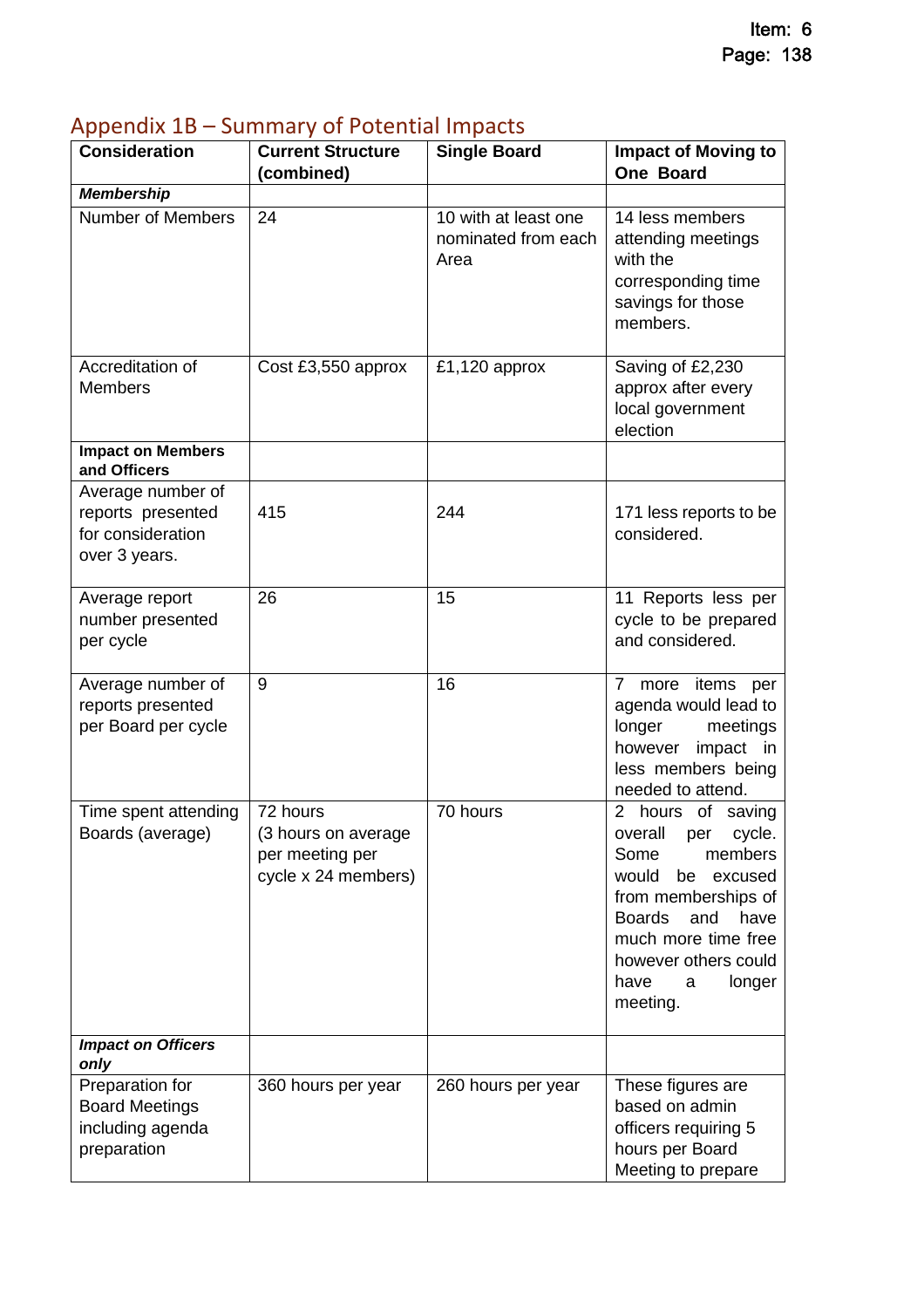| <b>Impact on Physical</b> |                                                    |                                                    | the agenda and time<br>spent by solicitors on<br>applications.                                                                 |
|---------------------------|----------------------------------------------------|----------------------------------------------------|--------------------------------------------------------------------------------------------------------------------------------|
| <b>Resources</b>          |                                                    |                                                    |                                                                                                                                |
| Rooms                     | 6 rooms per cycle,<br>36 room bookings<br>per year | 2 rooms per cycle,<br>12 room bookings<br>per year | More rooms<br>available for use,<br>impact on energy<br>use by the Boards.                                                     |
| Paper                     | 3780 pages per<br>cycle                            | 3498 pages per<br>cycle                            | Saving of almost<br>1700 pieces of paper<br>per year with an<br>estimated cost of<br>£152.28 with a<br>saving of<br>182kgCO2e. |
| <b>Postage Costs</b>      | £423 p.a.                                          | £240 p.a.                                          | £183 of saving<br>approximately                                                                                                |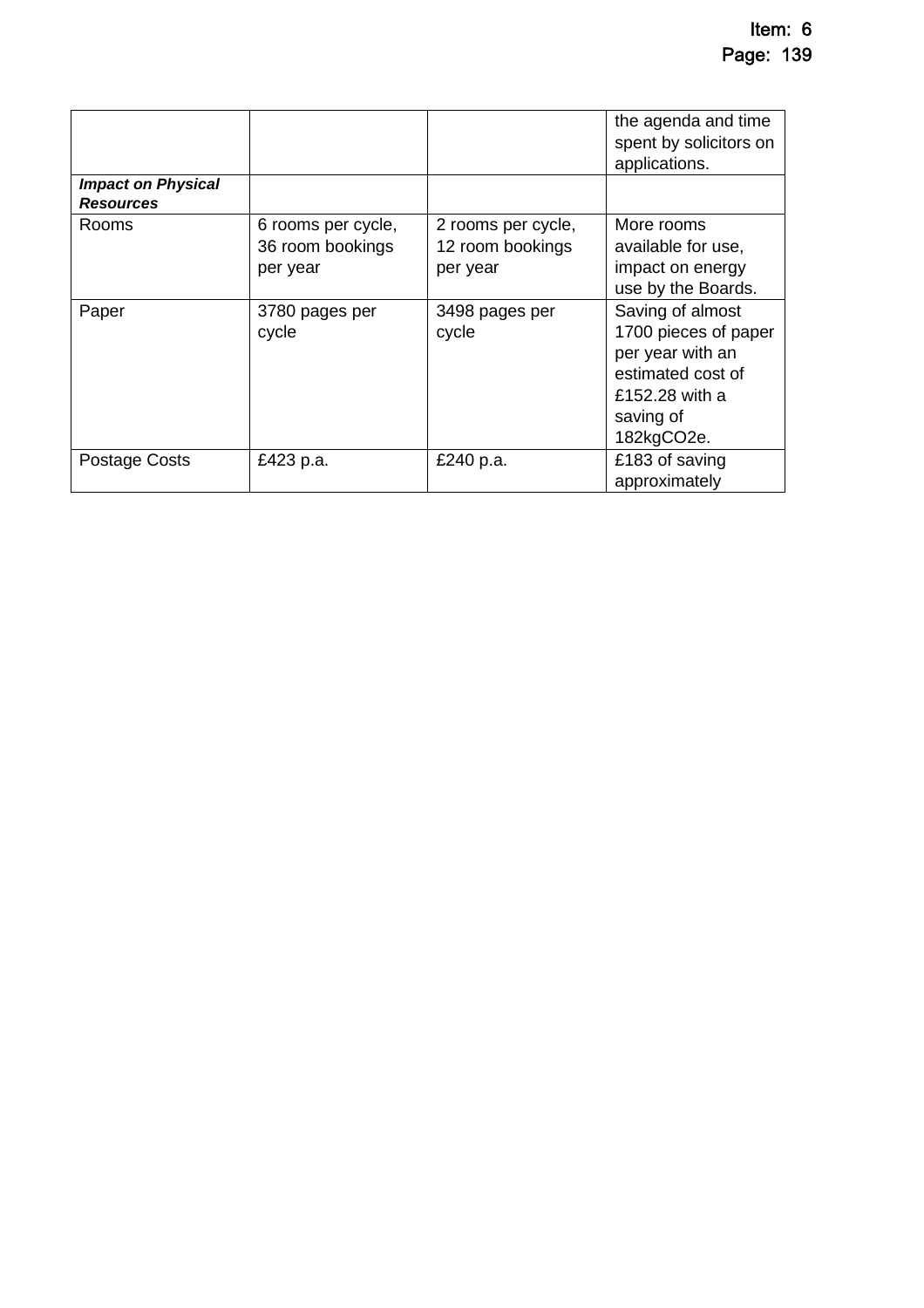# <span id="page-19-0"></span>Appendix 2 – Public Consultation Responses

#### **Number of respondents: 36**

This appendix provides the full details of the responses received to the consultation.

#### **Do you think there is any positives about reducing the number of Boards to one?**

| es             | $\Omega$                         | u | $\mathbf{o}$  |
|----------------|----------------------------------|---|---------------|
|                | ٠,                               | ∼ | ٬ο            |
| $\Omega$<br>∠∪ | $\sim$ $\sim$<br>$-$<br>–<br>. . |   | 0000<br>----- |

#### **Do you have any concerns about moving to one Board?**

| Yes                | %              | - -<br><b>No</b>    | $\%$  |
|--------------------|----------------|---------------------|-------|
| $\Lambda$ $\Omega$ | nn nn<br>ບບ.ບບ | $\sim$<br>'∆<br>_ . | 66.67 |

#### **Have you attended a Board meeting in the last 3 years?**

| es | %                        | NO            | $\%$                  |
|----|--------------------------|---------------|-----------------------|
|    | $\sim$<br>$\sim$<br>v.v, | $\sim$<br>. . | $\sim$<br>nn.<br>טטוע |

#### *Breakdown by Board attended:*

| North | %     | <i>`entral</i> | %           | วuth | %              |
|-------|-------|----------------|-------------|------|----------------|
|       | 50.00 |                | . n-<br>v.v |      | מה הה<br>oo.oo |

#### *Breakdown by Attendee:*

| . .<br>Applicant | %     | <i><b>Consultee</b></i> | %               | Not<br>Stated | %                                       |
|------------------|-------|-------------------------|-----------------|---------------|-----------------------------------------|
|                  | 50.00 |                         | $\sim$<br>ວວ.ວວ |               | $\sim$<br>$\overline{4}$<br><b>U.U.</b> |

#### **If it were possible to attend and participate at Board meetings via video link or similar remote means would you consider this?**

| es          | $\frac{0}{0}$ | NG | $\%$             |
|-------------|---------------|----|------------------|
| $\sim$<br>ᅩ | C1            |    | 8.89<br>ာဝ<br>הר |

#### **Would you use public transport to get to a meeting if this was possible?**

| $\cdot$<br>es | %  |                       | No | %                 | <b>\nswer</b><br>No<br>∽ | $\%$           |
|---------------|----|-----------------------|----|-------------------|--------------------------|----------------|
| ററ<br>∠∪      | -- | $\mathbf{r}$<br>55.56 |    | c.<br>ററ<br>კგ.გყ |                          | $\sim$<br>5.56 |

#### **Do you think that the Board location should be fixed or rotate around other locations?**

| $-$<br>·ixed | %                   | ∽<br>. .<br>otatınd | $\%$                  | Answer<br>N <sub>0</sub> | %           |
|--------------|---------------------|---------------------|-----------------------|--------------------------|-------------|
| --<br>È      | $\sim$ -<br>ப<br>.∪ | $\sim$<br>∼         | --<br>$\sim$<br>55.56 |                          | -~<br>ں ، … |

#### **Do you have any suggestions for where meetings could be held so that they are accessible for all across Aberdeenshire?**

Overall suggestions made: 18

*Breakdown:* 

Suggestions specifying place names: 15

| Named Place | <b>Number</b> | %     |
|-------------|---------------|-------|
| Aberdeen    |               | 20.00 |
| Inverurie   |               | 40.00 |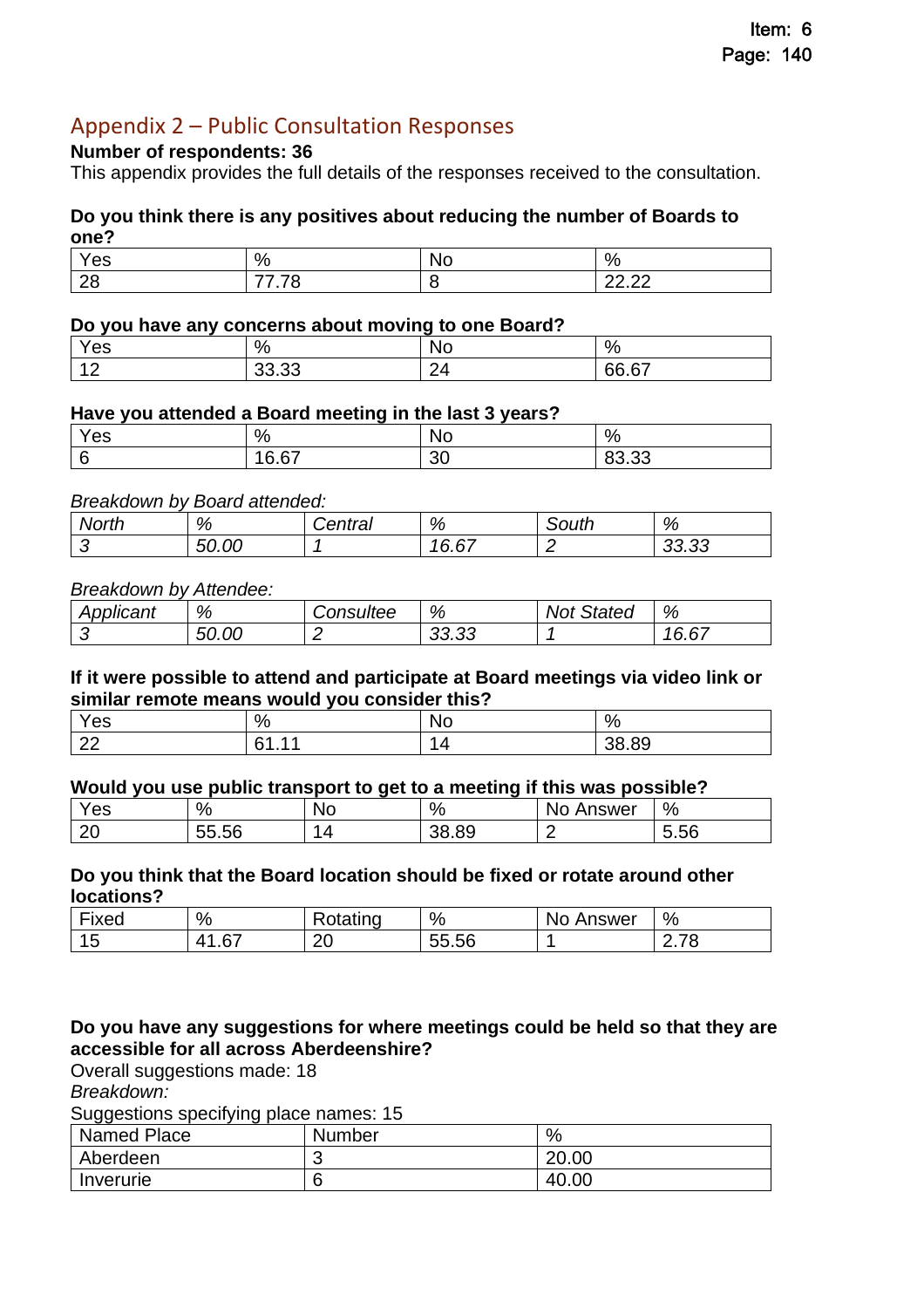| Peterhead | $\sim$<br>$\sim$<br>v.vu     |
|-----------|------------------------------|
| ′arious   | $\sim$ $\sim$<br>າຂ<br>20.U. |

Suggestions specifying type of building: 8

| --<br>Type of Building | <b>Number</b> | %     |
|------------------------|---------------|-------|
| <b>Council Owned</b>   |               | 50.00 |
| Other                  | 4             | 50.00 |

#### **Do you think that there should be member representation on a new Board from all areas within Aberdeenshire?**

| es            | $\%$                | 'N.<br>∼ | $\%$           |
|---------------|---------------------|----------|----------------|
| $\sim$<br>vv. | $\sim$<br>Q1<br>، ب |          | $\sim$<br>∪.∪∪ |

# **Responses**

#### **Do you think there is any positives about reducing the number of Boards to one?**

| #                                                                                                                                                                                                                                                                                                                                                                                                                                                                                                                                                                                                                                         | Yes                                        | No | <b>Comments Made</b>                                     |
|-------------------------------------------------------------------------------------------------------------------------------------------------------------------------------------------------------------------------------------------------------------------------------------------------------------------------------------------------------------------------------------------------------------------------------------------------------------------------------------------------------------------------------------------------------------------------------------------------------------------------------------------|--------------------------------------------|----|----------------------------------------------------------|
| 1                                                                                                                                                                                                                                                                                                                                                                                                                                                                                                                                                                                                                                         | X                                          |    | Better use of resources.                                 |
|                                                                                                                                                                                                                                                                                                                                                                                                                                                                                                                                                                                                                                           |                                            |    | Consistent policy across Aberdeenshire, should also      |
|                                                                                                                                                                                                                                                                                                                                                                                                                                                                                                                                                                                                                                           |                                            |    | have savings in expenditure and expenses.                |
|                                                                                                                                                                                                                                                                                                                                                                                                                                                                                                                                                                                                                                           |                                            |    | As a Director and past president of the AB&K LTA we      |
|                                                                                                                                                                                                                                                                                                                                                                                                                                                                                                                                                                                                                                           |                                            |    | requested this takes place as the 2005 Act was being     |
|                                                                                                                                                                                                                                                                                                                                                                                                                                                                                                                                                                                                                                           |                                            |    | implemented but the Board wasn't interested. Maybe       |
|                                                                                                                                                                                                                                                                                                                                                                                                                                                                                                                                                                                                                                           |                                            |    | it's good to listen sometimes and save money as well.    |
| $\overline{2}$<br>X<br>3<br>X<br>$\overline{4}$<br>X<br>Aberdeenshire.<br>5<br>X<br>6<br>Simplified approach for all.<br>X<br>$\overline{7}$<br>X<br>8<br>X<br>have one point of contact.<br>9<br>No inconsistencies between Boards.<br>$\pmb{\mathsf{X}}$<br>10<br>X<br>communication with the Board.<br>11<br>X<br>boards.<br>Aberdeenshire is a massive area with distinct<br>communities that differ from one another, this needs<br>local knowledge. Plenty of people from Aberdeen have<br>12<br>x<br>never set foot in Peterhead or Banff and do not know<br>the local environment to be able to judge what is<br>suitable or not. | A consistent approach through the whole of |    |                                                          |
|                                                                                                                                                                                                                                                                                                                                                                                                                                                                                                                                                                                                                                           |                                            |    |                                                          |
|                                                                                                                                                                                                                                                                                                                                                                                                                                                                                                                                                                                                                                           |                                            |    | It is basically done as one Board in Stonehaven now.     |
|                                                                                                                                                                                                                                                                                                                                                                                                                                                                                                                                                                                                                                           |                                            |    | Everything has to be sent to Stonehaven.                 |
|                                                                                                                                                                                                                                                                                                                                                                                                                                                                                                                                                                                                                                           |                                            |    |                                                          |
|                                                                                                                                                                                                                                                                                                                                                                                                                                                                                                                                                                                                                                           |                                            |    | It could be streamlines as far as paperwork etc. goes.   |
|                                                                                                                                                                                                                                                                                                                                                                                                                                                                                                                                                                                                                                           |                                            |    | My business attends Highland Games within two            |
|                                                                                                                                                                                                                                                                                                                                                                                                                                                                                                                                                                                                                                           |                                            |    | boards, and it would be easier to apply to only one and  |
|                                                                                                                                                                                                                                                                                                                                                                                                                                                                                                                                                                                                                                           |                                            |    |                                                          |
|                                                                                                                                                                                                                                                                                                                                                                                                                                                                                                                                                                                                                                           |                                            |    |                                                          |
| 13                                                                                                                                                                                                                                                                                                                                                                                                                                                                                                                                                                                                                                        |                                            |    | Consistency across the whole Aberdeenshire area in       |
|                                                                                                                                                                                                                                                                                                                                                                                                                                                                                                                                                                                                                                           |                                            |    | approach and decision making by the Board; One           |
|                                                                                                                                                                                                                                                                                                                                                                                                                                                                                                                                                                                                                                           |                                            |    | Statement of Licensing Policy which will again provide   |
|                                                                                                                                                                                                                                                                                                                                                                                                                                                                                                                                                                                                                                           |                                            |    | consistency across a whole Board area. Ease of           |
|                                                                                                                                                                                                                                                                                                                                                                                                                                                                                                                                                                                                                                           |                                            |    |                                                          |
|                                                                                                                                                                                                                                                                                                                                                                                                                                                                                                                                                                                                                                           |                                            |    | More potential for consistent decision making and        |
|                                                                                                                                                                                                                                                                                                                                                                                                                                                                                                                                                                                                                                           |                                            |    | potential for less travel for council officers attending |
|                                                                                                                                                                                                                                                                                                                                                                                                                                                                                                                                                                                                                                           |                                            |    |                                                          |
|                                                                                                                                                                                                                                                                                                                                                                                                                                                                                                                                                                                                                                           |                                            |    |                                                          |
|                                                                                                                                                                                                                                                                                                                                                                                                                                                                                                                                                                                                                                           |                                            |    |                                                          |
|                                                                                                                                                                                                                                                                                                                                                                                                                                                                                                                                                                                                                                           |                                            |    |                                                          |
|                                                                                                                                                                                                                                                                                                                                                                                                                                                                                                                                                                                                                                           |                                            |    |                                                          |
|                                                                                                                                                                                                                                                                                                                                                                                                                                                                                                                                                                                                                                           |                                            |    |                                                          |
|                                                                                                                                                                                                                                                                                                                                                                                                                                                                                                                                                                                                                                           |                                            |    |                                                          |
|                                                                                                                                                                                                                                                                                                                                                                                                                                                                                                                                                                                                                                           | X                                          |    |                                                          |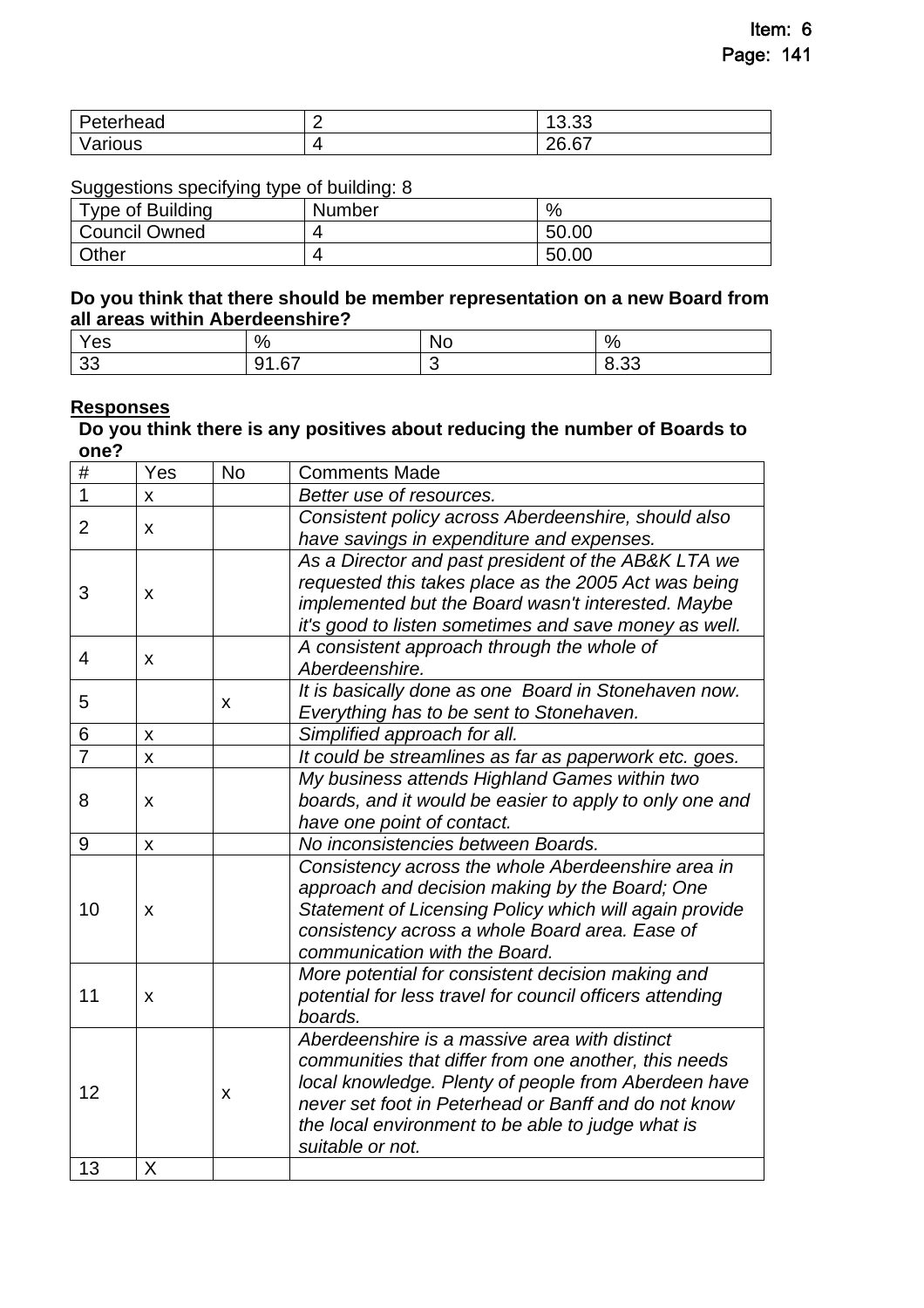| Same policies throughout. Dealing with one team                                                                                                                                                                                                                                                                                                |
|------------------------------------------------------------------------------------------------------------------------------------------------------------------------------------------------------------------------------------------------------------------------------------------------------------------------------------------------|
| Reduced potential for "rogue" decisions to be made in<br>a particular area. Whilst local decisions and<br>accountability are important, the principle of One<br>Aberdeenshire should also stand. One Board would<br>make economical sense, and potentially bring savings                                                                       |
| Cost savings and consistency of decision making.                                                                                                                                                                                                                                                                                               |
|                                                                                                                                                                                                                                                                                                                                                |
|                                                                                                                                                                                                                                                                                                                                                |
| Lack of local focus. No clear cost savings due to travel<br>to a central location. Overburdened in admin at single                                                                                                                                                                                                                             |
| It would seem sensible to streamline the whole system<br>for Aberdeenshire thus reducing costs.                                                                                                                                                                                                                                                |
|                                                                                                                                                                                                                                                                                                                                                |
| Represent the ethos of One Aberdeenshire and also<br>providing consistency to applying policy and                                                                                                                                                                                                                                              |
|                                                                                                                                                                                                                                                                                                                                                |
|                                                                                                                                                                                                                                                                                                                                                |
|                                                                                                                                                                                                                                                                                                                                                |
| Cut down amount of councillors required on Licensing<br>Board reducing expenses. One board, one set of rules.                                                                                                                                                                                                                                  |
|                                                                                                                                                                                                                                                                                                                                                |
|                                                                                                                                                                                                                                                                                                                                                |
|                                                                                                                                                                                                                                                                                                                                                |
| Unless the number of staff remains the same, there will                                                                                                                                                                                                                                                                                        |
|                                                                                                                                                                                                                                                                                                                                                |
| Local services are familiar with the area, a board that<br>sits and combines all areas can't possibly be fair and<br>unbiased to all parties. Local area boards know their<br>own patch as it were some situations may be unique to<br>one area. The rules apply to all areas however local<br>knowledge is ultimately helpful in making final |
| All areas following same guidelines.                                                                                                                                                                                                                                                                                                           |
|                                                                                                                                                                                                                                                                                                                                                |
|                                                                                                                                                                                                                                                                                                                                                |
| Less bureaucracy. Greater alignment.<br>A pragmatic and streamlined approach.                                                                                                                                                                                                                                                                  |
|                                                                                                                                                                                                                                                                                                                                                |

# **Do you have any concerns about moving to one Board?**

| Yes | No | <b>Comments Made</b> |
|-----|----|----------------------|
|     | ↗  | Makes sense.         |
|     | ◠  | No comments.         |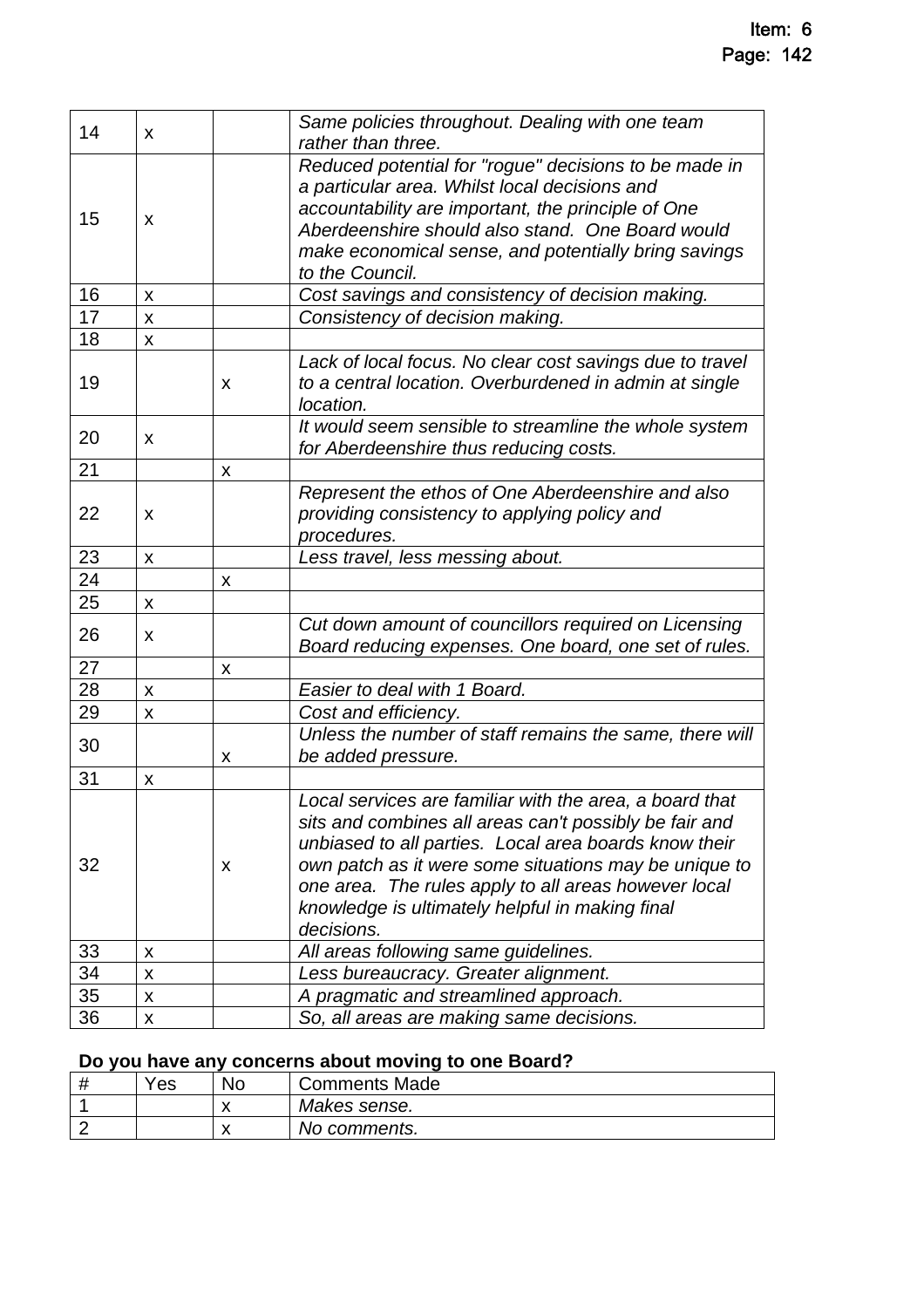| 3               |   | X                  | There is no justification in having three, with I might add<br>differing policies. Policy should be standard in the whole<br>of Scotland let alone Aberdeenshire.                                                                                                                                                                                                                                                                   |
|-----------------|---|--------------------|-------------------------------------------------------------------------------------------------------------------------------------------------------------------------------------------------------------------------------------------------------------------------------------------------------------------------------------------------------------------------------------------------------------------------------------|
| 4               |   | $\pmb{\mathsf{X}}$ |                                                                                                                                                                                                                                                                                                                                                                                                                                     |
| 5               | X |                    | If moving to one board means less people working on<br>the processing of licences, then I do have concerns.<br>Licences take a long time to process as it is.                                                                                                                                                                                                                                                                       |
| 6               |   | $\pmb{\mathsf{X}}$ |                                                                                                                                                                                                                                                                                                                                                                                                                                     |
| 7               | X |                    | Aberdeenshire is a very large area and I would worry<br>that personnel would be lost.                                                                                                                                                                                                                                                                                                                                               |
| 8               |   | X                  | No comments.                                                                                                                                                                                                                                                                                                                                                                                                                        |
| 9               | X |                    | We have first rate service and help currently would this<br>decrease?                                                                                                                                                                                                                                                                                                                                                               |
| 10              |   | X                  | Should result in greater consistency.                                                                                                                                                                                                                                                                                                                                                                                               |
| 11              |   | $\pmb{\mathsf{X}}$ |                                                                                                                                                                                                                                                                                                                                                                                                                                     |
| 12              | X |                    | As before these decisions should be taken locally by<br>people living in and with the knowledge of the immediate<br>area and what is suitable for it.                                                                                                                                                                                                                                                                               |
| 13              |   | X                  |                                                                                                                                                                                                                                                                                                                                                                                                                                     |
| 14              |   | X                  |                                                                                                                                                                                                                                                                                                                                                                                                                                     |
| 15              |   | X                  |                                                                                                                                                                                                                                                                                                                                                                                                                                     |
| 16              |   | X                  | Providing the Board is made up of elected members<br>from across Aberdeenshire.                                                                                                                                                                                                                                                                                                                                                     |
| 17              |   | X                  | The checks & balances will still be there as the board's<br>work is governed by statute.                                                                                                                                                                                                                                                                                                                                            |
| 18              | X |                    |                                                                                                                                                                                                                                                                                                                                                                                                                                     |
| 19              | x |                    | Lack of local knowledge and accountability. Lack of<br>proper oversight. System becomes a rubber stamp<br>exercise. The current use of a pro forma "plan" already<br>leads to a tick box process by the applicants. They tick<br>all the boxes whether relevant to the actual facility or not<br>(see for example Hampton by Hilton in Elrick).<br>Applications filled out by lawyers rather than actual<br>managers of facilities. |
| 20              |   | X                  | Centralisation would cut costs.                                                                                                                                                                                                                                                                                                                                                                                                     |
| $\overline{21}$ |   | X                  |                                                                                                                                                                                                                                                                                                                                                                                                                                     |
| 22              |   | X                  | As per the reasons provided in question 1.                                                                                                                                                                                                                                                                                                                                                                                          |
| 23              |   | $\pmb{\mathsf{X}}$ |                                                                                                                                                                                                                                                                                                                                                                                                                                     |
| 24              | X |                    | Aberdeenshire is such a vast area, better to have<br>councillors that know the area make decisions locally.                                                                                                                                                                                                                                                                                                                         |
| 25              |   | $\pmb{\mathsf{X}}$ |                                                                                                                                                                                                                                                                                                                                                                                                                                     |
| 26              |   | $\pmb{\mathsf{X}}$ |                                                                                                                                                                                                                                                                                                                                                                                                                                     |
| 27              | X |                    | Different regulations for areas.                                                                                                                                                                                                                                                                                                                                                                                                    |
| 28              |   | X                  |                                                                                                                                                                                                                                                                                                                                                                                                                                     |
| 29              |   | X                  | Centralisation is good.                                                                                                                                                                                                                                                                                                                                                                                                             |
| 30              | X |                    | Too much pressure on remaining staff.                                                                                                                                                                                                                                                                                                                                                                                               |
| 31              |   | X                  |                                                                                                                                                                                                                                                                                                                                                                                                                                     |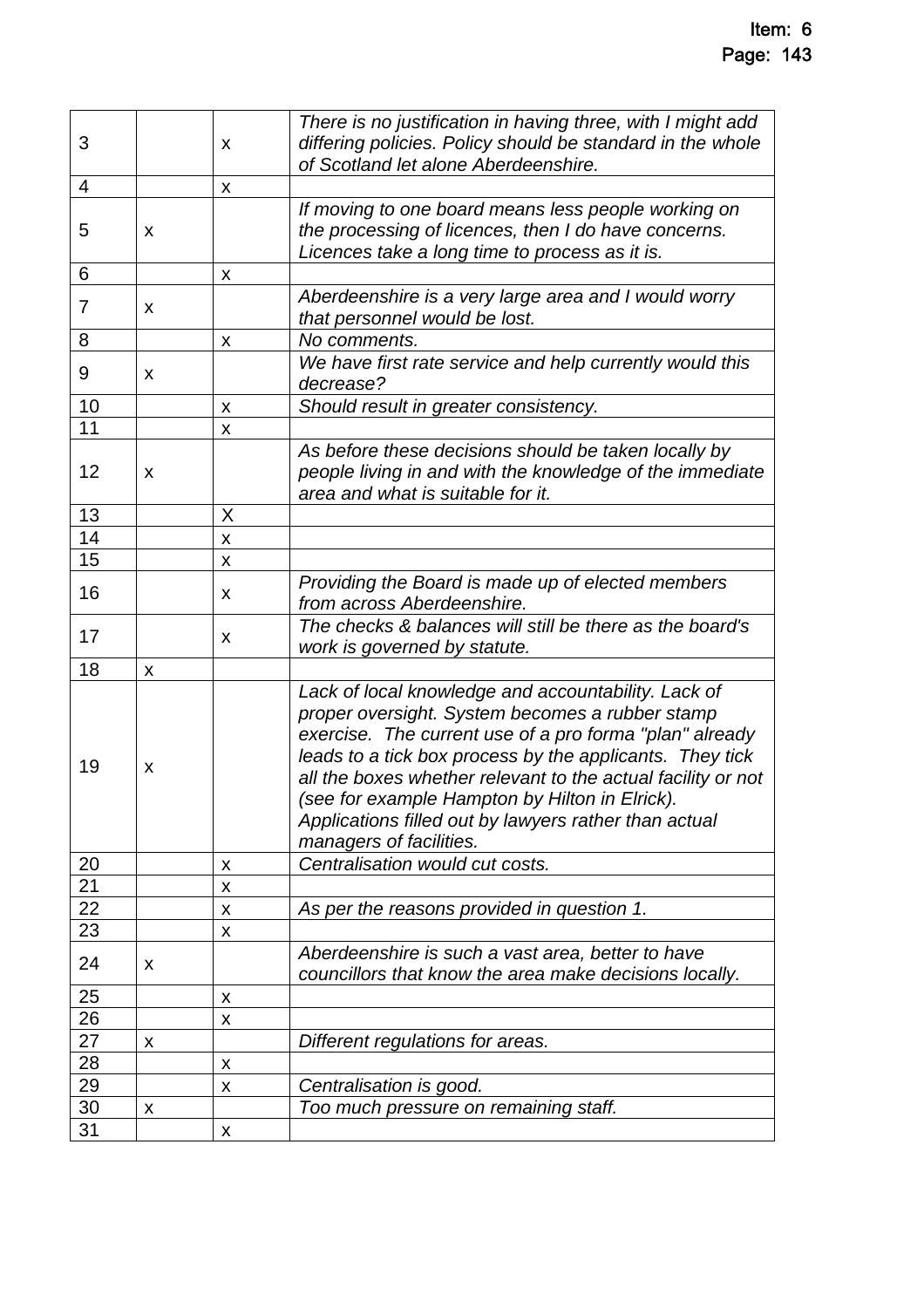| 32 | X |   | Inability to respond adequately to questions complaints<br>queries etc. in a timely manner. Also, as previous<br>question.                                                                                                       |
|----|---|---|----------------------------------------------------------------------------------------------------------------------------------------------------------------------------------------------------------------------------------|
| 33 | X |   | This may reduce some aspect permitted.                                                                                                                                                                                           |
| 34 | X |   | There should be no redaction in service. This includes<br>the need for the forum to be representative of the whole<br>of Aberdeenshire, and not just those based within South,<br>Central or North. All needs to be represented. |
| 35 |   | X |                                                                                                                                                                                                                                  |
| 36 |   | x |                                                                                                                                                                                                                                  |

#### **If it were possible to attend and participate at Board meetings via video link or similar remote means would you consider this?**

| Yes                       | No                 | <b>Comments Made</b>                                       |
|---------------------------|--------------------|------------------------------------------------------------|
| x                         |                    | It is quite common nowadays to use these methods.          |
|                           | $\pmb{\mathsf{X}}$ |                                                            |
|                           |                    | I somehow don't think some of the remoter sites would      |
|                           | X                  | agree to this e.g. internet connection is still poor.      |
| $\pmb{\mathsf{X}}$        |                    |                                                            |
| $\pmb{\mathsf{X}}$        |                    |                                                            |
| $\pmb{\mathsf{X}}$        |                    |                                                            |
| $\pmb{\mathsf{X}}$        |                    |                                                            |
| $\boldsymbol{\mathsf{X}}$ |                    |                                                            |
|                           | $\pmb{\mathsf{X}}$ |                                                            |
| $\pmb{\mathsf{X}}$        |                    |                                                            |
| X                         |                    |                                                            |
|                           | X                  |                                                            |
| $\pmb{\mathsf{X}}$        |                    |                                                            |
| $\boldsymbol{\mathsf{x}}$ |                    |                                                            |
|                           | X                  | N/A                                                        |
| X                         |                    |                                                            |
|                           |                    | It is a logical extension of modernising delivery of local |
| X                         |                    | democracy.                                                 |
| X                         |                    |                                                            |
| $\pmb{\mathsf{X}}$        |                    |                                                            |
|                           |                    | If it were necessary for me to attend the meeting, then    |
| X                         |                    | this would be an option.                                   |
|                           | $\pmb{\mathsf{X}}$ |                                                            |
| X                         |                    | Reduce the individual carbon footprints and to minimise    |
|                           |                    | unnecessary travel.                                        |
|                           | $\pmb{\mathsf{X}}$ |                                                            |
|                           | $\mathsf{x}$       |                                                            |
| X                         |                    |                                                            |
| X                         |                    |                                                            |
|                           | $\pmb{\mathsf{X}}$ |                                                            |
|                           | $\pmb{\mathsf{X}}$ |                                                            |
|                           | $\pmb{\mathsf{X}}$ |                                                            |
|                           | X                  |                                                            |
| X                         |                    |                                                            |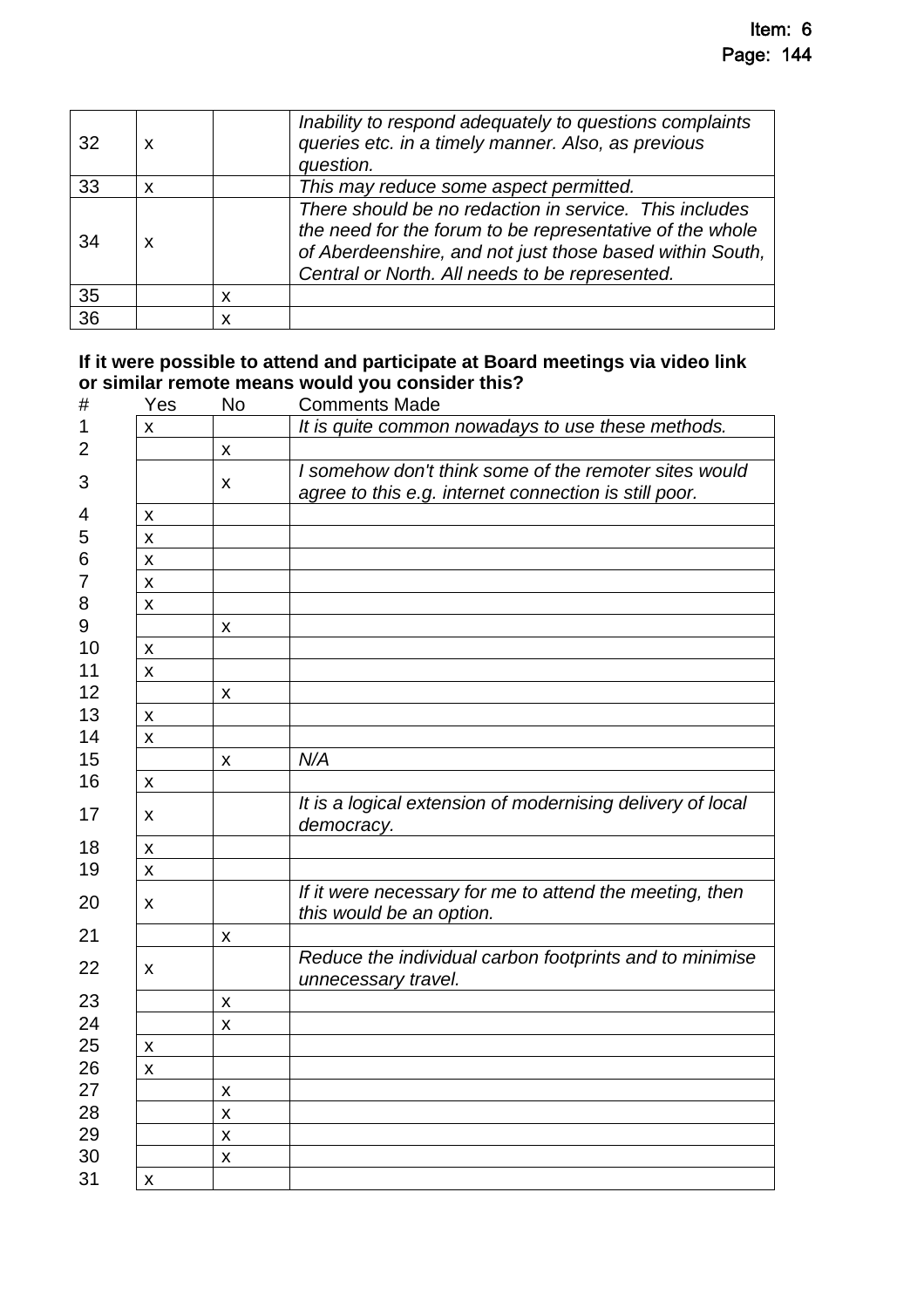| 32 |  |                            |
|----|--|----------------------------|
| 33 |  | Depending on availability. |
| 34 |  |                            |
| 35 |  |                            |
| 36 |  |                            |

# **Would you use public transport to get to a meeting if this was possible?**

| #                | Yes                | No                 | <b>Comments Made</b>                                                        |
|------------------|--------------------|--------------------|-----------------------------------------------------------------------------|
| $\mathbf 1$      |                    | $\pmb{\mathsf{X}}$ |                                                                             |
| $\overline{c}$   |                    |                    | No answer specified.                                                        |
| $\mathfrak{S}$   | $\pmb{\mathsf{X}}$ |                    |                                                                             |
| 4                |                    |                    | No answer specified.                                                        |
| 5                |                    | $\pmb{\mathsf{X}}$ |                                                                             |
| $\,6$            |                    | $\pmb{\mathsf{X}}$ |                                                                             |
| $\overline{7}$   |                    | $\pmb{\mathsf{X}}$ |                                                                             |
| $\bf 8$          |                    | $\pmb{\mathsf{X}}$ |                                                                             |
| $\boldsymbol{9}$ |                    | $\pmb{\mathsf{X}}$ |                                                                             |
| 10               | $\pmb{\mathsf{X}}$ |                    |                                                                             |
| 11               | $\pmb{\mathsf{X}}$ |                    |                                                                             |
| 12               | $\pmb{\mathsf{X}}$ |                    |                                                                             |
| 13               |                    | $\pmb{\mathsf{X}}$ |                                                                             |
| 14               | X                  |                    |                                                                             |
| 15               | $\pmb{\mathsf{X}}$ |                    |                                                                             |
| 16               | $\pmb{\mathsf{X}}$ |                    |                                                                             |
| 17               | $\pmb{\mathsf{X}}$ |                    |                                                                             |
| 18               | $\pmb{\mathsf{X}}$ |                    |                                                                             |
| 19               | $\pmb{\mathsf{X}}$ |                    |                                                                             |
| 20               |                    | $\pmb{\mathsf{X}}$ |                                                                             |
| 21               |                    | $\pmb{\mathsf{X}}$ |                                                                             |
| 22               |                    | X                  |                                                                             |
| 23               | $\pmb{\mathsf{X}}$ |                    |                                                                             |
| 24               |                    | $\pmb{\mathsf{X}}$ |                                                                             |
| 25               |                    | $\pmb{\mathsf{X}}$ |                                                                             |
| 26               | $\pmb{\mathsf{X}}$ |                    |                                                                             |
| 27               |                    | $\pmb{\mathsf{X}}$ |                                                                             |
| 28               | $\pmb{\mathsf{X}}$ |                    |                                                                             |
| 29               | $\pmb{\mathsf{X}}$ |                    |                                                                             |
| 30               | $\pmb{\mathsf{X}}$ |                    |                                                                             |
| 31               | $\pmb{\mathsf{X}}$ |                    |                                                                             |
| 32               | $\pmb{\mathsf{X}}$ |                    |                                                                             |
| 33               |                    | $\pmb{\mathsf{X}}$ |                                                                             |
| 34               |                    | $\pmb{\mathsf{X}}$ |                                                                             |
| 35               | $\pmb{\mathsf{X}}$ |                    |                                                                             |
| 36               |                    | $\mathsf{x}$       |                                                                             |
|                  |                    |                    | Do you think that the Board location should be fixed or rotate around other |

# **locations?**

| # |  | Fixed Rotating Comments Made                               |
|---|--|------------------------------------------------------------|
|   |  | It shouldn't make any difference once formed as one group. |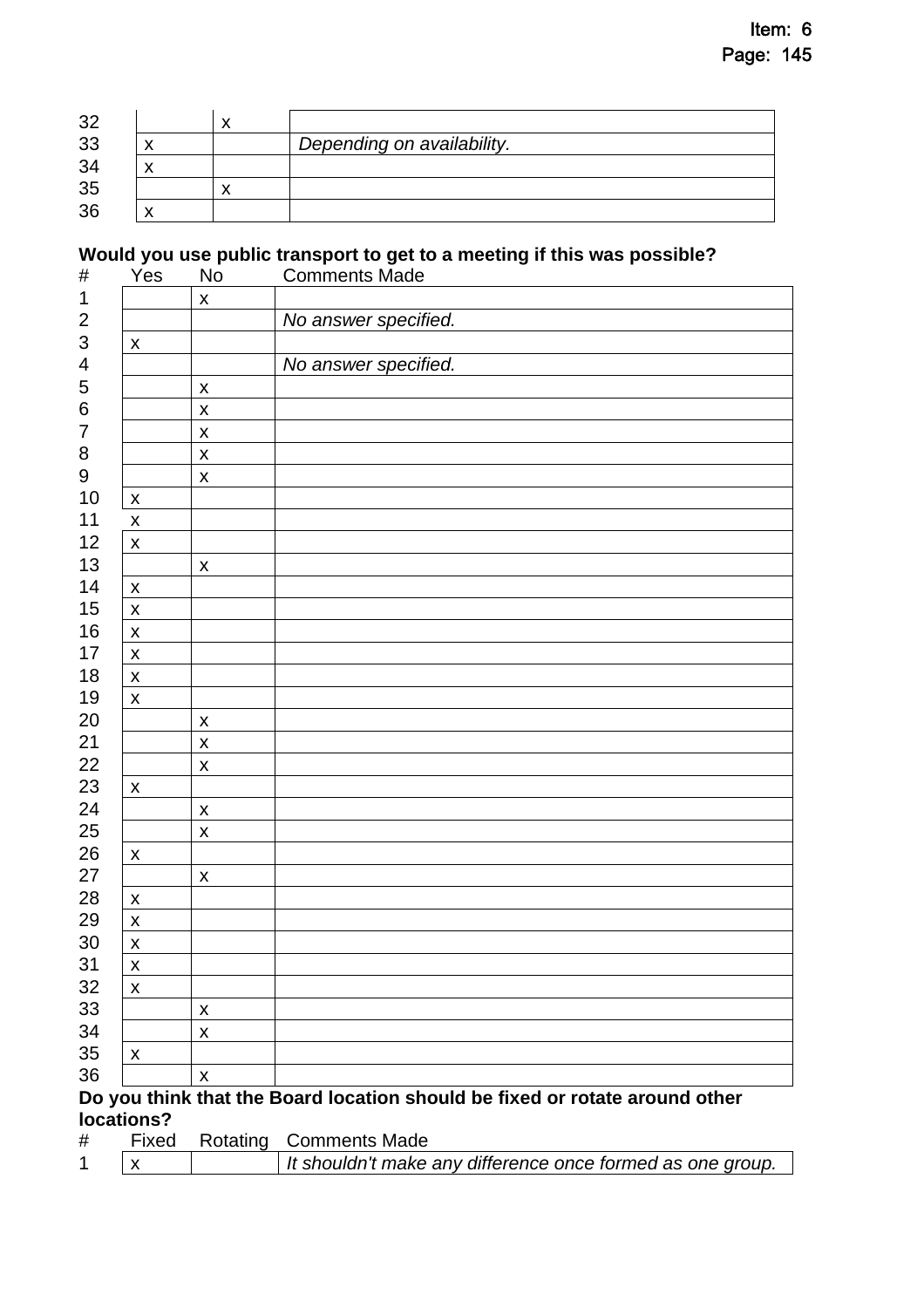| $\overline{2}$ |                    | X |                                                                                                                            |
|----------------|--------------------|---|----------------------------------------------------------------------------------------------------------------------------|
| 3              | X                  |   | By rotating you are just introducing extra cost.<br>Aberdeenshire isn't that big!                                          |
| 4              | X                  |   |                                                                                                                            |
| 5              |                    | X |                                                                                                                            |
| 6              | X                  |   |                                                                                                                            |
| 7              |                    | X |                                                                                                                            |
| 8              | X                  |   | In a central area would be great.                                                                                          |
| 9              |                    |   | Unsure.                                                                                                                    |
| 10             | X                  |   |                                                                                                                            |
| 11             | X                  |   |                                                                                                                            |
| 12             |                    | X |                                                                                                                            |
| 13             |                    | X |                                                                                                                            |
| 14             | X                  |   |                                                                                                                            |
| 15             | X                  |   |                                                                                                                            |
| 16             |                    | X |                                                                                                                            |
| 17             |                    | X | Again, helps bring "democracy" to everyone, particularly if<br>only one board is the result of the consultation.           |
| 18             |                    | X |                                                                                                                            |
| 19             |                    | X | Needs to get round the communities and see the lie of the<br>land. Must meet locals.                                       |
| 20             | X                  |   | A central could be agreed and fixed.                                                                                       |
| 21             |                    | X |                                                                                                                            |
| 22             |                    | X | This would then support the one licensing board but have<br>local member representation.                                   |
| 23             |                    | X |                                                                                                                            |
| 24             | X                  |   |                                                                                                                            |
| 25             |                    | X |                                                                                                                            |
| 26             | X                  |   |                                                                                                                            |
| 27             |                    | X |                                                                                                                            |
| 28             | X                  |   |                                                                                                                            |
| 29             | X                  |   |                                                                                                                            |
| 30             |                    | X |                                                                                                                            |
| 31             |                    | X |                                                                                                                            |
| 32             |                    | X |                                                                                                                            |
| 33             |                    | X |                                                                                                                            |
| 34             |                    | X |                                                                                                                            |
| 35             |                    | X | Rotating is especially important to allow all those within<br>Aberdeenshire to attend, as this is a massive area to cover. |
| 36             | $\pmb{\mathsf{X}}$ |   |                                                                                                                            |

#### **Do you have any suggestions for where meetings could be held so that they are accessible for all across Aberdeenshire?**

| #                         | Yes | Nο | <b>Comments Made</b>                                                                     |
|---------------------------|-----|----|------------------------------------------------------------------------------------------|
|                           |     |    |                                                                                          |
|                           |     |    | Perhaps rotating between a central point in each of the<br>three previous areas covered? |
| 3                         |     |    | Probably Inverurie is as central as anywhere.                                            |
| $\boldsymbol{\varLambda}$ |     |    | <i>Inverurie.</i>                                                                        |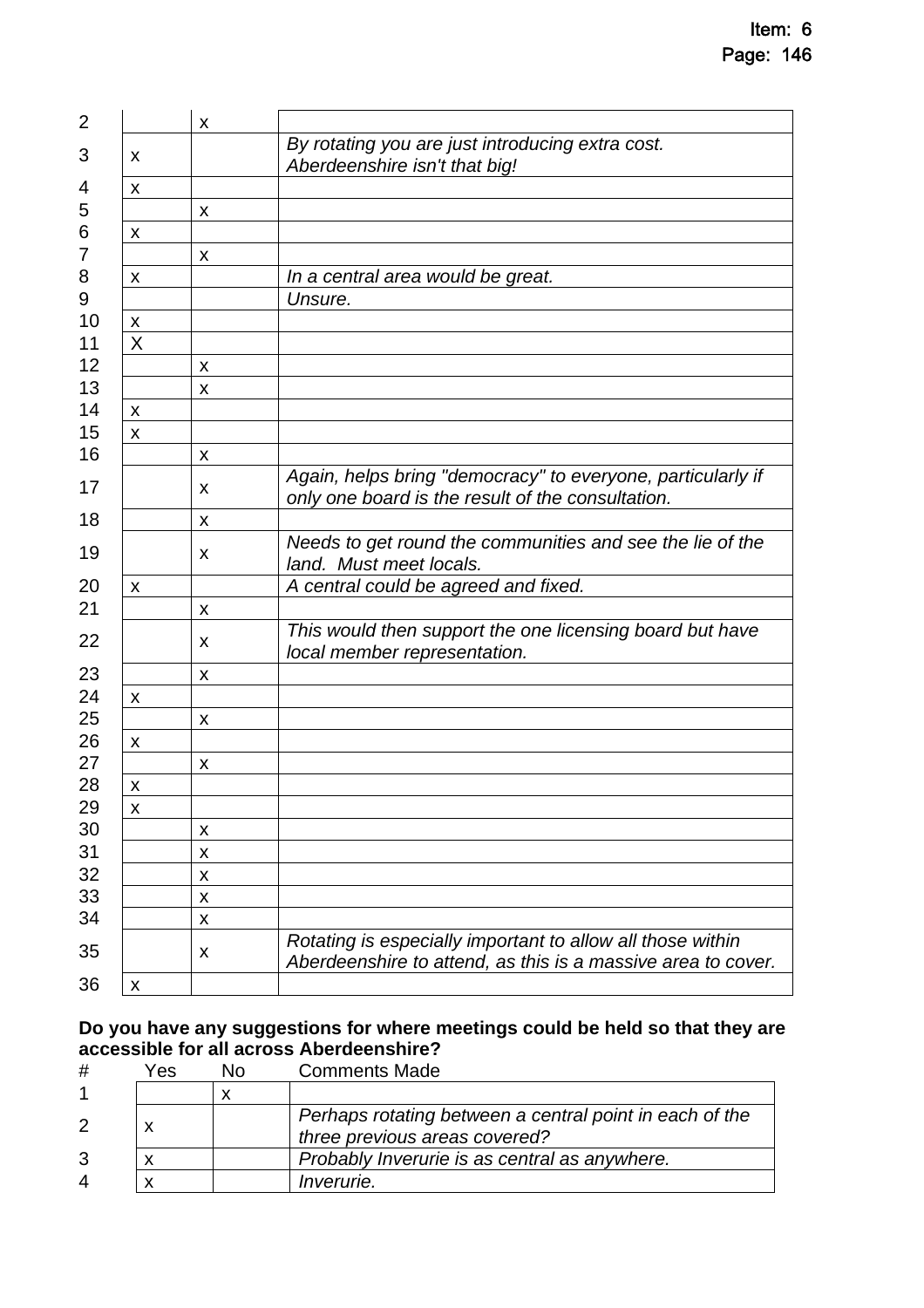| Various locations across Aberdeenshire that are easily                                                                  |
|-------------------------------------------------------------------------------------------------------------------------|
| I only have limited knowledge of the facilities available in<br>your premises, particularly if they need to have modern |
|                                                                                                                         |
|                                                                                                                         |
|                                                                                                                         |
|                                                                                                                         |
|                                                                                                                         |
|                                                                                                                         |
|                                                                                                                         |
|                                                                                                                         |
|                                                                                                                         |
|                                                                                                                         |
|                                                                                                                         |
|                                                                                                                         |
|                                                                                                                         |
|                                                                                                                         |
|                                                                                                                         |
|                                                                                                                         |
| Community Centres, Libraries, Stonehaven, Ellon,<br>Banchory. All locations easily accessible on the AWPR.              |
|                                                                                                                         |
|                                                                                                                         |
|                                                                                                                         |

#### **Do you think that there should be member representation on a new Board from all areas within Aberdeenshire?**

| #              | Yes    | <b>No</b> | <b>Comments Made</b>       |
|----------------|--------|-----------|----------------------------|
| 1              | X      |           | Better democracy.          |
| $\overline{2}$ |        | ́         |                            |
| 3              |        | ∧         | One policy should fit all. |
| 4              | х      |           |                            |
| 5              | х      |           |                            |
| 6              | х      |           |                            |
| 7              |        |           |                            |
| 8              | v<br>́ |           |                            |
| 9              | v      |           |                            |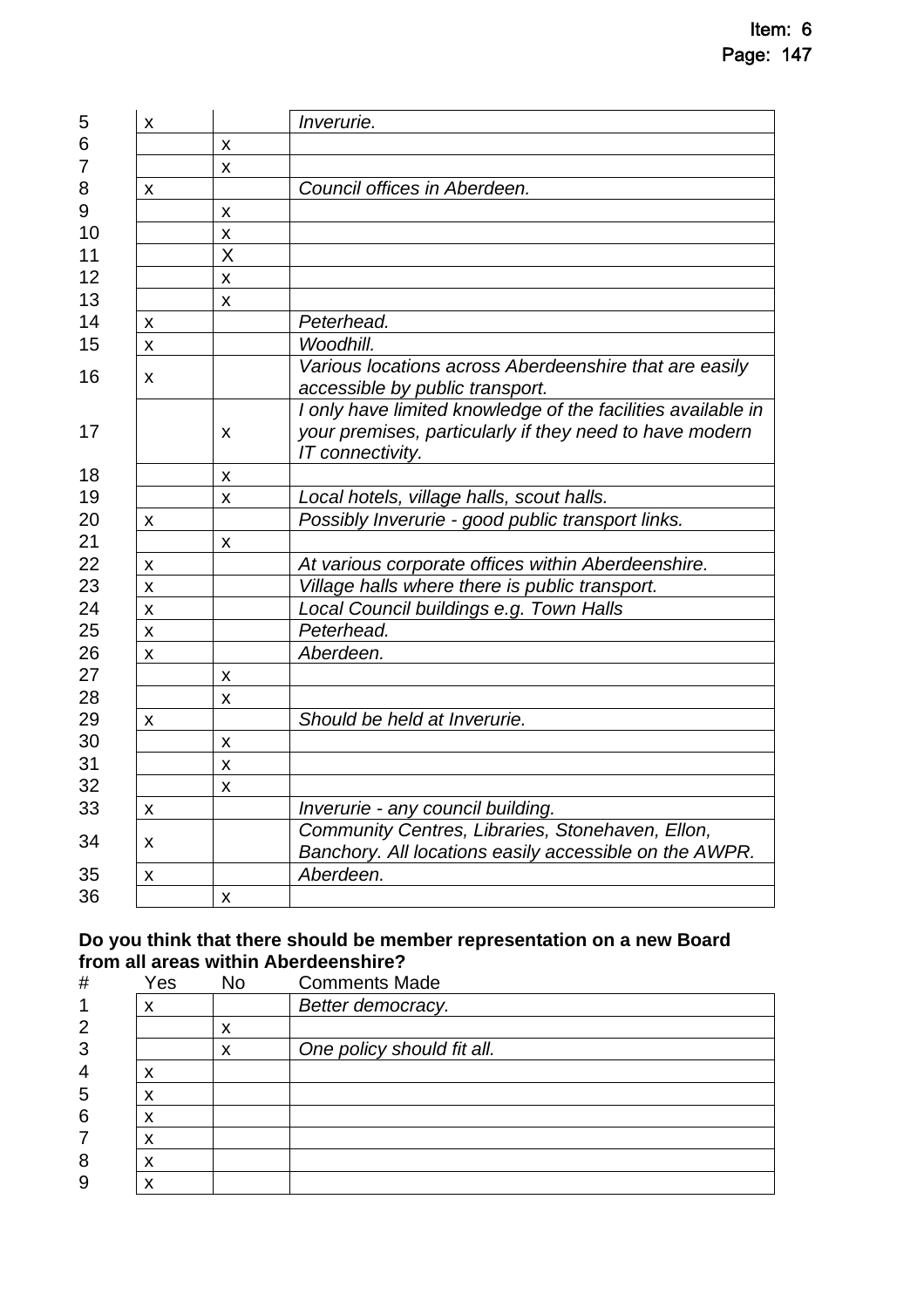| X                         |                       |                                                                                            |
|---------------------------|-----------------------|--------------------------------------------------------------------------------------------|
| $\overline{\mathsf{X}}$   |                       |                                                                                            |
| X                         |                       |                                                                                            |
| X                         |                       |                                                                                            |
| X                         |                       |                                                                                            |
| X                         |                       | It is important to ensure all areas are represented.                                       |
| x                         |                       | These should be elected representatives, not political<br>appointees.                      |
| X                         |                       | Again, to help ensure consistency and "democracy"<br>being seen to being done.             |
| X                         |                       |                                                                                            |
| X                         |                       | Need knowledge of local issues from everywhere.                                            |
|                           |                       | They would have knowledge of the premises in their<br>area.                                |
|                           |                       |                                                                                            |
|                           |                       | As mentioned above.                                                                        |
| X                         |                       |                                                                                            |
|                           |                       |                                                                                            |
|                           |                       |                                                                                            |
| X                         |                       |                                                                                            |
| X                         |                       |                                                                                            |
| X                         |                       |                                                                                            |
| X                         |                       |                                                                                            |
| X                         |                       |                                                                                            |
| X                         |                       |                                                                                            |
| X                         |                       | Most definitely this is imperative.                                                        |
| $\boldsymbol{\mathsf{x}}$ |                       |                                                                                            |
| X                         |                       | Yes, must be representative of the whole area, across<br>all three of the previous boards. |
|                           | $\pmb{\mathsf{X}}$    |                                                                                            |
| X                         |                       |                                                                                            |
|                           | X<br>X<br>X<br>X<br>X |                                                                                            |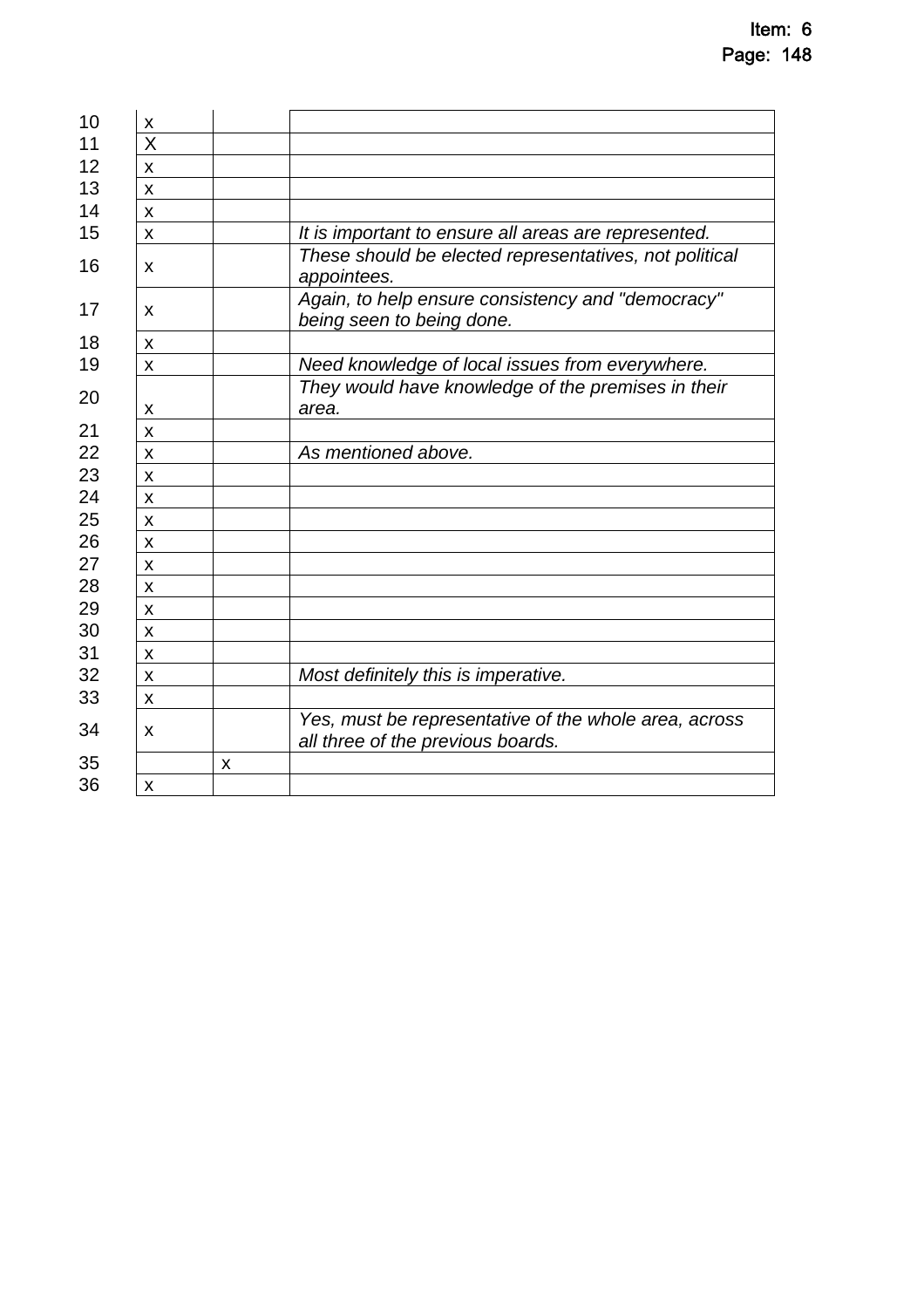# <span id="page-28-0"></span>Appendix 3 Comments from Licensing Boards following Public **Consultation**

South Board – 5<sup>th</sup> February 2020

The South Board unanimously support a move to one Licensing Board.

The Board discussed the report and raised the following points:-

- That clear guidance should be developed for the use of remote access to meetings particularly relating to the quorum of members who must be physically present. Consideration must also be given to the experience and perception of any applicant or member of the public attending the meeting.
- There was discussion about whether appointments to a single Board should be made on the basis of political proportionality. There was not consensus on this point and the majority stated that a wide geographic coverage and an interest in licensing should be the main considerations for appointments.
- The majority of the Board agreed that rotating the location for meetings could be complicated and could mean further travel for some applicants and so thought it was better to have one Board in a central location with consideration being given to Woodhill House. Consideration should also be given to the time that the meetings are due to begin to allow those invited to attend time to travel.
- The Board acknowledged that should Council agree to reduce the number of Boards, that the South Board would no longer meet. Thanks were passed to officers for their support.

### Central Board - 12<sup>th</sup> February 2020

The Central Board had mixed views.

- Some members expressed the view that the current system works well and that to reduce would reduce the representation of different areas on the Boards. Views were expressed against the centralisation of the liquor function.
- Some members could see the value in terms of efficiencies that could be created by reducing the number of Boards to one to improve the customer experience.
- Discussion initially focused on the issue of membership and that 12 members would have been better for Aberdeenshire as it would have allowed 2 members from each Area Committee. The statutory maximum is 10 members on a Licensing Board and so the view was expressed that if Council agree to reduce the number of Boards to one, that there should be a commitment from officers to engage with Area Committees on policy issues to ensure that all councilors have an opportunity to input.
- The Central Board acknowledged that there had been a low response rate.
- The view of the Central Board was that the location of the meetings should be fixed and not rotate to give stability and consistency.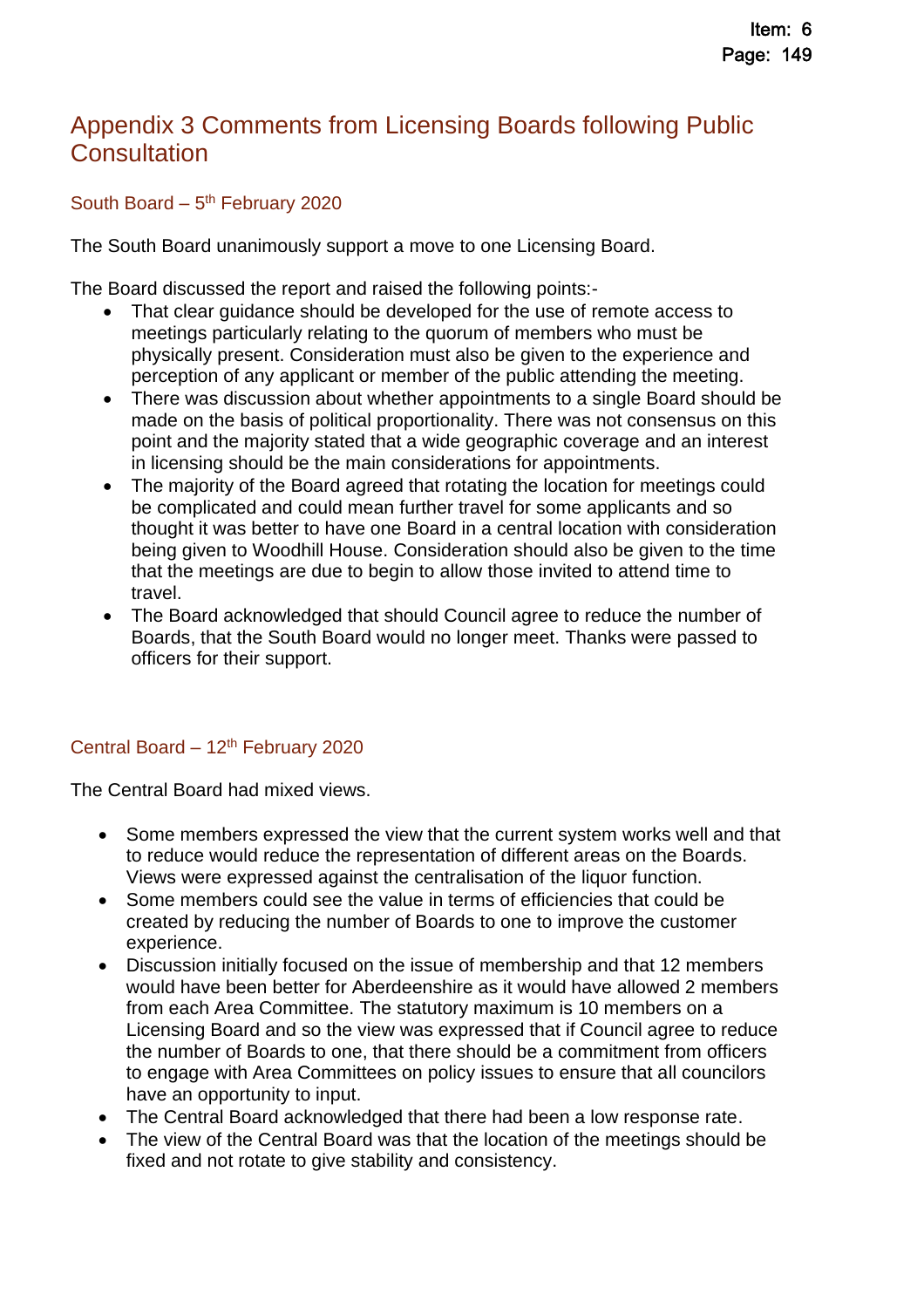# <span id="page-29-0"></span>Appendix 4 – Potential Dates for Meetings

The North, South, and Central Boards determined dates for the year ahead prior to the review of the structure. Should Council agree to retain the 3 Boards, these dates and venues will be used. In the event that Council wishes to reduce to one Board, the new Board will determine its schedule of meetings for the year ahead. As an indication, the tables in this appendix provide options for the Board and are included for Council's views regarding fixed or rotating venues. A date of 29th April 2020 has been identified for the first Board meeting in Woodhill House so that the new Board can establish its own identity. Thereafter suggestions are as follows:-

#### **Dates for Woodhill**

th April 2020 – Committee Room 2 rd June 2020 – Committee Room 5 th August 2020 – Committee Room 5 (last week of School holidays) – or alternatively 19th August in Gordon House, Inverurie th October 2020 – Committee Room 1 th December 2020 – Committee Room 5 10<sup>th</sup> February 2021 – Committee Room 5

#### **Dates for a fixed Central Location**

Should a fixed Central location be sought, the following dates are available in Gordon House, Inverurie. These dates reflect those agreed by the Central Board.

nd April 2020 th June 2020 th August 2020 th October 2020 th December 2020 10<sup>th</sup> February 2021 th April 2021

**Dates for Rotating Venues** (using bookings agreed by existing Boards)

Wednesday 3<sup>rd</sup> June 2020 – Viewmount, Stonehaven Wednesday 19th August 2020 – Gordon House, Inverurie Friday 23rd October 2020 – Buchan House, Peterhead Wednesday 2<sup>nd</sup> December 2020 – Viewmount, Stonehaven Wednesday  $10<sup>th</sup>$  February 2021 – Gordon House, Inverurie Friday 23rd April 2021 – Buchan House, Peterhead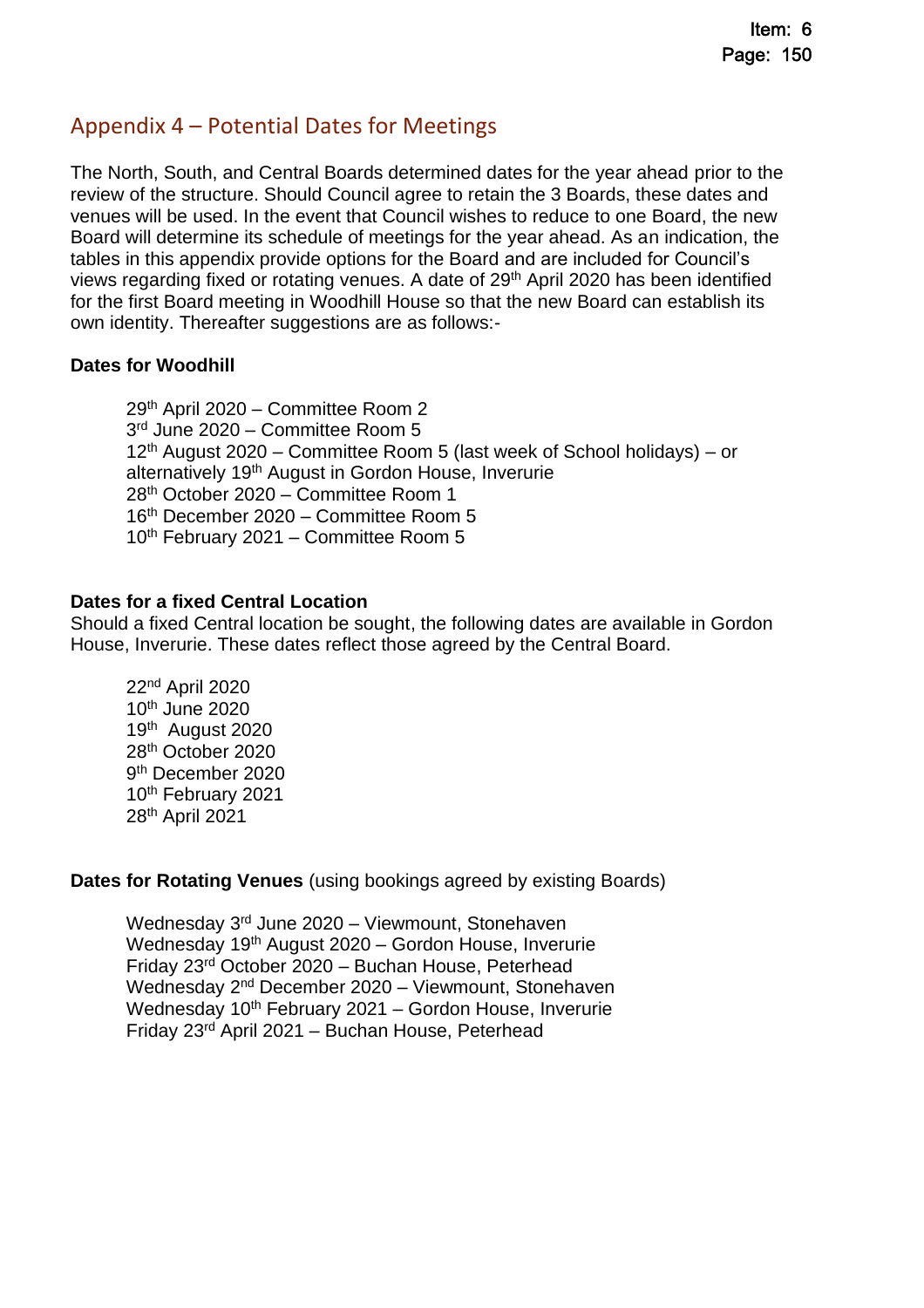# <span id="page-30-0"></span>Appendix 5 – Comparison in other Areas in Scotland

| <b>Scottish Licensing Board Arrangements</b> |                |                |                      |               |
|----------------------------------------------|----------------|----------------|----------------------|---------------|
| Authority                                    | No. of Boards  | No. of         | <b>Meeting Cycle</b> | Meeting       |
|                                              |                | <b>Members</b> | (Approx)             | Location      |
| Aberdeenshire                                | 3              | 8 in each      | Each $x 6 = 18$      | Fixed - Board |
|                                              |                |                |                      | Area          |
| Aberdeen                                     | 1              | 9              | 8 weekly cycle       | Fixed         |
| Angus                                        | 1              | 10             | 9-13 meetings        | Fixed         |
|                                              |                |                | a year               |               |
| Argyll & Bute                                | 1              | 10             | 5 meetings a         | Fixed         |
|                                              |                |                | year                 |               |
| Clackmannanshire                             | 1              | 9              | 12 meetings a        | Fixed         |
|                                              |                |                | year                 |               |
| Comhairle                                    | 1              | 10             |                      |               |
| Dumfries &                                   | $\overline{4}$ | 5-6 in each    |                      |               |
| Galloway                                     |                |                |                      |               |
| Dundee                                       | 1              | 10             |                      | Fixed         |
| East Ayrshire                                | 1              | 10             | 10 meetings a        | Fixed         |
|                                              |                |                | year                 |               |
| East                                         | 1              |                | 7-9 meetings a       | Fixed         |
| Dunbartonshire                               |                |                | year                 |               |
| East Lothian                                 | 1              | 6              | 9-11 meetings        | Fixed         |
|                                              |                |                | a year               |               |
| <b>East Renfrewshire</b>                     | 1              | 5              | 11 meetings a        | Fixed         |
|                                              |                |                | year                 |               |
| Edinburgh                                    | 1              | 10             | 11 meetings a        | Fixed         |
|                                              |                |                | year                 |               |
| <b>Falkirk</b>                               | 1              | 8              | 11 meetings a        | Fixed         |
|                                              |                |                | year                 |               |
| Fife                                         | 1              | 10             | monthly              | Fixed         |
| Glasgow                                      | 1              | 8              | monthly              | Fixed         |
| Highland                                     | 1              | 10             | 9 meetings a         |               |
|                                              |                |                | vear                 |               |
| Inverclyde                                   | 1              | 8              | 4 meetings a         | Fixed         |
|                                              |                |                | year                 |               |
| Midlothian                                   | 1              | 10             | 7-9 meetings a       | Fixed         |
|                                              |                |                | year                 |               |
| Moray                                        | 1              | 9              | 8 weekly cycle       | Fixed         |
| North Ayrshire                               | 1              | 10             | 5 meetings a         | Fixed         |
|                                              |                |                | year                 |               |
| North Lanarkshire                            | 1              | 10             |                      | Fixed         |
| Orkney                                       | 1              | 8              |                      | Fixed         |
| Perth & Kinross                              | 1              | 10             | 9-11 meetings        | Fixed         |
|                                              |                |                | a year               |               |
| Renfrewshire                                 | 1              | 10             | 5 meetings a         | Fixed         |
|                                              |                |                | year                 |               |
| <b>Scottish Borders</b>                      | 1              | $9\,$          | 12 meetings a        | Fixed         |
|                                              |                |                | year                 |               |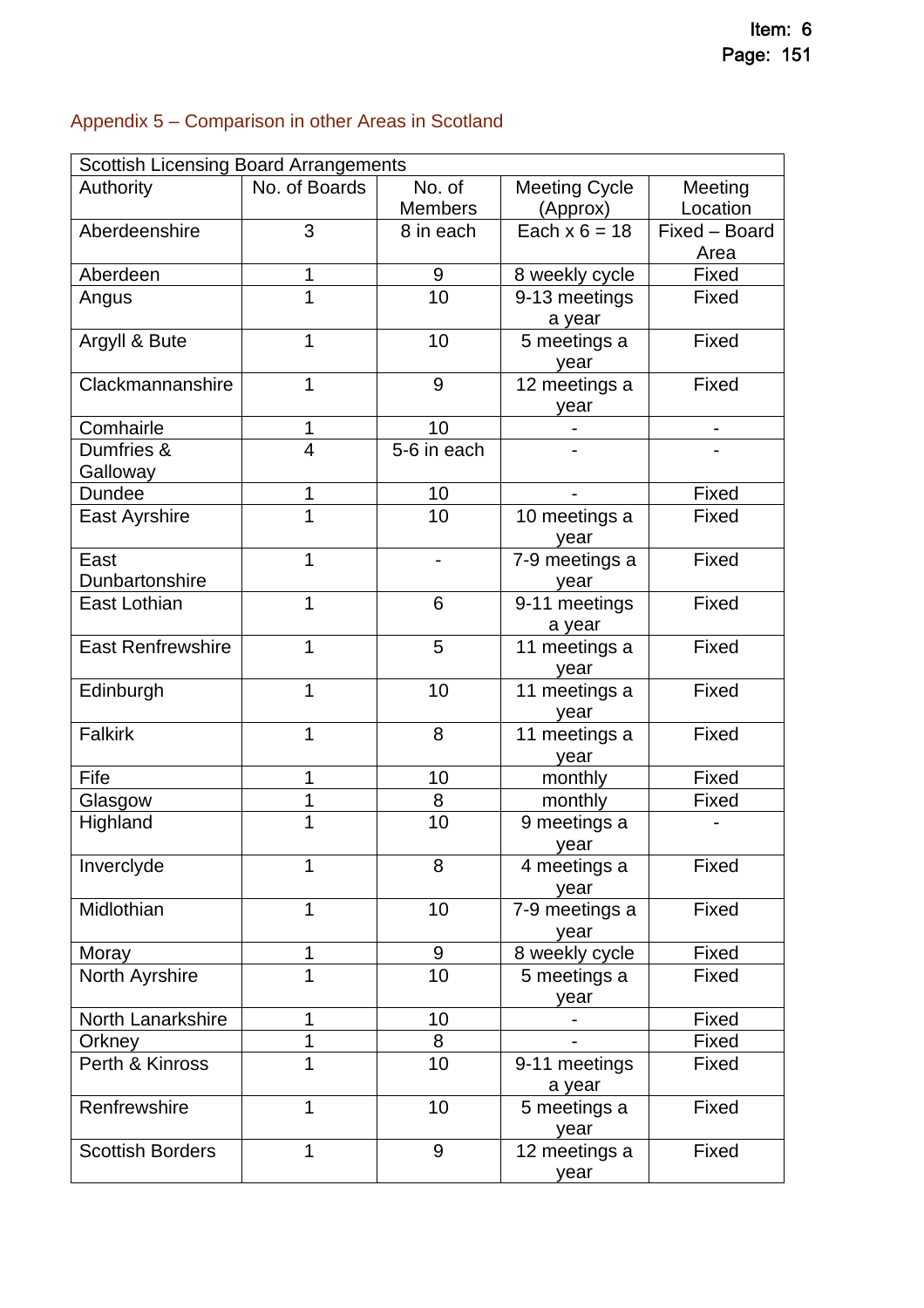| Shetland          |   | 8          | 9-12 meetings  | Fixed         |
|-------------------|---|------------|----------------|---------------|
|                   |   |            | a year         |               |
| South Ayrshire    |   | 9          | 10 meetings a  | Fixed         |
|                   |   |            | vear           |               |
| South Lanarkshire | 4 | 10 in each | Each $x$ 4-5 = | Fixed - Board |
|                   |   |            | $16 - 20$      | Area          |
| Stirling          |   | 8          | 6 meetings a   | Fixed         |
|                   |   |            | vear           |               |
| West              |   | 8          | 11-12 meetings | Fixed         |
| Dunbartonshire    |   |            | a vear         |               |
| West Lothian      |   | 8          | 14-15 meetings | Fixed         |
|                   |   |            | a vear         |               |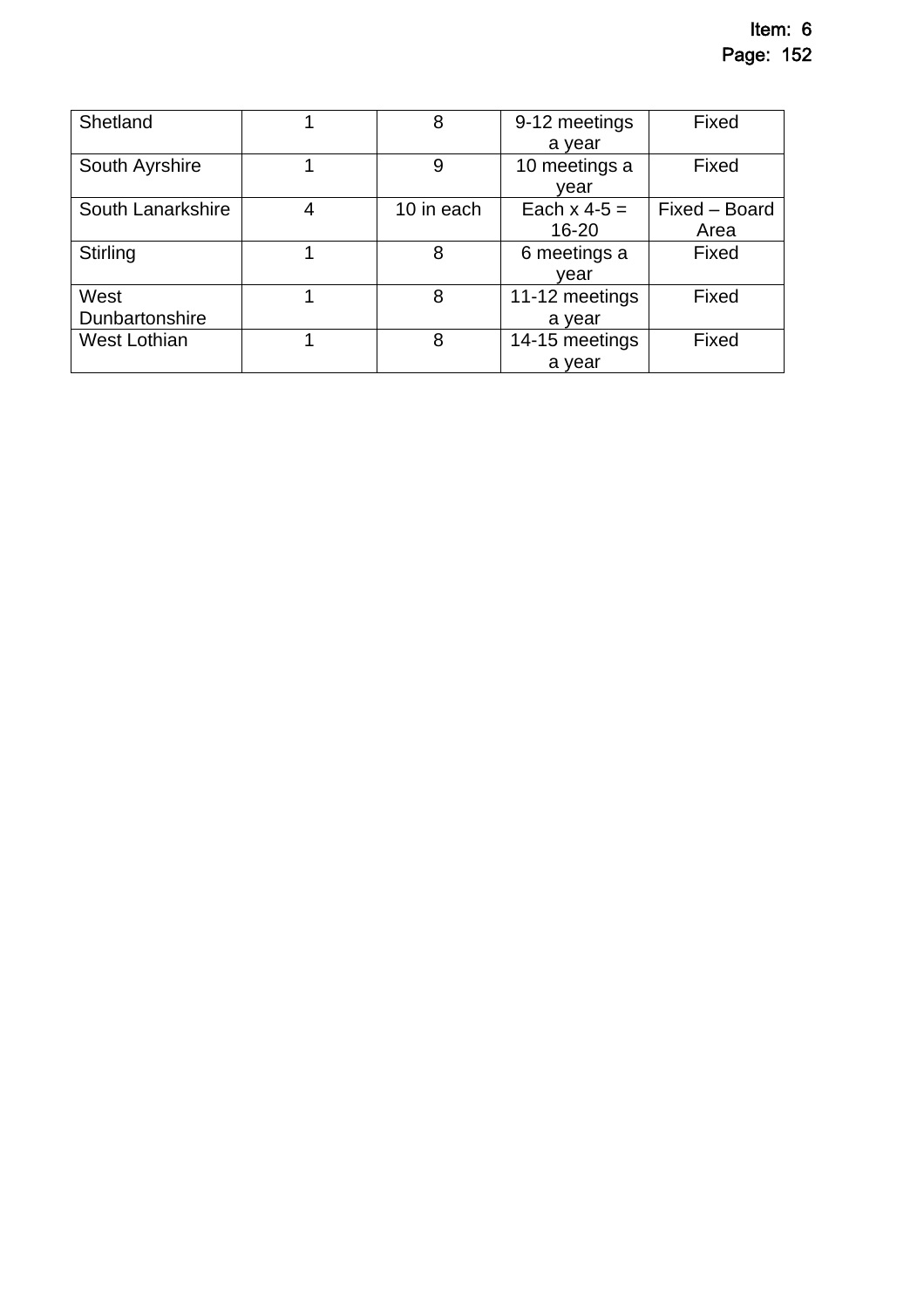

# <span id="page-32-0"></span>Appendix 6 EQUALITY IMPACT ASSESSMENT

| <b>EIA Version</b> | Date      | Author   | <b>Changes</b> |
|--------------------|-----------|----------|----------------|
|                    | 23.1.2020 | L. Cowie |                |

| Stage 1: Title and aims of the activity ("activity" is an umbrella term covering policies,<br>procedures, guidance and decisions including those that affect services the council delivers). |                                                                                                                                  |  |  |
|----------------------------------------------------------------------------------------------------------------------------------------------------------------------------------------------|----------------------------------------------------------------------------------------------------------------------------------|--|--|
| Service                                                                                                                                                                                      | <b>Business Services</b>                                                                                                         |  |  |
| Section                                                                                                                                                                                      | Legal and Governance, Licensing                                                                                                  |  |  |
| Title of the activity etc.                                                                                                                                                                   | Review of the Structure of the Licensing Boards in Aberdeenshire                                                                 |  |  |
| Aims and desired<br>outcomes of the<br>activity                                                                                                                                              | Considering a restructure of the Aberdeenshire Licensing Board<br>Structure and potential reduction to a single Licensing Board. |  |  |
| Author(s) $<$ Title(s)                                                                                                                                                                       | Lauren Cowie, Principal Solicitor (Governance)                                                                                   |  |  |

Stage 2: List the evidence that has been used in this assessment and explain what it means in relation to the activity you are assessing.

| Evidence                                                                                                              | What does it say?                                                                                                                             | What does it mean?                                                                                                                                                                    |
|-----------------------------------------------------------------------------------------------------------------------|-----------------------------------------------------------------------------------------------------------------------------------------------|---------------------------------------------------------------------------------------------------------------------------------------------------------------------------------------|
| Internal data<br>(customer<br>satisfaction<br>surveys;<br>equality<br>monitoring<br>data;<br>customer<br>complaints). | Data has been gathered<br>regarding the number of<br>hearings, volume of paper, time<br>spent at Licensing Boards by<br>officers and members. | The data gathering means that reviewing the<br>structure is worthwhile and that there are<br>potential time savings and sustainability<br>savings along with small financial savings. |
| External<br>consultation<br>(partner<br>organisations,<br>community<br>groups, and<br>councils.                       | An external survey was<br>published and 36 responses.                                                                                         | That there is public and partner support for a<br>move to one Licensing Board                                                                                                         |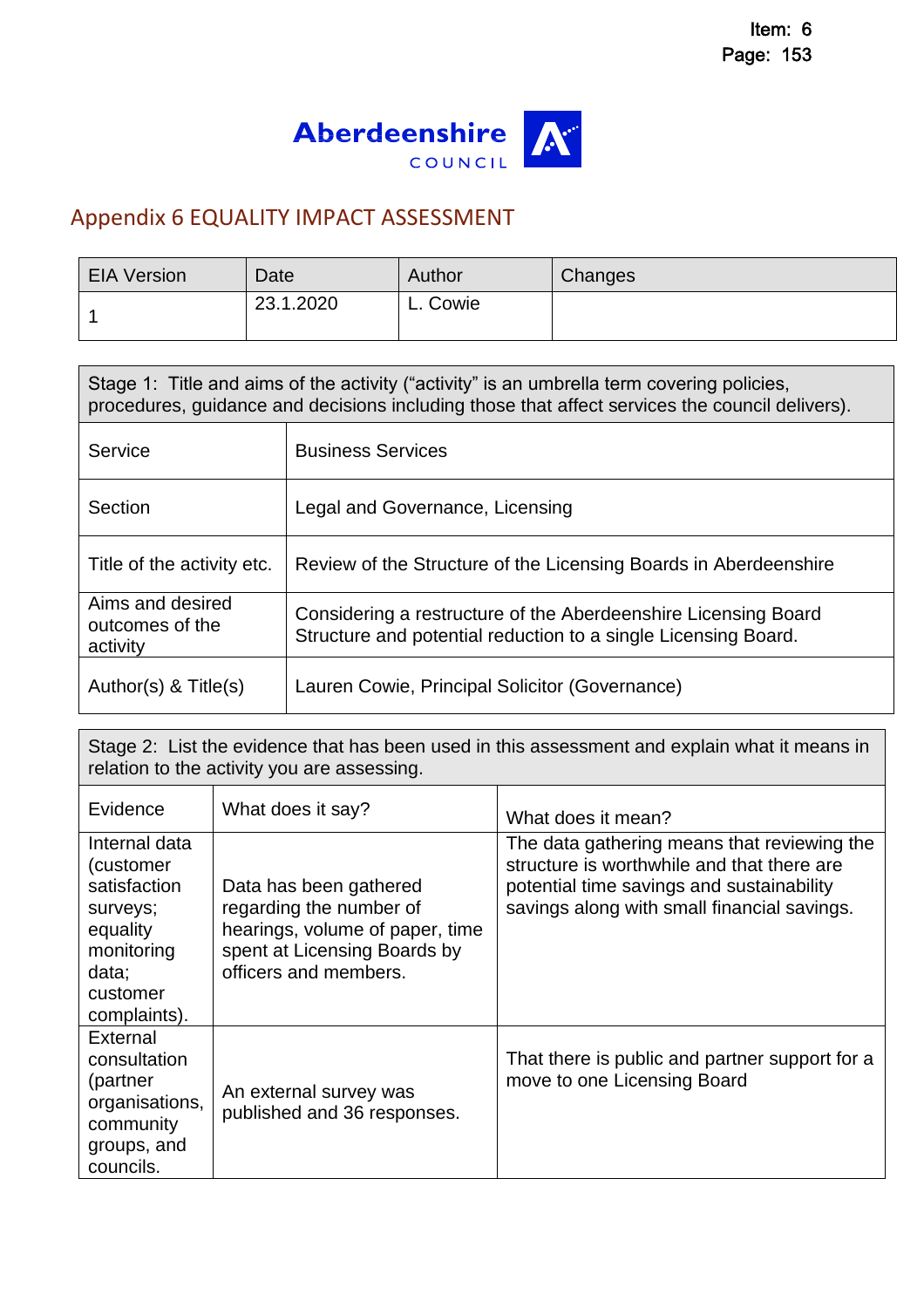| External data<br>(census,<br>available<br>statistics). | <b>Comparison across Scotland</b><br>shows that the vast majority of<br>local authorities have one<br>Licensing Board | That it is possible that one Board can<br>represent a whole area. |
|--------------------------------------------------------|-----------------------------------------------------------------------------------------------------------------------|-------------------------------------------------------------------|
|                                                        |                                                                                                                       |                                                                   |

| Stage 3: Evidence Gaps.                                         |    |  |
|-----------------------------------------------------------------|----|--|
| Are there any gaps in<br>the information you<br>currently hold? | No |  |

| Stage 4: Measures to fill the evidence gaps.                                             |                                                                                                                                                                                                                                                                                                                                                                                                                                                                                                                                                                   |            |  |  |
|------------------------------------------------------------------------------------------|-------------------------------------------------------------------------------------------------------------------------------------------------------------------------------------------------------------------------------------------------------------------------------------------------------------------------------------------------------------------------------------------------------------------------------------------------------------------------------------------------------------------------------------------------------------------|------------|--|--|
| What measures will be<br>taken to fill the                                               | Measures:                                                                                                                                                                                                                                                                                                                                                                                                                                                                                                                                                         | Timescale: |  |  |
| information gaps                                                                         |                                                                                                                                                                                                                                                                                                                                                                                                                                                                                                                                                                   |            |  |  |
| before the activity is<br>implemented? These                                             |                                                                                                                                                                                                                                                                                                                                                                                                                                                                                                                                                                   |            |  |  |
| should be included in<br>the action plan at the                                          |                                                                                                                                                                                                                                                                                                                                                                                                                                                                                                                                                                   |            |  |  |
| back of this form.                                                                       |                                                                                                                                                                                                                                                                                                                                                                                                                                                                                                                                                                   |            |  |  |
| Stage 5: What steps can be taken to promote good relations between various groups/areas? |                                                                                                                                                                                                                                                                                                                                                                                                                                                                                                                                                                   |            |  |  |
| These should be<br>included in the action<br>plan.                                       | The Licensing Boards are bound by the Equalities duties in the same<br>way that the Council are. The Boards take their equalities duties<br>seriously and contribute to the Council's mainstreaming reports.<br>Boards must take decisions on the basis of the licensing objectives<br>however they are also subject to the public sector equality duty. Having<br>one Licensing Board will allow engagement to be looked at on a wider<br>basis than currently and makes engagement easier for partners in<br>terms of dealing with one Board rather than three. |            |  |  |

Stage 6: How does the policy/activity create opportunities for advancing equality of opportunity?

Licensing Boards are in place to regulate the sale and supply of alcohol and to oversee Gambling. The impact of reducing to one Board has a neutral impact in terms of the opportunities awarded to applicants for a licence to enable them to take advantage of commercial opportunities, or to fundraise. Reducing to one Board ensures that there is consistent decision making and approaches to issues across Aberdeenshire so that different decisions are not reached based on where you live/work.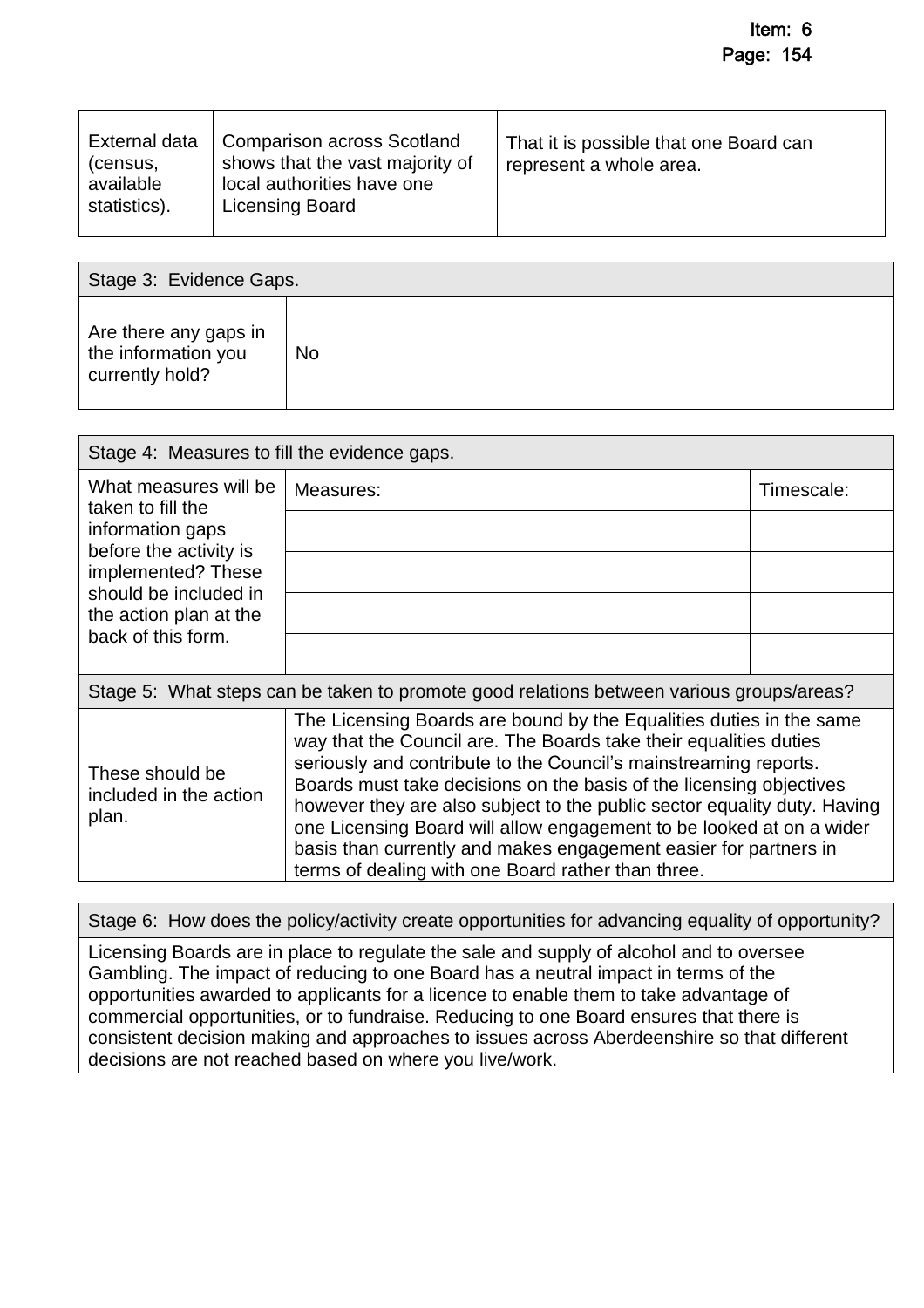Stage 7a:

below.

Are there potential impacts on protected groups?

The protected groups covered by the equality duty are: age, disability, gender reassignment, pregnancy and maternity, race, religion or belief, sex and sexual orientation.

Who is affected by the activity or who is intended to benefit from the proposed activity and how? Complete the table below for each protected group by inserting "yes" in the applicable box/boxes

|                                                             | Positive | Negative | <b>Neutral</b>            | Unknown |
|-------------------------------------------------------------|----------|----------|---------------------------|---------|
| Age - Younger/Older                                         |          |          | No identifiable<br>impact |         |
| Age - Older                                                 |          |          | No identifiable<br>impact |         |
| <b>Disability</b>                                           |          |          | No identifiable<br>impact |         |
| Race - (includes<br><b>Gypsy Travellers)</b>                |          |          | No identifiable<br>impact |         |
| <b>Religion or Belief</b>                                   |          |          | No identifiable<br>impact |         |
| <b>Sex</b>                                                  |          |          | No identifiable<br>impact |         |
| Pregnancy and<br>maternity                                  |          |          | No identifiable<br>impact |         |
| Sexual orientation -<br>(includes Lesbian/<br>Gay/Bisexual) |          |          | No identifiable<br>impact |         |
| Gender reassignment -<br>(includes Transgender)             |          |          | No identifiable<br>impact |         |
| Marriage and Civil<br>Partnership                           |          |          | No identifiable<br>impact |         |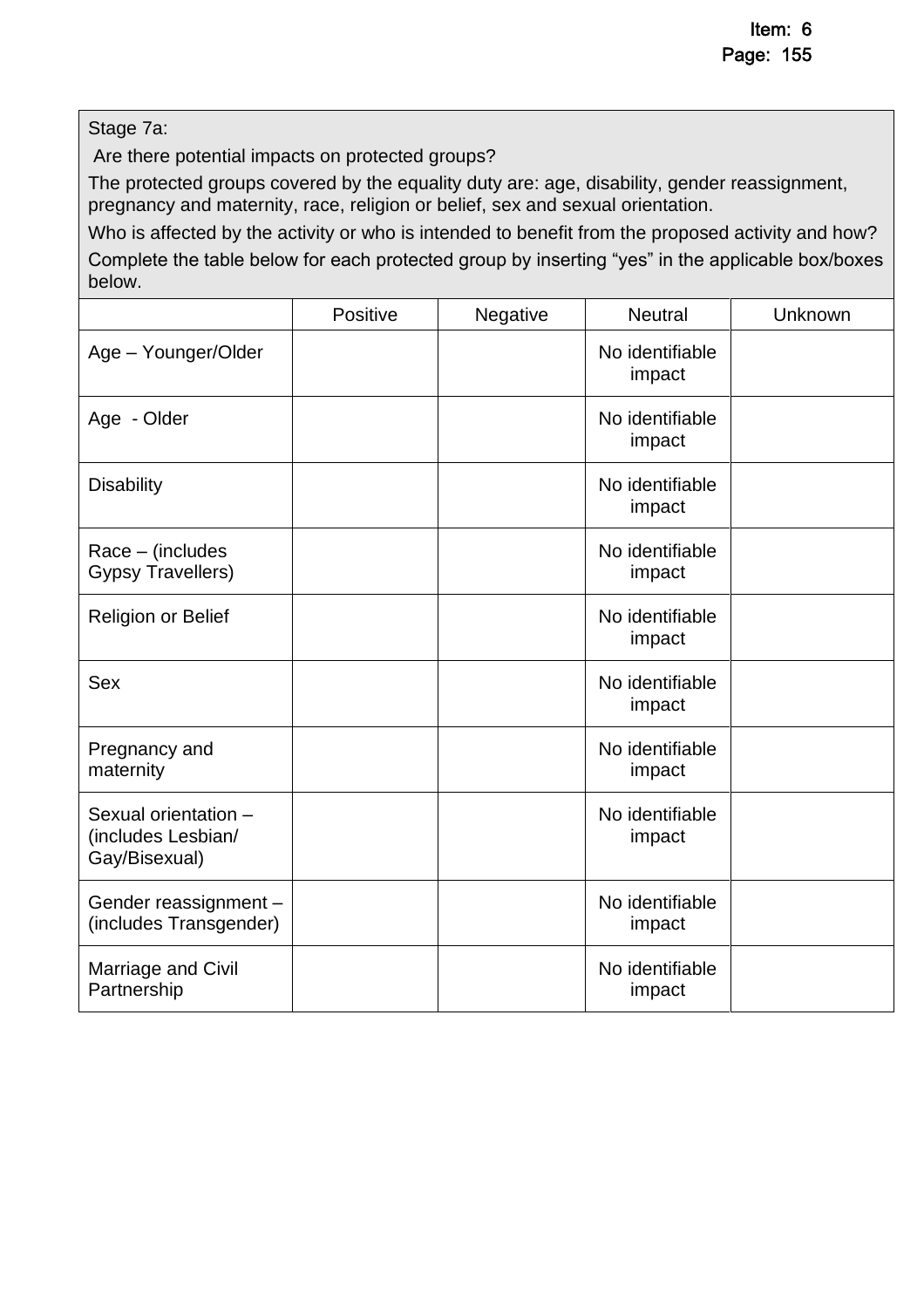Stage 7b: Do you have evidence or reason to believe that this policy, activity etc. will or may impact on socio-economic inequalities?

This is about trying to be fair to everyone. Part of that is realising that not everyone may be starting at the same place. Some individuals and families may have low income, may have very little or no savings which means they are living from month to month therefore changes to council policies/services may have a greater adverse impact on them.

On this basis you should consider potential impacts on individuals/families by:

- Place: on specific vulnerable areas or communities (SIMD, regeneration, rural) e.g. housing, transport.
- Pockets: household resources, (Income, benefits, outgoings) ability to access a service
- Prospects: peoples life chances e.g.access to, or ability to access: employment, training, services (such as council or health) or support.

Groups of people who may be impacted include, but not limited to:

food, clothing

| Unemployed<br>Single parents and<br>vulnerable families<br>People on benefits<br>Those involved in the<br>criminal justice system<br>People in the most<br>$\bullet$<br>deprived communities<br>People who live in<br>rural areas |  | Pensioners<br>Looked after children<br>Carers including young<br>carers<br>Veterans<br><b>Students</b><br>Single adult<br>households<br>People who have<br>experienced the<br>asylum system |          | Those leaving the care<br>setting including<br>children and young<br>people and those with<br>illness<br>Homeless people<br>People with low<br>literacy/numeracy<br>People with lower<br>educational<br>qualifications<br>People I low paid work<br>$\bullet$<br>People with one or<br>$\bullet$<br>more protected<br>characteristic |         |
|-----------------------------------------------------------------------------------------------------------------------------------------------------------------------------------------------------------------------------------|--|---------------------------------------------------------------------------------------------------------------------------------------------------------------------------------------------|----------|--------------------------------------------------------------------------------------------------------------------------------------------------------------------------------------------------------------------------------------------------------------------------------------------------------------------------------------|---------|
| Please complete by inserting "yes" in the applicable box/boxes below.                                                                                                                                                             |  |                                                                                                                                                                                             |          |                                                                                                                                                                                                                                                                                                                                      |         |
| Socio-economic<br>disadvantage                                                                                                                                                                                                    |  | Positive                                                                                                                                                                                    | Negative | <b>Neutral</b>                                                                                                                                                                                                                                                                                                                       | Unknown |
| Pockets: Low<br>income/income poverty<br>- cannot afford to<br>maintain regular<br>payments such as bills,                                                                                                                        |  |                                                                                                                                                                                             |          |                                                                                                                                                                                                                                                                                                                                      | Yes     |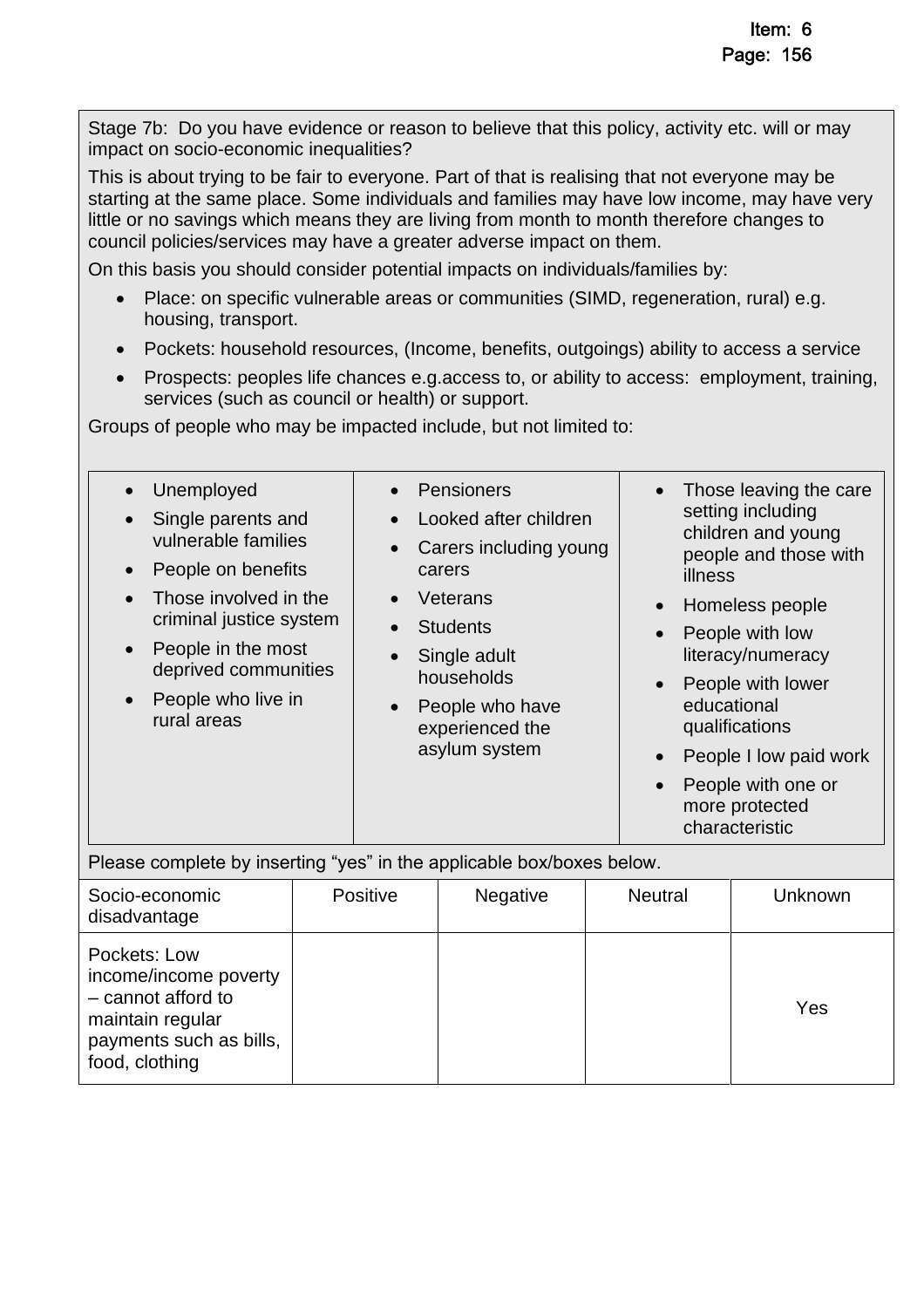| Pockets: Low and/or no<br>wealth $-$ enough<br>money to meet basic<br>living costs and pay<br>bills but have no<br>savings to deal with<br>any unexpected<br>spends and no<br>provision for the future                         |  |     | Yes |
|--------------------------------------------------------------------------------------------------------------------------------------------------------------------------------------------------------------------------------|--|-----|-----|
| Pockets: Material<br>deprivation - being<br>unable to access basic<br>goods and services i.e.<br>financial products like<br>life insurance,<br>repair/replace broken<br>electrical goods, warm<br>home, leisure and<br>hobbies |  |     | Yes |
| Place: Area deprivation<br>- where you live,<br>where you work                                                                                                                                                                 |  | Yes |     |
| Prospects:<br>Socioeconomic<br>background - social<br>class i.e. parents<br>education, employment<br>and income,<br>educational<br>achievement.                                                                                |  | Yes |     |

| Stage 8: What are the positive and negative impacts?       |                                                                                            |                                                                                                   |  |
|------------------------------------------------------------|--------------------------------------------------------------------------------------------|---------------------------------------------------------------------------------------------------|--|
| Impacts.                                                   | Positive<br>(describe the impact for each of<br>the protected characteristics<br>affected) | <b>Negative</b><br>(describe the impact for each of<br>the protected characteristics<br>affected) |  |
| Please detail the<br>potential positive<br>and/or negative | <b>Consistent Policies and</b><br>implementation across<br>Aberdeenshire                   | Perceived lack of local knowledge                                                                 |  |
| impacts you have<br>highlighted above.                     | Better use of Council resources                                                            |                                                                                                   |  |
| Detail the impacts and                                     |                                                                                            |                                                                                                   |  |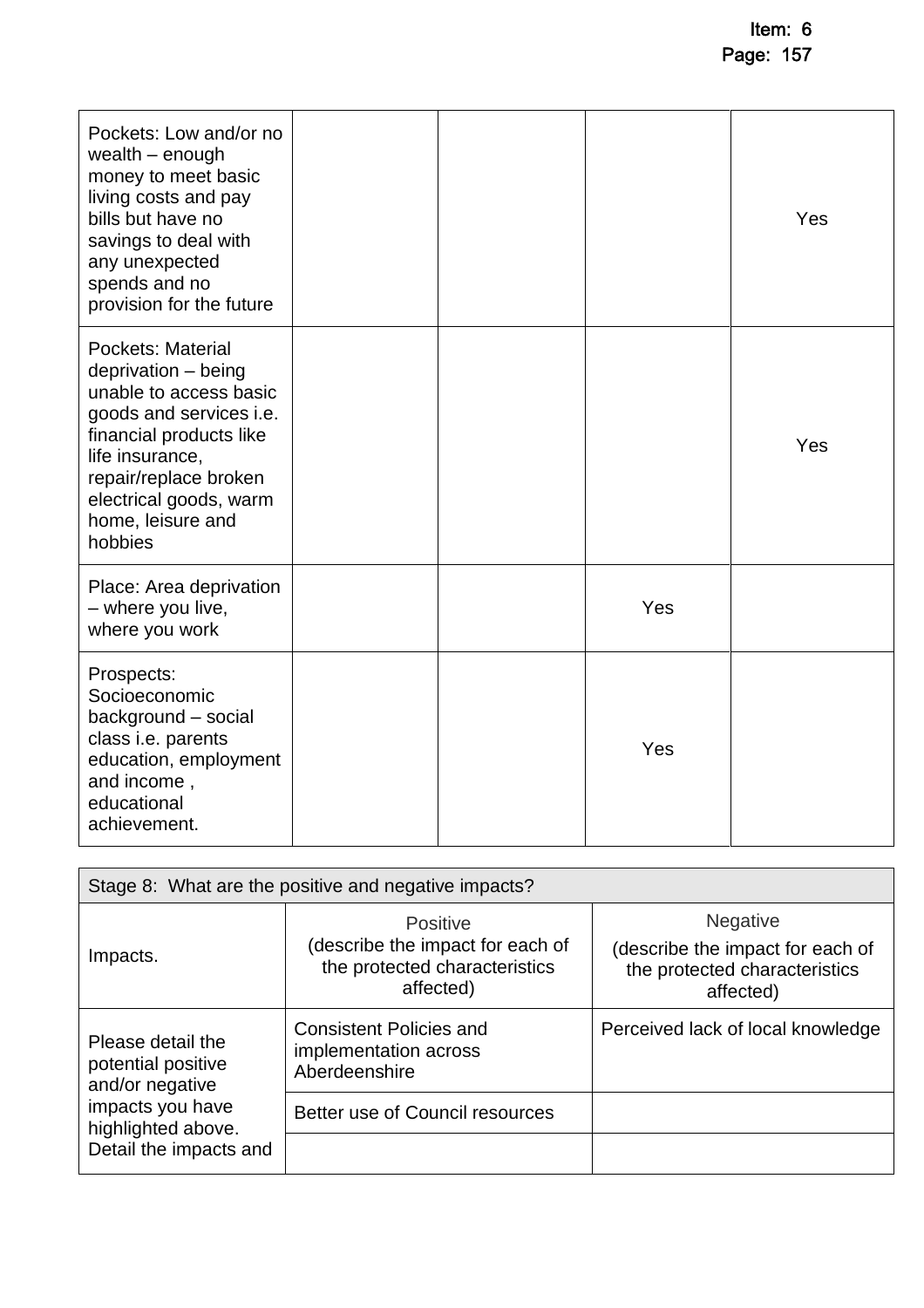| describe those<br>affected.                                                                                                                                                                    |                                                                                          |                                                                                                                                                                                                        |  |  |
|------------------------------------------------------------------------------------------------------------------------------------------------------------------------------------------------|------------------------------------------------------------------------------------------|--------------------------------------------------------------------------------------------------------------------------------------------------------------------------------------------------------|--|--|
|                                                                                                                                                                                                | Stage 9: Have any of the affected groups/areas been involved, engaged with or consulted? |                                                                                                                                                                                                        |  |  |
| If yes, please give<br>details of how this was<br>done and what the<br>results were. If no,<br>how have you ensured<br>that you can make an<br>informed decision<br>about mitigating<br>steps? |                                                                                          | There was a public consultation and no discernible negative nor<br>positive impact was evidenced during the consultation on any issue<br>which would cause any concern under the Fairer Scotland duty. |  |  |

| Stage 10: What mitigating steps will be taken to remove or reduce negative impacts?            |                                                                                                                                                                                                                                                                                                                                                                                                                                                                                           |                                  |  |
|------------------------------------------------------------------------------------------------|-------------------------------------------------------------------------------------------------------------------------------------------------------------------------------------------------------------------------------------------------------------------------------------------------------------------------------------------------------------------------------------------------------------------------------------------------------------------------------------------|----------------------------------|--|
| <b>These</b><br>should be<br>included in<br>any action<br>plan at the<br>back of this<br>form. | <b>Mitigating Steps</b>                                                                                                                                                                                                                                                                                                                                                                                                                                                                   | Timescale                        |  |
|                                                                                                | If there is an impact on applicants, which at the<br>moment is unknown until a decision is made as to<br>whether there will be one board, and if so whether it<br>will be fixed or rotating, requiring to travel a further<br>distance and this is made known to the Boards,<br>arrangements could be put in place to accommodate<br>remote participation from a local Council office. This<br>will be further mitigated by ensuring that any venue is<br>accessible by public transport. | As and when there are<br>issues. |  |
|                                                                                                | Consideration will require to be given to the location<br>and start time of meetings. If those will be travelling<br>further, this should be considered.                                                                                                                                                                                                                                                                                                                                  |                                  |  |
|                                                                                                |                                                                                                                                                                                                                                                                                                                                                                                                                                                                                           |                                  |  |
|                                                                                                |                                                                                                                                                                                                                                                                                                                                                                                                                                                                                           |                                  |  |
|                                                                                                |                                                                                                                                                                                                                                                                                                                                                                                                                                                                                           |                                  |  |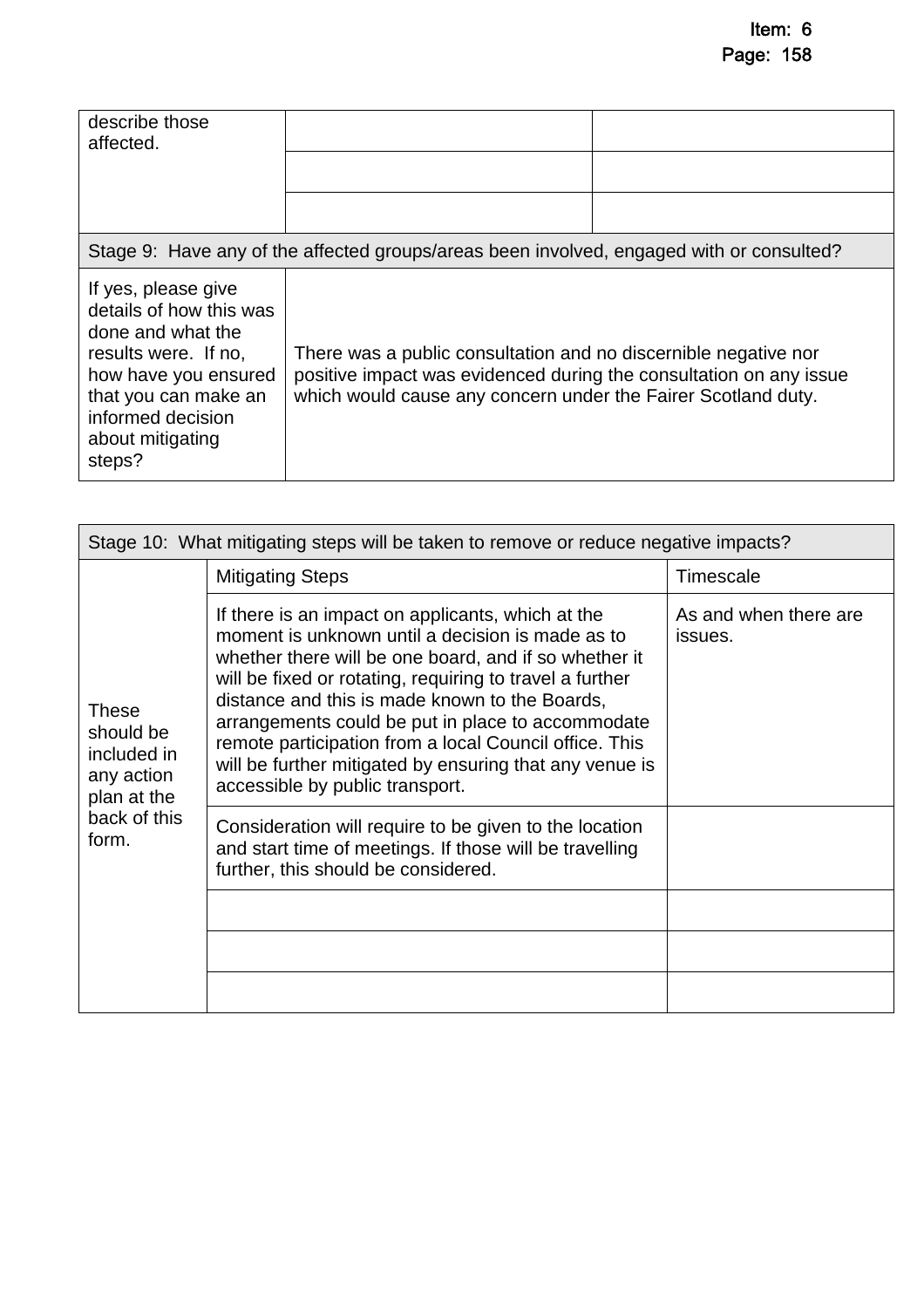Stage 11: What monitoring arrangements will be put in place? How the EIA will be used to monitor the proposal

| These should be        | Any single Board will be able to keep their own arrangements under         |
|------------------------|----------------------------------------------------------------------------|
| included in any action | review. It is suggested that there is a review of their arrangements after |
| plan (for example      | one year of operation however that if there are issues arising that the    |
| customer satisfaction  | Board will deal with this as appropriate.                                  |
| questionnaires).       |                                                                            |

| Stage 12: What is the outcome of the Assessment?                                         |                                                                                                                                                                                                                 |                                                                                                                                                    |  |  |
|------------------------------------------------------------------------------------------|-----------------------------------------------------------------------------------------------------------------------------------------------------------------------------------------------------------------|----------------------------------------------------------------------------------------------------------------------------------------------------|--|--|
|                                                                                          | 1                                                                                                                                                                                                               | No negative impacts have been identified -please explain.                                                                                          |  |  |
|                                                                                          | No negative impacts have been identified by the move to a single Board. As<br>identified above, should any negative impacts on applicants be identified, the<br>Board will review the arrangements accordingly. |                                                                                                                                                    |  |  |
| $\overline{2}$<br>please explain.<br>* Please fill in Stage 13 if this option is chosen. |                                                                                                                                                                                                                 | Negative Impacts have been identified, these can be mitigated -                                                                                    |  |  |
| Please complete<br>the appropriate<br>box/boxes                                          |                                                                                                                                                                                                                 |                                                                                                                                                    |  |  |
|                                                                                          | 3                                                                                                                                                                                                               | The activity will have negative impacts which cannot be<br>mitigated fully - please explain.<br>* Please fill in Stage 13 if this option is chosen |  |  |
|                                                                                          |                                                                                                                                                                                                                 |                                                                                                                                                    |  |  |

**\*** Stage 13: Set out the justification that the activity can and should go ahead despite the negative impact.